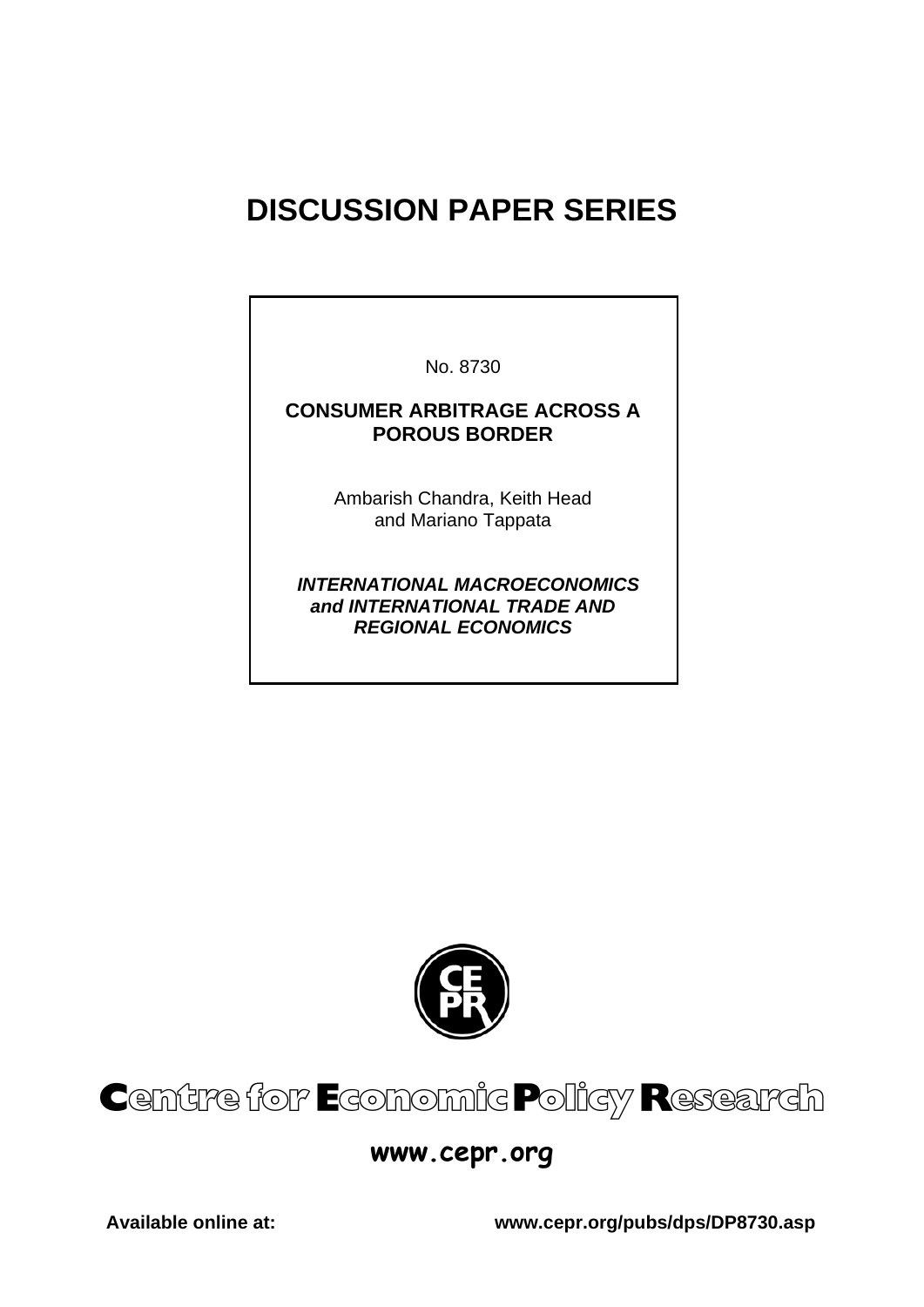## **CONSUMER ARBITRAGE ACROSS A POROUS BORDER**

**Ambarish Chandra, University of Toronto Keith Head, University of British Columbia and CEPR Mariano Tappata, University of British Columbia** 

> Discussion Paper No. 8730 January 2012

Centre for Economic Policy Research 77 Bastwick Street, London EC1V 3PZ, UK Tel: (44 20) 7183 8801, Fax: (44 20) 7183 8820 Email: cepr@cepr.org, Website: www.cepr.org

This Discussion Paper is issued under the auspices of the Centre's research programme in **INTERNATIONAL MACROECONOMICS and INTERNATIONAL TRADE AND REGIONAL ECONOMICS**. Any opinions expressed here are those of the author(s) and not those of the Centre for Economic Policy Research. Research disseminated by CEPR may include views on policy, but the Centre itself takes no institutional policy positions.

The Centre for Economic Policy Research was established in 1983 as an educational charity, to promote independent analysis and public discussion of open economies and the relations among them. It is pluralist and nonpartisan, bringing economic research to bear on the analysis of medium- and long-run policy questions.

These Discussion Papers often represent preliminary or incomplete work, circulated to encourage discussion and comment. Citation and use of such a paper should take account of its provisional character.

Copyright: Ambarish Chandra, Keith Head and Mariano Tappata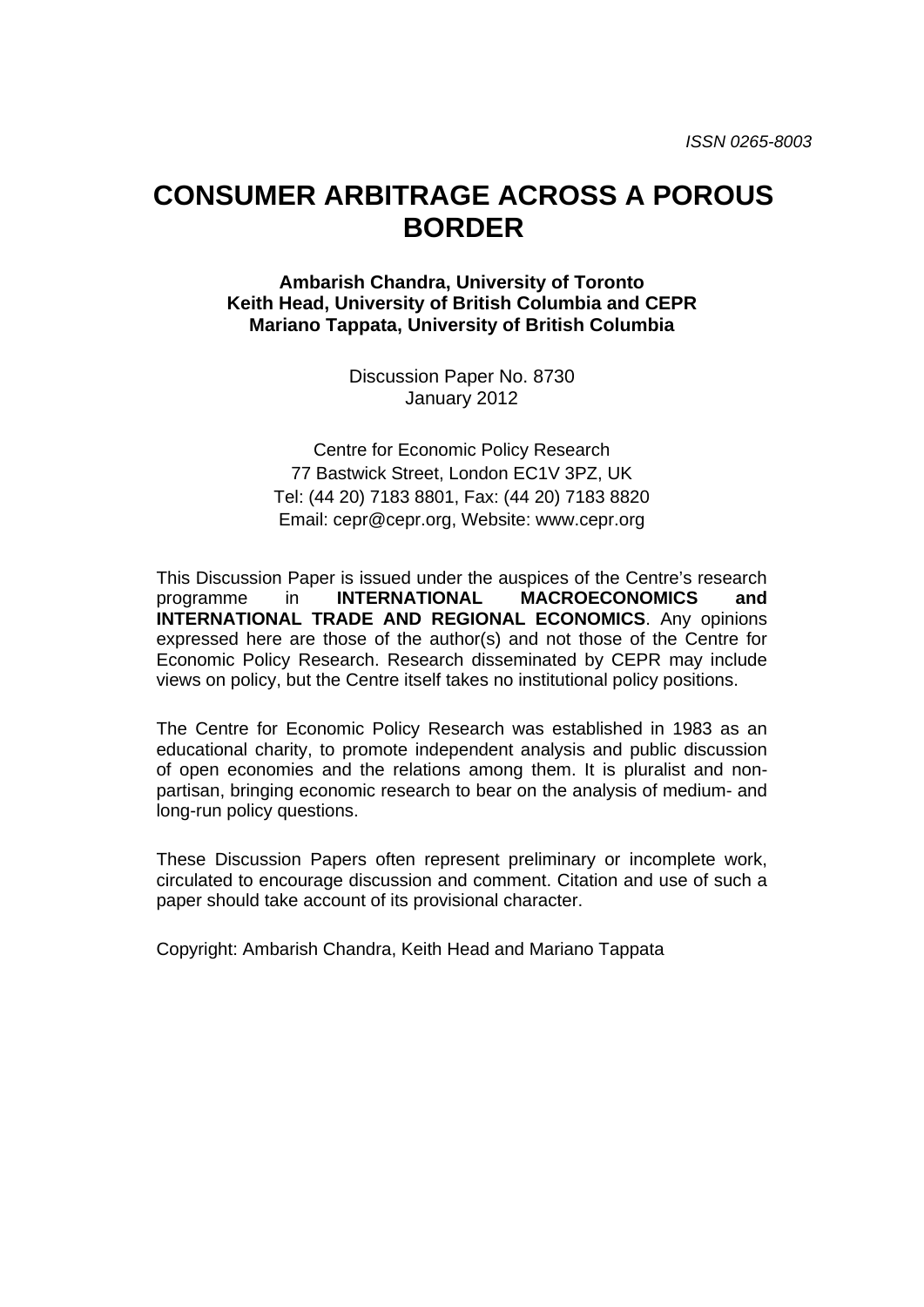CEPR Discussion Paper No. 8730

January 2012

## **ABSTRACT**

## Consumer Arbitrage Across a Porous Border\*

National borders, including the easily crossed US-Canada border, have been shown to separate markets and sustain price differences. The resulting arbitrage opportunities vary temporally with the exchange rate and crosssectionally with travelers' distance to the border. We estimate a structural model of the border crossing decision using data on the location of Canadian crossers and their date of travel. Price differences motivate cross-border travel; a 10% exchange rate appreciation raises the average crosser's welfare by 2.1%. Distance strongly inhibits crossings, with an implied cost of \$0.9 per mile. These costs prevent consumers from fully arbitraging price differences, leading to partial segmentation.

JEL Classification: D12 and F22 Keywords: cross-border travel, market segmentation, real exchange rate and travel costs

Ambarish Chandra Rotman School of Management University of Toronto 105 St. George Street Toronto, ON, M5S 3E6 CANADA

Email: ambarish.chandra @rotman.utoronto.ca

For further Discussion Papers by this author see: www.cepr.org/pubs/new-dps/dplist.asp?authorid=174815

Keith Head Sauder School of Business University of British Columbia 2053 Main Hall Vancouver, BC V6T1Z2 CANADA

Email: keith.head@sauder.ubc.ca

For further Discussion Papers by this author see: www.cepr.org/pubs/new-dps/dplist.asp?authorid=154019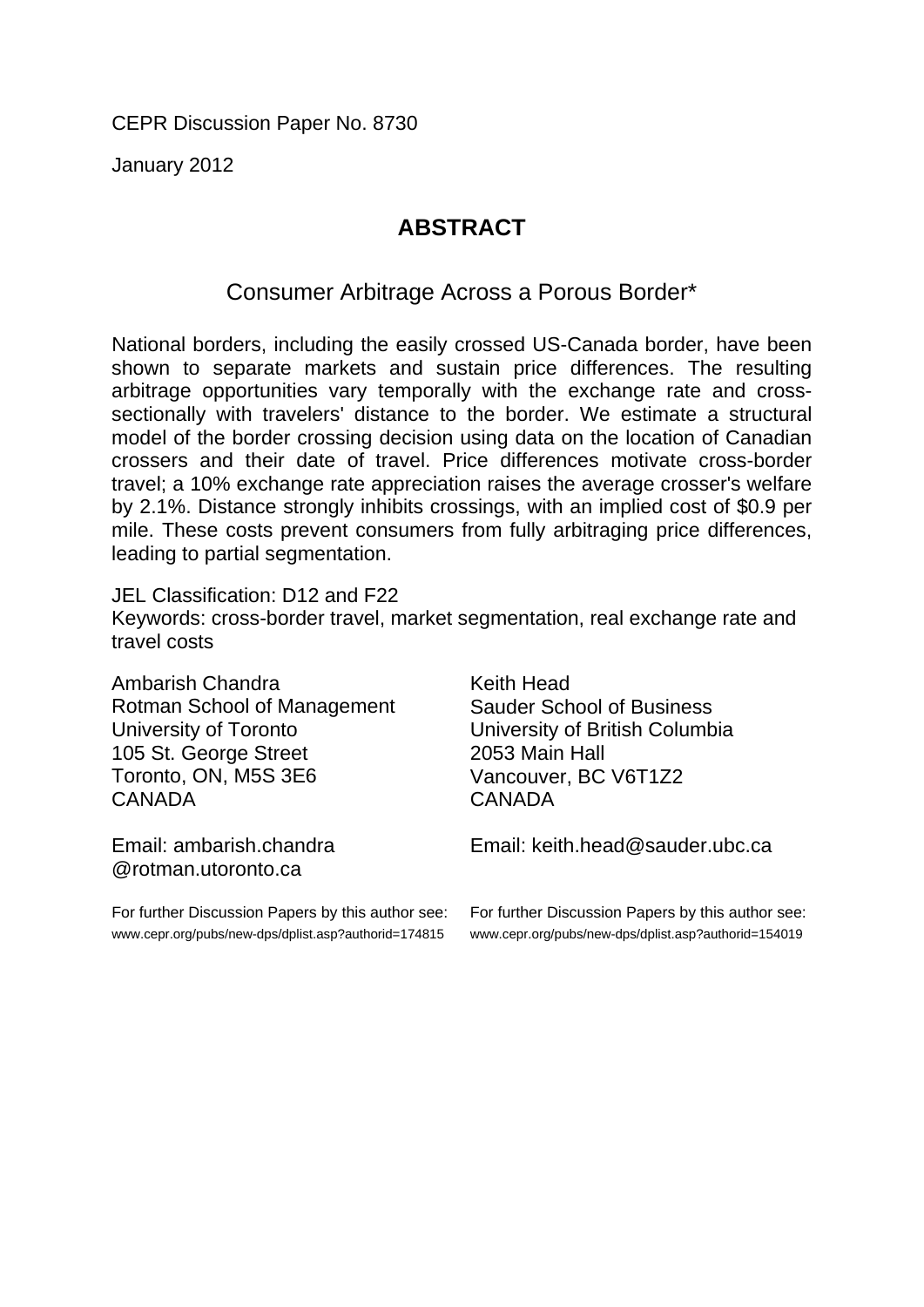Mariano Tappata Sauder School of Business University of British Columbia 2053 Main Mall Vancouver, BC V6T 1Z2 CANADA

Email: mariano.tappata@sauder.ubc.ca

For further Discussion Papers by this author see: www.cepr.org/pubs/new-dps/dplist.asp?authorid=174816

\* An earlier version of this paper was titled "The Economics of Cross-Border Travel." We thank participants at seminars at Cornell, Penn State, Ryerson, University of British Columbia, University of Toronto, UTDT, UdeSA, and the 2011 RMET conference for helpful comments. Suggestions by Pinelopi Goldberg, Gita Gopinath, Andy Neumeyer, and Andrés Rodriguez Clare proved particularly useful.

Submitted 15 December 2011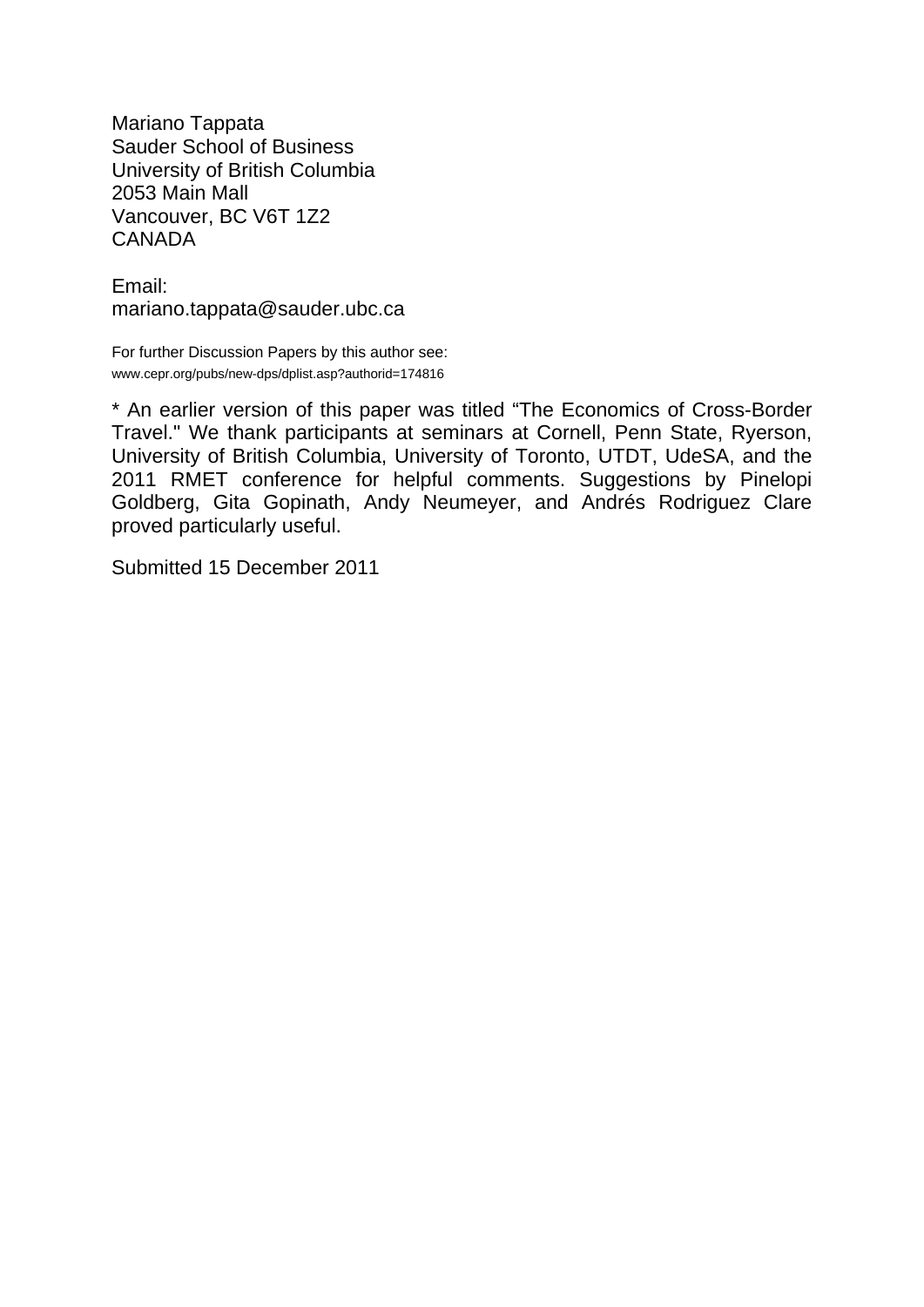## 1 Introduction

One of the most vexing questions in economics has been how to characterize the extent of integration between markets in different countries. The challenge is to reconcile large cross-border flows of goods and people—visible at any land or sea port—with the results of statistical analyses of prices that find strong evidence of market segmentation. The Engel and Rogers (1996) study of price dispersion between cities in Canada and the US reports that crossing the border is equivalent to a distance of 1,780 miles. Presumably, this would surprise the 50 million residents of Canada and the United States who drove across the border in 2010. On average, each person living within a three hour drive of the border makes more than one cross-border car trip per year.<sup>1</sup> Indeed, Canadian residents travel more frequently to the US than they do to other provinces in Canada.2 While the Engel and Rogers estimate of the border's width has been challenged by Gorodnichenko and Tesar (2009), recent studies that examine disaggregated price data for identical goods on both sides of the border confirm the market segmentation view. Notably, Gopinath et al. (2011) examine pass-through of domestic and foreign costs shocks to grocery store prices and conclude "our results strongly suggests that the US-Canada border almost perfectly segments the retail and wholesale markets..."

Market segmentation, as defined by Gopinath et al. (2011), occurs when transaction costs are high enough to deter all residents of the high price market from buying in the low price market. Investigations of price differences shed some light on the degree of market segmentation. Thus, the Gopinath et al. finding of a discontinuity in grocery prices of 24% at the Canada-US border points towards high transaction costs. Similarly, Burstein and Jaimovich (2009) find substantial amounts of pricing to market using scanner data from both sides of the border.<sup>3</sup> The price studies tend to infer that arbitraging activity is absent or negligible. A smaller literature provides suggestive counter-evidence: Campbell and Lapham (2004) and Baggs et al. (2010) find that exchange rate changes affect employment and exit of retail firms located near the US-Canada border. Asplund et al. (2007) infer cross-border shopping for alcohol between Sweden and Denmark by observing response of retail sales to variation in relative prices caused by taxes and exchange rate fluctuation. Neither of the main strands of work on market segmentation directly consider the actual behavior of the travelers who potentially arbitrage across markets.

This paper develops and estimates the first structural model of the decision by residents of one country to cross the border and purchase cheaper goods in the other

<sup>1</sup>22 million Canadians and 24 million Americans reside in this region.

<sup>&</sup>lt;sup>2</sup>In 2004, the most recent year for which data are available, Canadian residents made 22 million inter-provincial trips, compared to 36 million trips to the US.

<sup>&</sup>lt;sup>3</sup>Goldberg and Knetter (1997), summarizing the earlier literature, point out that studies consistently find significant pricing to market. Boivin et al. (2011) show that even online book prices differ greatly between the US and Canada, and that their prices do not respond to exchange rate movements, thereby indicating a large degree of market segmentation.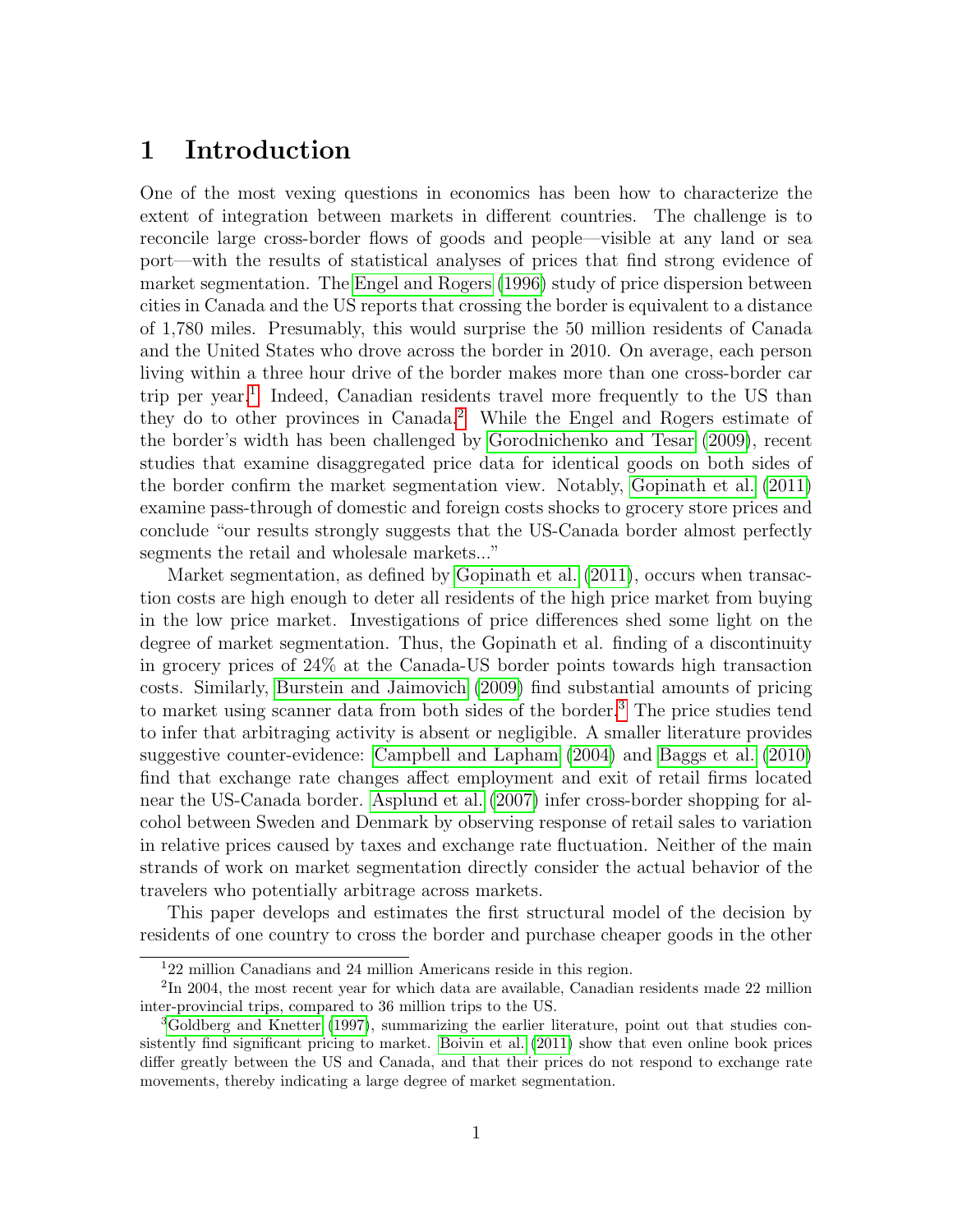country. In the model the benefits of crossing are a convex function of the real exchange rate. The convexity arises because a stronger home currency expands the set of goods that are cheaper in the foreign country. Our estimated results provide robust support for this hypothesis. Evaluated at recent exchange rates, the crossing elasticity is around two, which is approximately twice the elasticity observed when the currency is weak, and higher than the Blonigen and Wilson (1999) estimates for the responsiveness of US-Canada trade in goods. Offsetting the benefits of crossing are the observed costs related to fuel prices and distance to the border. A one percent increase in distance reduces the propensity to cross by almost the same amount as a one percent exchange rate appreciation increases it. The view of the market that emerges from our results is one of partial segmentation. Consumer arbitrage is visible in the behavior of same-day travelers but it is concentrated among residents near the border. Thus the median day tripper in Canada lives 18 miles from the border whereas the median Canadian lives 81 miles away. Even among the minority that is most likely to consider crossing for shopping purposes, the responsiveness to prices gaps is finite, leaving scope for pricing to market.

Cross-border movement is not only important as a determinant of market integration. Understanding human travel is also vital for infrastructure planning, traffic forecasting, taxation, preventing terrorism, and controlling the spread of infectious diseases. Motivated in part by these concerns, recent studies of "human dynamics" have applied ideas from statistical physics to analyze the movement of people. Using bank notes (Brockmann et al., 2006) and mobile phones (González et al., 2008) to track individuals, scientists have shown that most travel is over short ranges but the distribution of distances traveled has a very long tail. Instead of following bank notes or cell phones, our study takes advantage of the careful tracking of border crossings undertaken by the Canadian Border Services Agency. In contrast to the purely statistical models employed so far in the science literature, our model emphasizes the economic motivations that we hypothesize to underlie much of human travel.

The main economic motivation for cross-border travel is to purchase goods and services in the less expensive jurisdiction. Our paper relates to the literature on intranational border crossings. These studies generally exploit differences in taxes, since products are priced in the same currency. They also tend to examine cross-border shopping for a single good. Chiou and Muehlegger (2008) examine the circumstances under which US residents cross state lines to take advantage of tax differences on the sale of cigarettes. Similar to our paper, they have access to survey data on the residence of individuals, which allows them to calculate the distance to the nearest state border, and thus permits them to estimate the relative importance of cigarette taxes and travel costs. However, other studies generally do not have data on the location of consumers, and instead rely on sales data to infer the extent of crossborder sales. For example, Manuszak and Moul (2009) estimate how differences in gasoline taxes across US states create incentives for residents to cross state borders. Knight and Schiff (2010) exploit the varying payoffs offered by state lotteries, rather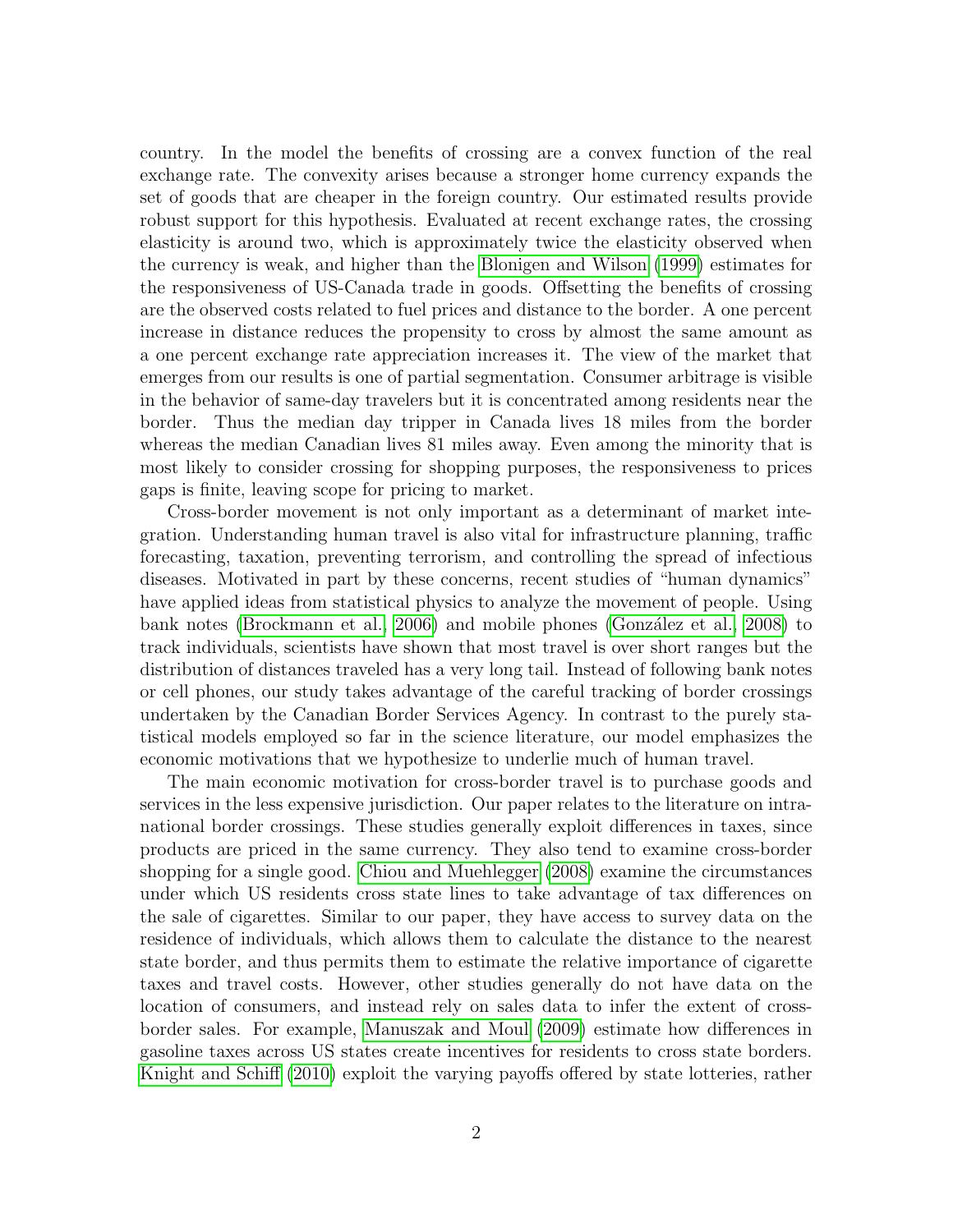than tax differences, to estimate the extent to which consumers cross US state borders to purchase lottery tickets. Rather than focus on the decision of where to purchase a single good, we model the endogenous decision of the range of goods that each consumer will purchase across the border.

The paper comprises three main exercises. We begin with reduced form regressions which uncover a number of stylized facts that our model will need to be able to accommodate. First, we establish that travelers respond strongly to the economic incentives created by fluctuations in the exchange rate, suggesting that cross-border shopping is an important economic phenomenon. This finding corroborates results from reduced form estimations conducted by Ford (1992), Di Matteo and Di Matteo (1993, 1996) and Ferris (2000, 2010). Second, we find that US and Canadian residents respond differently to changes in the buying power of their home currency. In particular, while residents of both countries cross the border more when their currency appreciates, Canadian residents have a higher elasticity to exchange rate changes. And finally, we find that exchange rate elasticities depend on the level of the exchange rate. In both countries, the elasticity of crossings with respect to the exchange rate increases in absolute value as the home currency strengthens.

We then develop a model to explain these patterns. Drawing on Dornbusch et al. (1977), our model assumes a continuum of goods available in both countries. Travelers who cross the border purchase the set of goods in each country that is cheaper in that country. Travelers who do not cross purchase all goods at home. The model naturally generates the prediction that as the home currency strengthens, the elasticity of crossings rises in absolute value. However, this is not because of heterogeneity in travel costs across residents, which tends to work in the opposite direction. Instead, the result is for two reasons: first, goods that were already cheaper in the foreign country are even more attractive now. Second, the set of goods that are cheaper in the foreign country expands.

Using a new dataset with information on the residence of consumers and their date of crossing, we estimate the parameters of this model. The geographic and temporal variation allows us to estimate a structural model of the international border crossing decision that can reveal the implicit trade-off between travel costs and lower prices. Our estimated coefficients imply that the median crosser requires savings of almost \$30 per hour of travel time. The model also permits counterfactual experiments with respect to the key variables. We show that a 10% appreciation of the real exchange rate would increase cross-border travel frequencies by about 10% when the Canadian dollar is weak but by 24% when it is strong. On the other hand, an exogenous doubling of border wait times would lower crossing frequencies by 50–60%, depending on the province. We estimate that travel has fallen by 32% since September 11, 2001, compared with the otherwise expected level of travel given the realized values of the exchange rate, gasoline prices, income, and population. The model provides a natural way to calculate the average crosser's welfare gains in response to these changes. We find the 10% appreciation yields average crosser gains of 2.1% whereas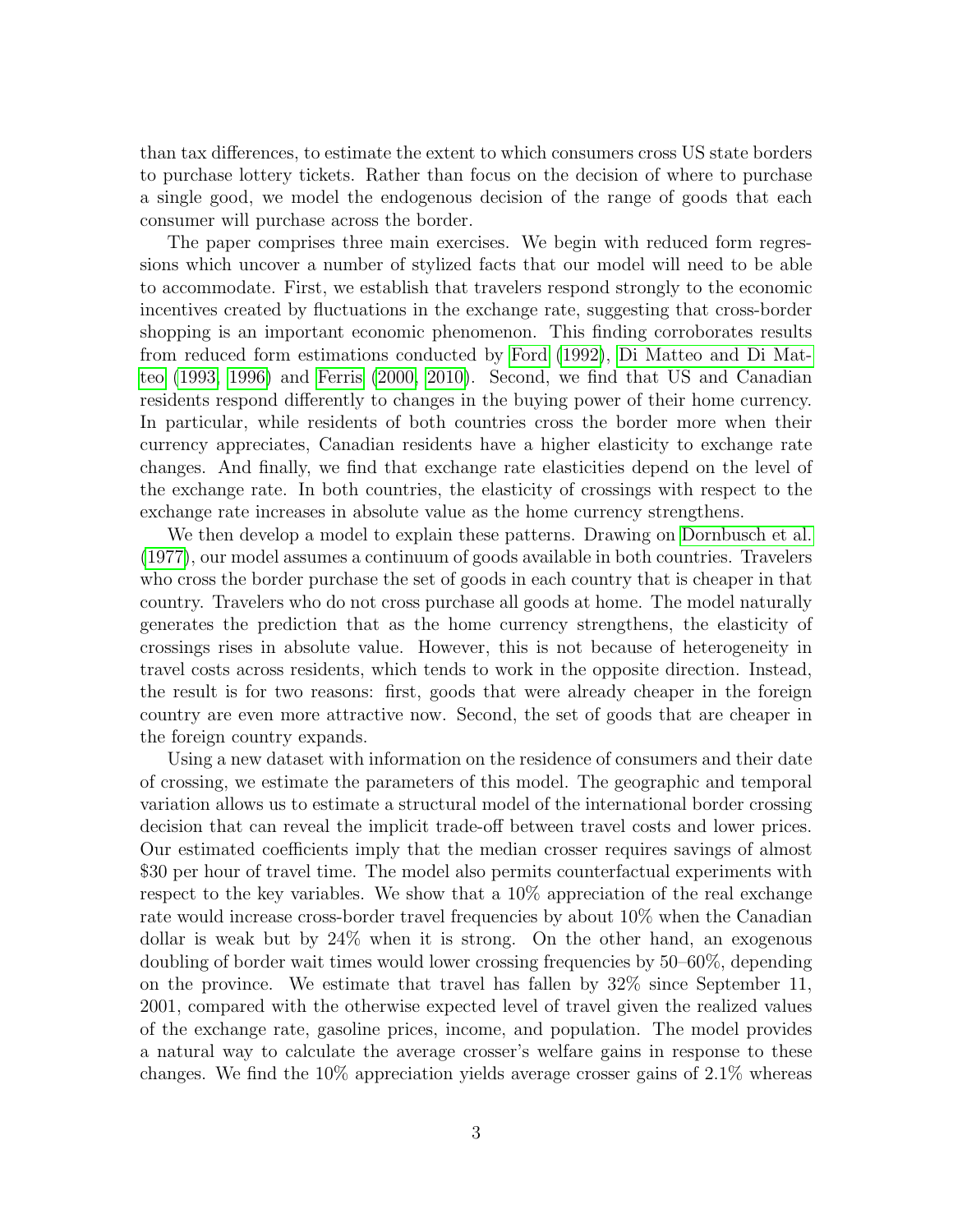the consequences of  $9/11$  have lowered average crosser welfare by  $3.4\%$ .

In the next section we establish patterns of cross-border travel and document the differing effects of exchange rate changes across the two countries as well as over time. In Section 3 we present the model of cross-border travel. We estimate the parameters of this model, calculate the implied travel costs, and conduct counterfactual experiments with respect to the key variables in Section 4. We conclude in Section 5.

## 2 Stylized facts of border crossings

In this section we estimate the relationship between exchange rates and the propensity of residents of the US and Canada to cross the border. We first show that there is strong evidence that exchange rates influence travel behavior in a manner that is consistent with cross-border shopping. Additionally, we find interesting variation in the response of travelers to currency fluctuations, both across countries and over time.

In Table 1, we present the commonly stated motives for crossing the border. The data are based on the International Travel Survey of visitors and returning residents to Canada. Approximately 50,000 travelers who cross the land border are asked to fill out these anonymous surveys each year; more details on the data are presented in Section 4.2. Trips for pleasure or personal reasons, which include shopping trips,

|                           |         |        |      | $\frac{1}{2}$ |
|---------------------------|---------|--------|------|---------------|
| Trip Duration:            | Sameday |        |      | Overnight     |
| Residence of Travelers:   | US      | Canada | US   | Canada        |
| <b>Business Affairs</b>   | 7.5     | 7.4    | 7.6  | 7.5           |
| Visit friends/relatives   | 15.2    | 8.8    | 22.8 | 22.2          |
| Pleasure or personal trip | 43.1    | 53.2   | 62.3 | 64.6          |
| Commuting to work         | 2.3     | 6.0    |      |               |
| Other                     | 21.1    | 15.4   | 7.2  | 5.5           |
| Not stated                | 10.8    | 9.2    | 0.1  | 0.2           |
| Total Respondents ('000s) | 304     | 445    | 226  | 264           |

Table 1: Reasons for Crossing the Border, 1990–2010 (in percent)

Source: Authors' calculations from the International Travel Survey

are potentially the most likely to respond to exchange rates. The survey responses indicate that this is easily the largest category. Trips for the purpose of business or driving to work, which are likely to be less sensitive to the exchange rate, account for under 10% of responses.

This information suggests that the exchange rate potentially plays an important role in the decision to cross the border, for residents of both countries. We now attempt to quantify the relationship between exchange rates and cross-border travel.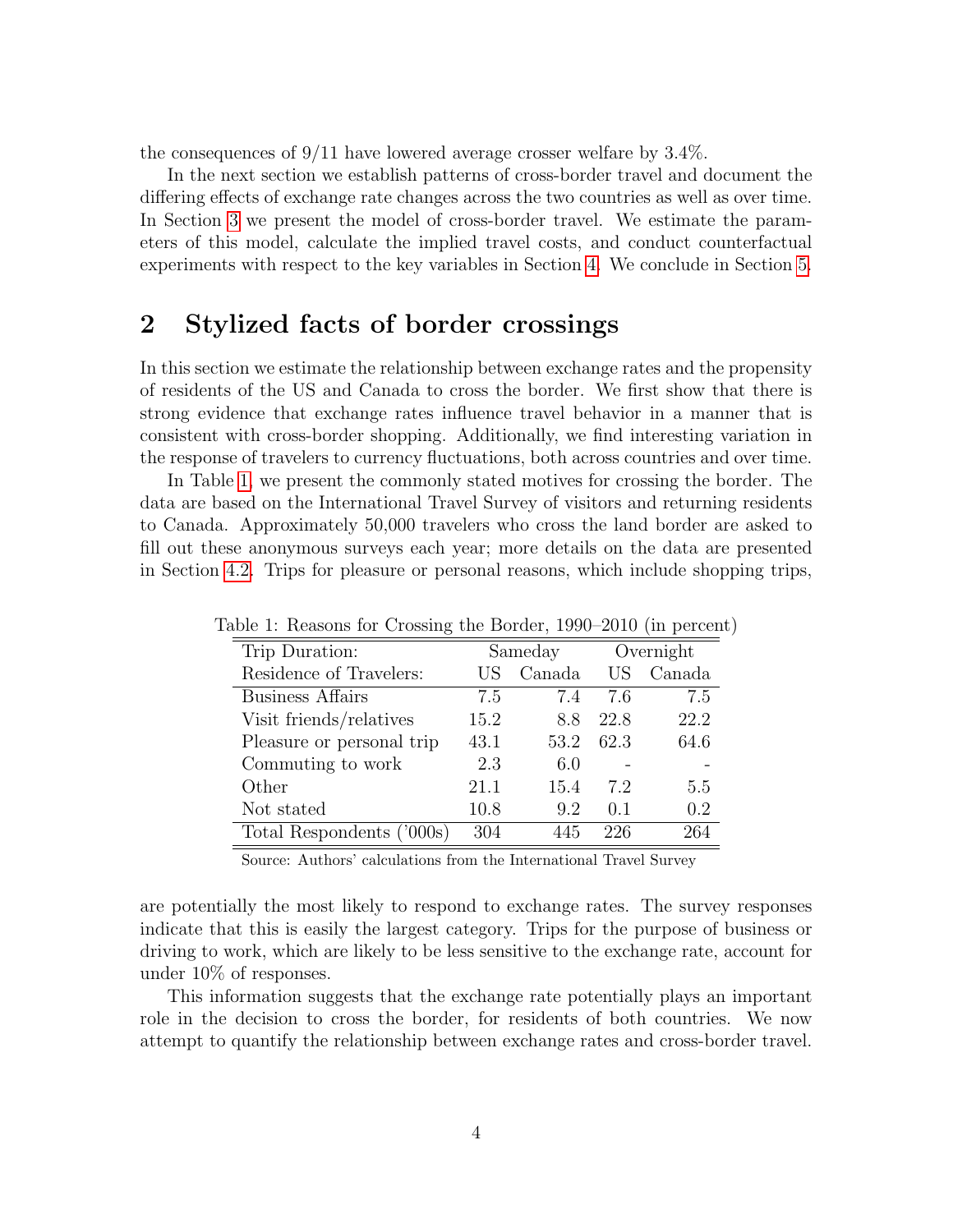#### 2.1 Data

We obtained data on cross-border travel from Statistics Canada, using information collected by the Canadian Border Services Agency (CBSA).4 These data consist of counts of all vehicles entering Canada at all land crossings with the United States. US residents encounter the CBSA on their outbound journey and Canadian residents on their return journey.

We use these data on vehicle counts for the 7 Canadian provinces that share a land border with the United States: British Columbia, Alberta, Saskatchewan, Manitoba, Ontario, Quebec and New Brunswick.<sup>5</sup> We use monthly data for the calendar years 1972–2010. Data are available separately for passenger vehicles, commercial vehicles, trucks, motorcycles etc. We focus only on travel by passenger vehicles. The counts are separated by travelers' country of residence, which is determined by whether the vehicle has US or Canadian license plates. Finally, the data are broken down by the length of the cross-border trip. We analyze same-day and overnight trips separately.<sup>6</sup>

We obtained monthly average data on the spot market exchange rate between the US and Canadian currencies. Multiplying the nominal exchange rate by the ratio of monthly CPIs for both countries we construct the Real Exchange Rate (RER) for each month.<sup>7</sup> It is defined with US prices in the numerator such that RER increases correspond to Canadian dollar depreciations. The RER incorporates relative taxes on goods and services in the two countries because the consumer price indexes in both countries are based on after-tax prices. Thus the 1991 introduction of the 7% goods and service tax (GST) in Canada is built into the RER. We fixed the absolute level of the RER using relative price levels from OECD data.

Figure 1 shows patterns in the data over time.<sup>8</sup> Figure 1(a) shows monthly sameday trips by residents of the two countries from 1972 through 2010. Travel is highly seasonal, for residents of both countries. Canadian residents exhibited a sharp rise in same-day trips during the period 1988–1993. The decline in US travel in recent years appears to coincide with the period of heightened security concerns after September 2001, and stricter requirements in recent years regarding passports or other identification. Figure 1(b) shows average travel over the 38-year period for each calendar month. On average, Canadian residents make about 50% more daytrips across the border than do US residents. The number of overnight trips for the two countries is approximately the same. Cross-border travel peaks in the summer months for all groups.

The non-seasonal variation in crossings shown in Figure  $1(a)$  can potentially be

<sup>4</sup>See Cansim Table 427-0002.

<sup>&</sup>lt;sup>5</sup>Nova Scotia has a marine border with the US as it accepts ferry traffic from Maine. The Yukon Territory shares a border with Alaska. We omit these jurisdictions due to difficulties in ascertaining the corresponding US port from which vehicles enter Canada.

 $6$  "Overnight" is a short-hand to refer to trips spanning two or more days.

<sup>7</sup>Data sources and other details are provided in Appendix A.3.

<sup>8</sup>A table of summary statistics for these data is available in the supplementary file to this paper.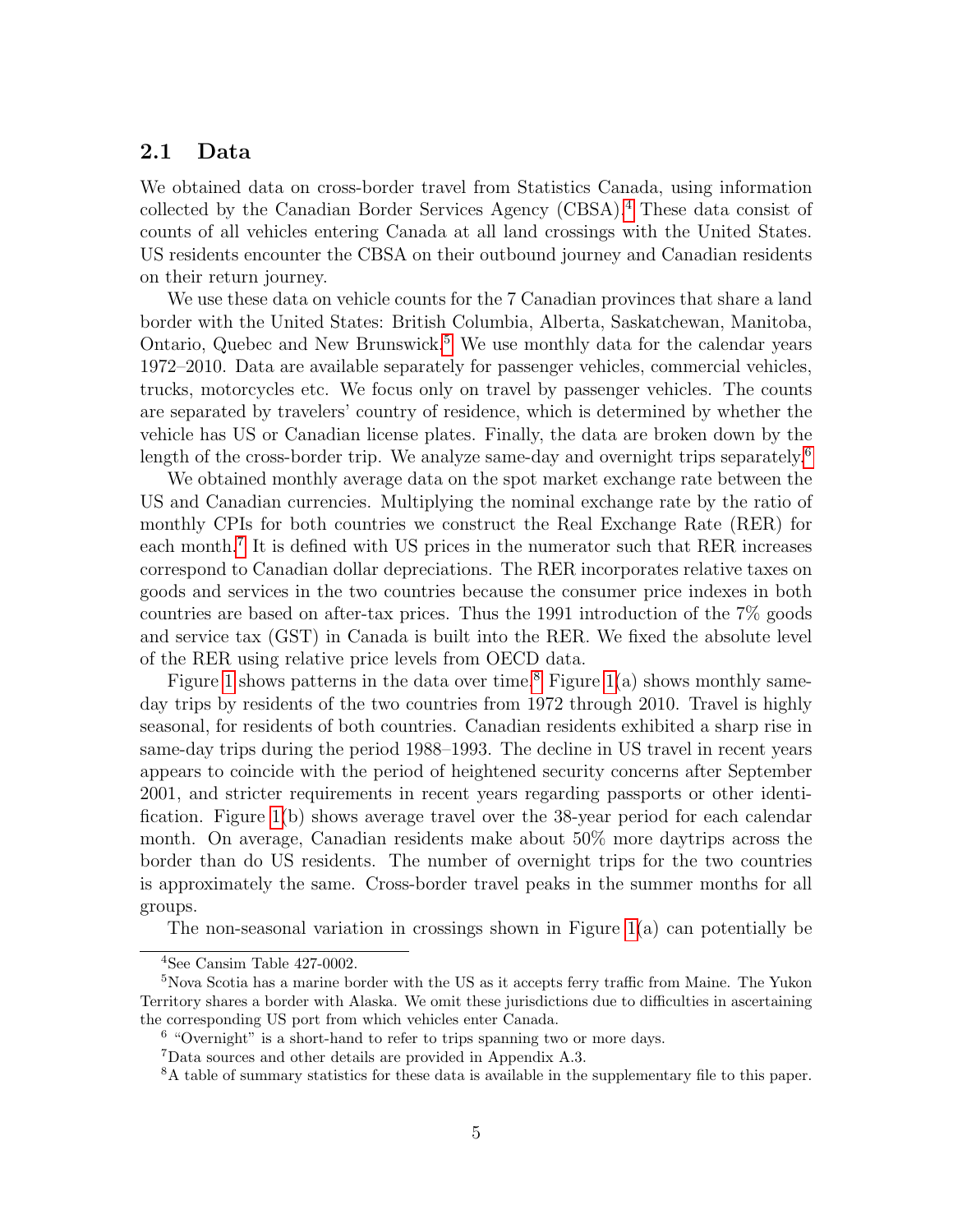

Figure 1: Annual and monthly variation in crossings

explained by the real exchange rate. The solid line in Figure 2 shows the RER, starting in January 1972 and continuing to December, 2010. The dashed line shows the monthly nominal exchange rates, expressed in the figure as an index of the July 1993 level (1.29 CAD per USD), when the RER was approximately one (that is, prices of the consumer bundle expressed in a common currency were approximately equal). Horizontal dot-dashed lines show the 25th and 75th percentiles of the real exchange rate: "strong USD" corresponds to RER> 1.09 and "strong CAD" corresponds to RER< 0.9. The main messages delivered by this figure are that there is substantial variation in the real exchange rate and, because both countries have mainly had similar inflation rates, the primary source of real variation is nominal variation.<sup>9</sup>

#### 2.2 The Exchange Rate Elasticity of Cross-Border Travel

Our first regression exercise is to determine the elasticity of cross-border trips with respect to the real exchange rate. Our main goal is establish simple data relationships to motivate the development of a model in the subsequent section of the paper. We therefore work with a minimal specification. Denoting the number of cars that cross

<sup>9</sup>Put more precisely, log first differences of the nominal exchange rate can explain 94% of the variation in log first differences of the real exchange rate over the period 1972–2010. In levels the  $R^2$  is 0.89.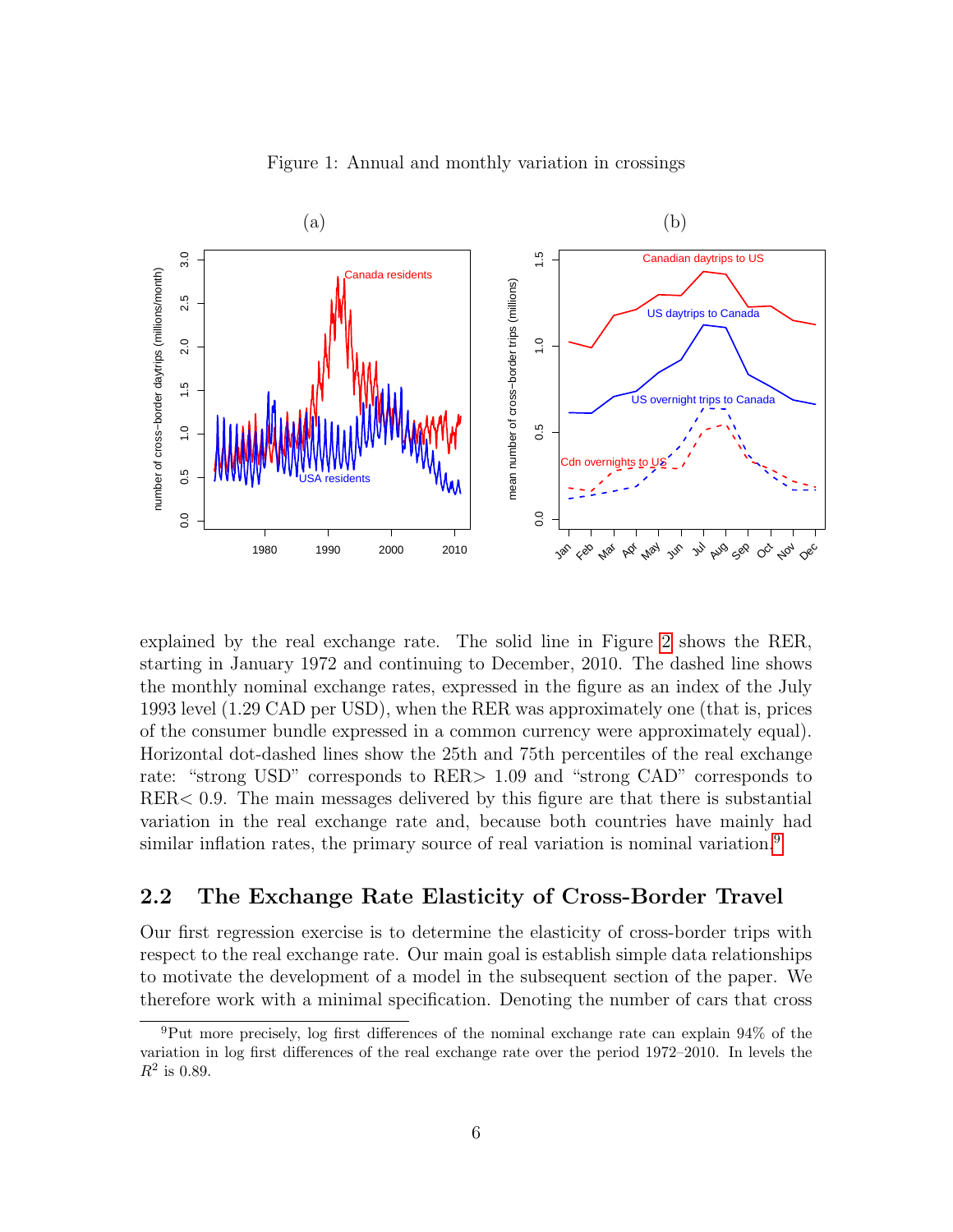

Figure 2: Canada-US real and nominal exchange rates since 1972

the border by  $n$ , and the real exchange rate by  $e$ , our specification is:

$$
\ln n_{it} = \text{Month}_t + \text{Province}_i + \eta_1 \ln e_t + \eta_2 \text{post911}_t + \eta_3 t + \eta_4 t^2 + \varepsilon_{it},\tag{1}
$$

where i denotes a province and t denotes time (in months since January 1972). The month effects account for the strong seasonality in travel. We add province fixedeffects, as well as an indicator variable for the period following September 11, 2001 when border security was increased. Finally, we add a linear and quadratic trend to capture secular effects such as population changes. We estimate this equation separately for residents of each country. Therefore, for Canada, this regression models the number of cars returning from the US in a given province and month. For the US, it represents the cars that enter the corresponding Canadian province.

Implicit in the estimation of equation 1 is the assumption that causation runs only from the real exchange rate to crossing decisions. This assumption is defensible because demand for foreign currency created by US and Canadian cross-border shoppers is unlikely to be large enough to move the global foreign exchange markets. To gain some perspective on relative magnitudes, Canadians spent \$4.2bn in the US while Americans spent \$1.8b in Canada during the first quarter of 2010.<sup>10</sup> This represents

<sup>&</sup>lt;sup>10</sup>This includes expenditures by air travelers. Source: International Travel Account Receipts and Payments (<http://statcan.gc.ca/daily-quotidien/100827/dq100827-eng.pdf>)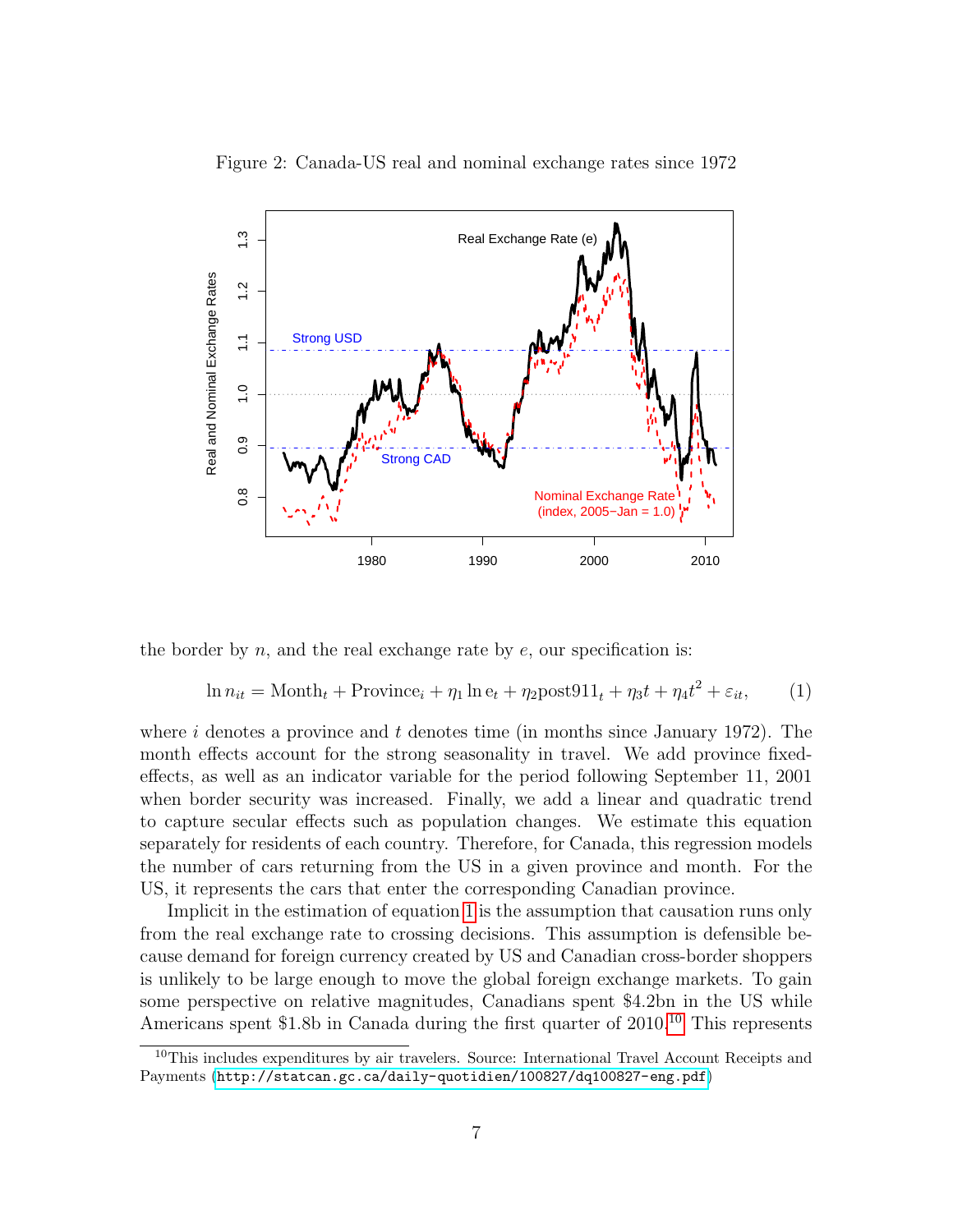a mere  $0.04\%$  of the foreign exchange turnover involving the Canadian Dollar.<sup>11</sup>

To establish the robustness of the stylized facts, we also estimate using year-onyear differences of equation 1. That is, we subtract from each variable the value it had twelve months before. This holds constant season and province effects and also removes time-varying factors that may not have been well captured by the trend variables:

$$
\ln n_{it} - \ln n_{i,t-12} = \{12\eta_3 + 144\eta_4\} + \eta_1 [\ln e_t - \ln e_{t-12}] + \eta_2 [\text{post911}_t - \text{post911}_{t-12}] + 24\eta_4 t + \varepsilon_{it} - \varepsilon_{i,t-12}.
$$
 (2)

The 12-month differences transform the linear trend into the constant term and the quadratic trend to a linear trend.

| Table 2. Tregional of tog crossings, 1912 2010. |                   |           |          |           |                     |           |            |           |
|-------------------------------------------------|-------------------|-----------|----------|-----------|---------------------|-----------|------------|-----------|
| Method:                                         | Levels (contemp.) |           |          |           | Year-on-year diffs. |           |            |           |
| Length of stay:                                 |                   | Daytrip   |          | Overnight | Daytrip             |           | Overnight  |           |
| Residence:                                      | US                | СA        | US       | СA        | US                  | СA        | US         | CA        |
| $\ln e$                                         | $1.24^a$          | $-1.62^a$ | $0.47^a$ | $-1.78^a$ | $0.38^{a}$          | $-1.16^a$ | $0.12^{c}$ | $-1.36^a$ |
| (CAD/USD)                                       | (0.17)            | (0.24)    | (0.17)   | (0.17)    | (0.09)              | (0.12)    | (0.07)     | (0.16)    |
| N                                               | 3276              | 3276      | 3276     | 3276      | 3192                | 3192      | 3192       | 3192      |
| $R^2$                                           | 0.98              | 0.98      | 0.96     | 0.97      | 0.06                | 0.27      | 0.01       | 0.24      |
| $R^2$ (excl. ln e)                              | 0.98              | 0.97      | 0.96     | 0.95      | 0.03                | 0.05      | 0.00       | 0.00      |
| <b>RMSE</b>                                     | 0.25              | 0.22      | 0.30     | 0.23      | 0.14                | 0.13      | 0.14       | 0.15      |

Table 2: Regression of log crossings, 1972–2010.

Newey-West standard errors in parentheses are robust to serial correlation out to 60 months. Significance indicated by  $c$   $p < 0.1$ ,  $b$   $p < 0.05$ ,  $a$   $p < 0.01$ . An observation is a province-yearmonth. Coefficients on month and province fixed-effects, the post 9/11 indicator, and the trend variables are not reported.

The results of estimating these equations are presented in Table 2. We treat each province in a calendar month as a separate observation.<sup>12</sup> Since monthly crossing data are serially correlated, we use Newey-West standard errors.<sup>13</sup> The first four columns present results using the contemporaneous specification described in equation 1 and the next four columns use the 12-month difference specification in equation 2. The results of both specifications indicate that travelers respond to the exchange rate, as represented in the negative elasticity of Canadian residents and the positive elasticity of US residents with respect to the real exchange rate. In addition, the elasticities of

<sup>11</sup>Source: Authors' calculations from the BIS Central Bank Survey of Foreign Exchange and Derivatives Market Activity, 2010 (<http://www.bis.org/publ/rpfxf10t.htm>)

 $12$ In Table 2 in the supplementary file we present corresponding regressions using country-level data, instead of breaking up the data by provinces. The results in that regression are similar to those presented here.

<sup>&</sup>lt;sup>13</sup>There are too few provinces  $(7)$  for clustering at the province level to work.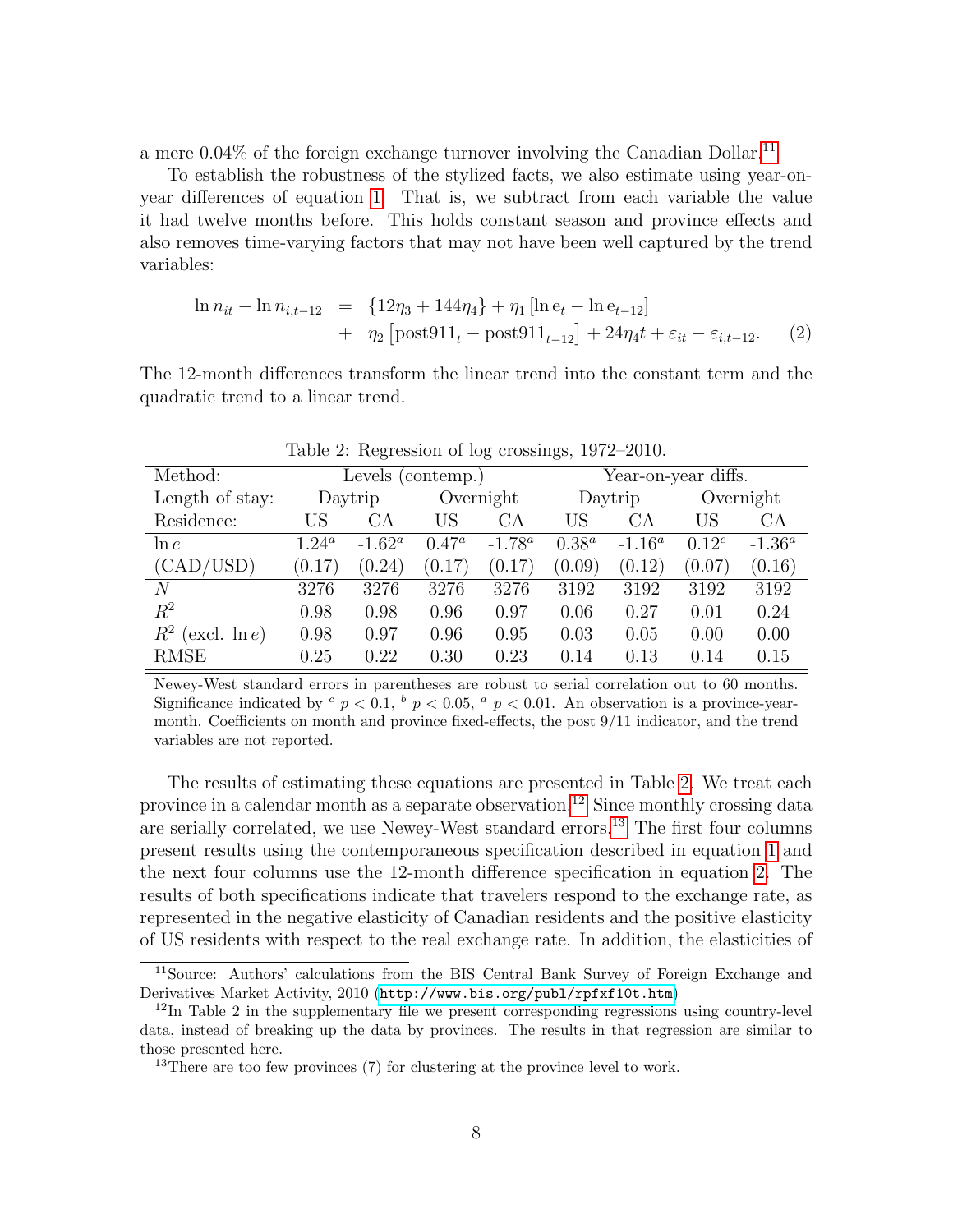Canadian residents are bigger than those of US residents, across both specifications and both categories of trip-length.14

We investigate whether the crossing elasticity with respect to exchange rates varies with the level of the exchange rate in Table 3. We find significant interactions between the log of the RER and indicators for the highest and lowest quartiles of the RER over the 38-year period. In particular, the coefficient for the period when the US dollar was strong is generally positive, for residents of both countries. This has the effect of increasing the positive elasticity of US residents, and decreasing the negative elasticity of Canadian residents. In other words, US residents become more responsive to the exchange rate in periods when the US dollar is strong, while Canadian residents become less responsive. We observe the opposite pattern during periods when the US dollar is in its lowest quartile.<sup>15</sup>

| Method:                                   | Levels (contemp.)    |                      |                    |                      | Year-on-year diffs. |                |                    |                 |
|-------------------------------------------|----------------------|----------------------|--------------------|----------------------|---------------------|----------------|--------------------|-----------------|
| Length of stay:                           |                      | Daytrip              | Overnight          |                      |                     | Daytrip        |                    | Overnight       |
| Residence:                                | US                   | CA                   | US <sub></sub>     | CA                   | US                  | CA.            | US                 | <b>CA</b>       |
| $\ln e$                                   | $0.93^a$             | $-1.71^{\circ}$      | 0.32               | $-2.08^a$            | $0.55^a$            | $-1.13^a$      | $0.14^{c}$         | $-1.42^{\rm a}$ |
| (CAD/USD)                                 | (0.28)               | (0.28)               | (0.23)             | (0.21)               | (0.11)              | (0.12)         | (0.08)             | (0.15)          |
| $\ln e \times [e > 1.09]$<br>(strong USD) | $0.90^{b}$<br>(0.37) | $0.54^{c}$<br>(0.33) | $0.83^a$<br>(0.31) | $0.65^{b}$<br>(0.29) | 0.14<br>(0.11)      | 0.25<br>(0.18) | $0.26^a$<br>(0.07) | 0.27<br>(0.16)  |
| $\ln e \times  e < 0.90 $                 | $-0.87^{b}$          | $-0.87^a$            | $-1.25^a$          | $-0.31$              | $-0.44^a$           | $-0.25^{b}$    | $-0.22^b$          | $-0.06$         |
| (strong CAD)                              | (0.34)               | (0.24)               | (0.32)             | (0.22)               | (0.11)              | (0.11)         | (0.09)             | (0.12)          |
| N                                         | 3276                 | 3276                 | 3276               | 3276                 | 3192                | 3192           | 3192               | 3192            |
| $R^2$                                     | 0.98                 | 0.98                 | 0.97               | 0.97                 | 0.08                | 0.28           | 0.02               | 0.24            |
| <b>RMSE</b>                               | 0.24                 | 0.21                 | 0.29               | 0.23                 | 0.14                | 0.13           | 0.14               | 0.15            |

Table 3: Regression of log crossings using Quartiles of RER, 1972–2010.

Newey-West standard errors in parentheses are robust to serial correlation out to 60 months. Significance indicated by  $c_p < 0.1$ ,  $b_p < 0.05$ ,  $a_p < 0.01$ . An observation is a province-yearmonth. Coefficients on month and province fixed-effects, the post 9/11 indicator, and the trend variables are not reported.

Canadian residents have zero exemptions from taxes and duties on goods pur-

<sup>&</sup>lt;sup>14</sup>Adding economic indicators, such as unemployment and GDP, to the regressions has a modest effect on the coefficient of interest, and does not affect the general pattern of results. See Table 4 in the supplementary file for details. We do not include these variables here in order to maintain a minimal specification.

<sup>&</sup>lt;sup>15</sup>In Table 3 in the supplementary file we present corresponding regressions using country-level data. The results in that regression are similar to those presented here. We also conducted other robustness checks. Instead of using indicators for the top and bottom quartiles of the RER, we used a 10% cutoff above and below PPP values. We also included a second-order term for ln e. All the results indicated the same pattern of exchange rate elasticities being sensitive to the level of the RER.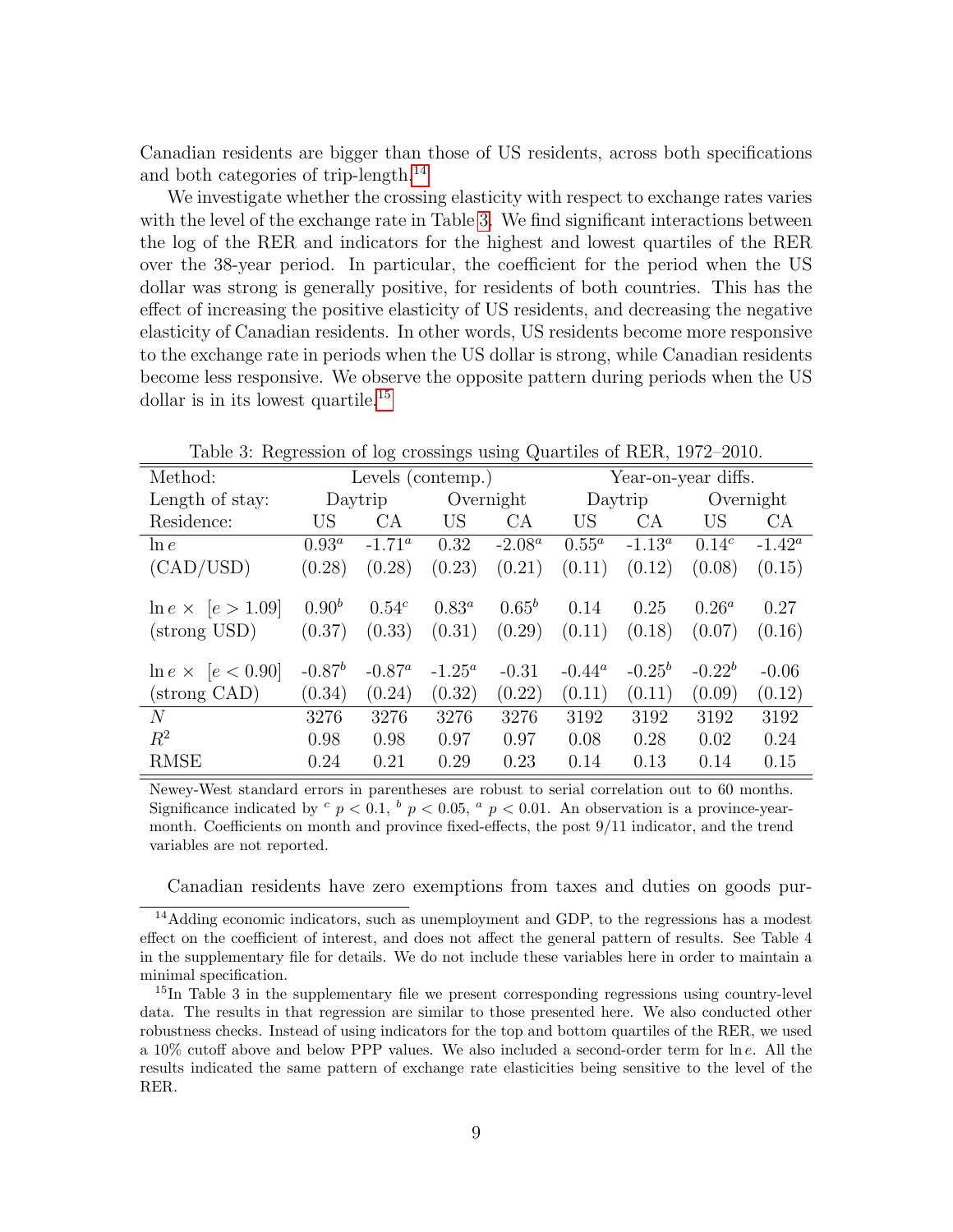chased abroad when returning from a trip of less than 24 hours.<sup>16</sup> Despite this, we observe same day travel being extremely sensitive to exchange rates: we estimate the elasticity of Canadian residents as well over 1. It may well be the case that some residents do not report their purchases truthfully, or that border agents do not bother to charge taxes for small amounts.

This section has uncovered four stylized facts of cross-border travel that should be features of a quantitative model of crossing decisions. First, while there is always two-way movement across the border, there are large within- and between-year fluctuations. Second, there is a robust relationship between exchange rates and travel: the stronger the currency in the country of residence, the more trips. Third, elasticities are asymmetric: In absolute value Canadian residents have higher percentage responses to changes in the exchange rate. Fourth, exchange rate elasticities are higher (in absolute value) when the home currency is stronger.

## 3 Model of the crossing decision

In this section we develop a model that formalizes the trade-offs faced by border crossers. The benefits from crossings are modelled using a continuum of goods structure adapted from Dornbusch, Fischer, and Samuelson (1977), hereafter DFS, and we retain that paper's notation where applicable. This structure implies a non-linear relationship between exchange rates and the savings obtained from cross-border shopping. We model the cost of crossings by incorporating heterogeneity in consumers' distance to the border, which implies differences in time and fuel costs. This in turn explains differences in crossing elasticities between otherwise similar regions. After allowing for idiosyncratic heterogeneity, the model predicts the share of residents in each community that cross each month.

#### 3.1 The supply side

A continuum of goods are indexed  $z$  on the interval from zero to one. Good  $z$  has price  $P(z) = a(z)W$  in the home country, where W is the wage. In the DFS model  $a(z)$ represents unit labor requirements. Here we can generalize  $a(z)$  to be the multiple of unit labor requirement and a country-industry-specific markup over marginal costs. Thus,  $a(z)$  can be thought of as the good-specific ratio of consumer prices to input prices. Analogously, prices in the foreign country are given by  $P^*(z) = a^*(z)W^*$ . Both prices and wages are expressed in terms of the respective local currency units.

Defining  $A(z) \equiv a^*(z)/a(z)$ , goods are ordered such that  $A'(z) < 0$ . The relative

<sup>16</sup>Under NAFTA, Canadian residents are not required to pay duties on most products that were manufactured in the US or Mexico. They are generally still required to pay taxes on these purchases. US residents generally have a \$200 exemption when returning from a same-day trip to Canada.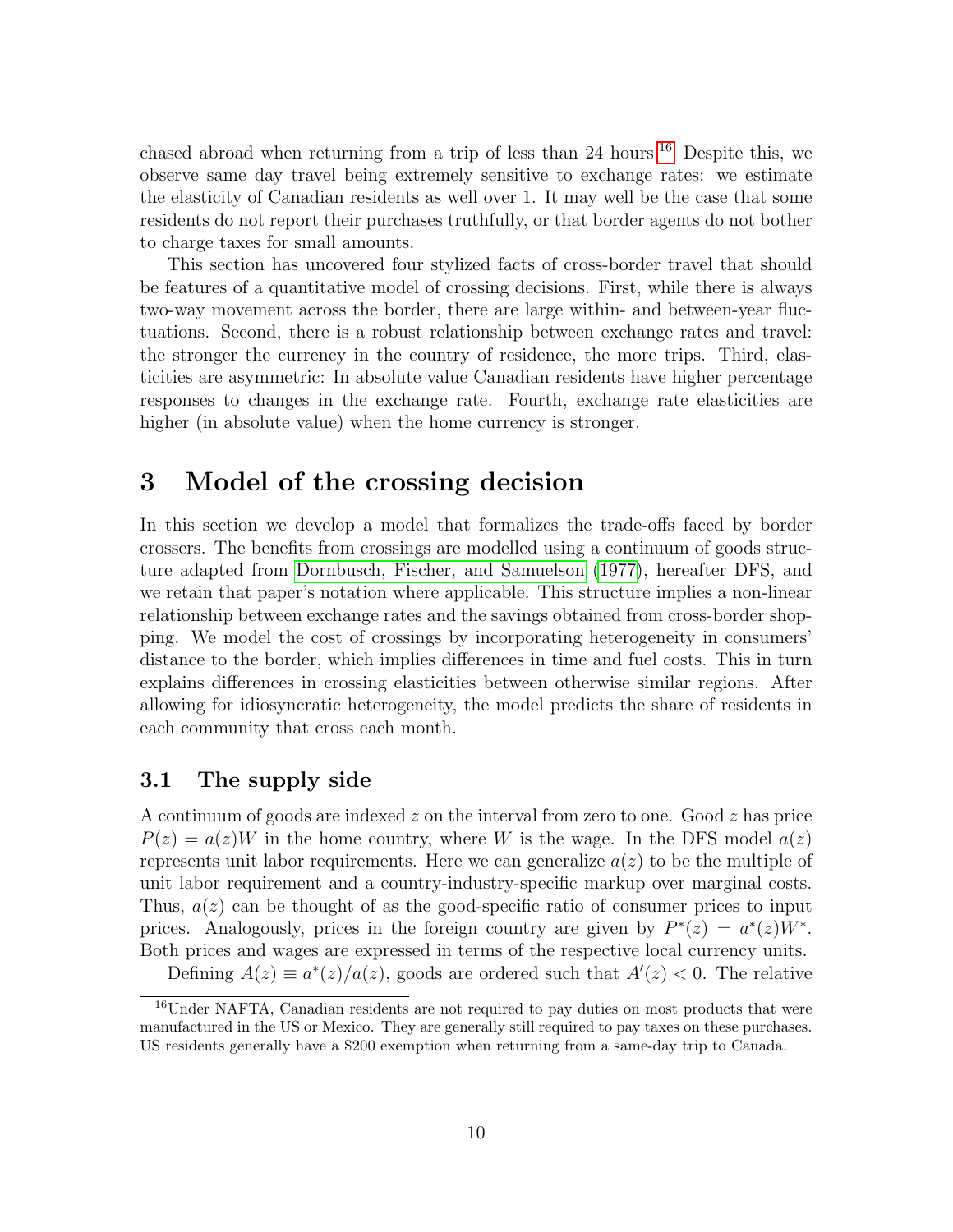price of foreign goods in local units is defined as

$$
p(z) \equiv P^*(z)/P(z) = A(z)(W^*/W).
$$

Since  $A'(z) < 0$  and we take relative wages as given, we have  $p'(z) < 0$ . Whether relative prices differ across goods due to relative costs or relative markups does not matter from the consumer's point of view. The model only requires that the relative (local) price ordering,  $p(z)$ , remains stable as the exchange rate changes.<sup>17</sup>

Let the domestic currency price of foreign currency be  $E$ . The relative price of foreign goods expressed in a common currency is therefore  $Ep(z)$ . Let  $\tilde{z}$ , the borderline good for which prices are equal (after converting currency), be defined implicitly by

$$
P(\tilde{z}) = EP^*(\tilde{z}) \Leftrightarrow Ep(\tilde{z}) = 1.
$$

For  $0 \leq z \leq \tilde{z}$ , goods are cheaper at home and the remaining goods  $\tilde{z} \leq z \leq 1$  are cheaper abroad. Given wages and the exchange rate, we can solve for the borderline good as

$$
\tilde{z} = A^{-1}[W/(EW^*)] = p^{-1}(1/E). \tag{3}
$$

Since  $A' < 0$ ,  $\tilde{z}$  is an increasing function of  $EW^*/W$  (the relative wage of foreign workers expressed in a common currency). Using relative price notation, the expression following the second equality shows that  $\tilde{z}$  is increasing in E. Thus a nominal appreciation of the foreign currency, holding prices constant in local currency units, contracts the range of goods that are cheaper in the foreign country.

We illustrate the model in Figure 3 using data from Porter (2009). The author reports prices for 19 goods available on both sides of the border. Calculating  $p(z)$ as the ratio of the US price (in USD) to the Canadian price (in CAD), we sort  $z$ in decreasing order and plot relative prices. With the lone exception of ice cream obtained at a Cold Stone Creamery and a 32G iTouch, Canadian prices expressed in local units were higher. At the time the article was written the exchange rate was 1.09 CAD/USD. With such a strong Canadian dollar, it is not surprising that 15 out of 19 goods were less expensive in the US after converting prices to a common currency. The figure shows that dramatic changes would arise if the USD were to revert to the 1972–2010 mean and appreciate by about 15% to 1.25 CAD/USD. With sticky prices, this would lead to a rise in  $\tilde{z}$ , i.e. a contraction in the set of goods that are cheaper in the US.

#### 3.2 Consumer problem

Consumers have Cobb-Douglas utility with expenditure share parameters  $b(z)$ . Utility (subject to a monotone transformation) can be expressed as

$$
\ln U = \int_0^1 b(z) \ln C(z) dz,
$$

<sup>&</sup>lt;sup>17</sup>One market structure that would generate this result would be Dixit-Stiglitz monopolistic competition.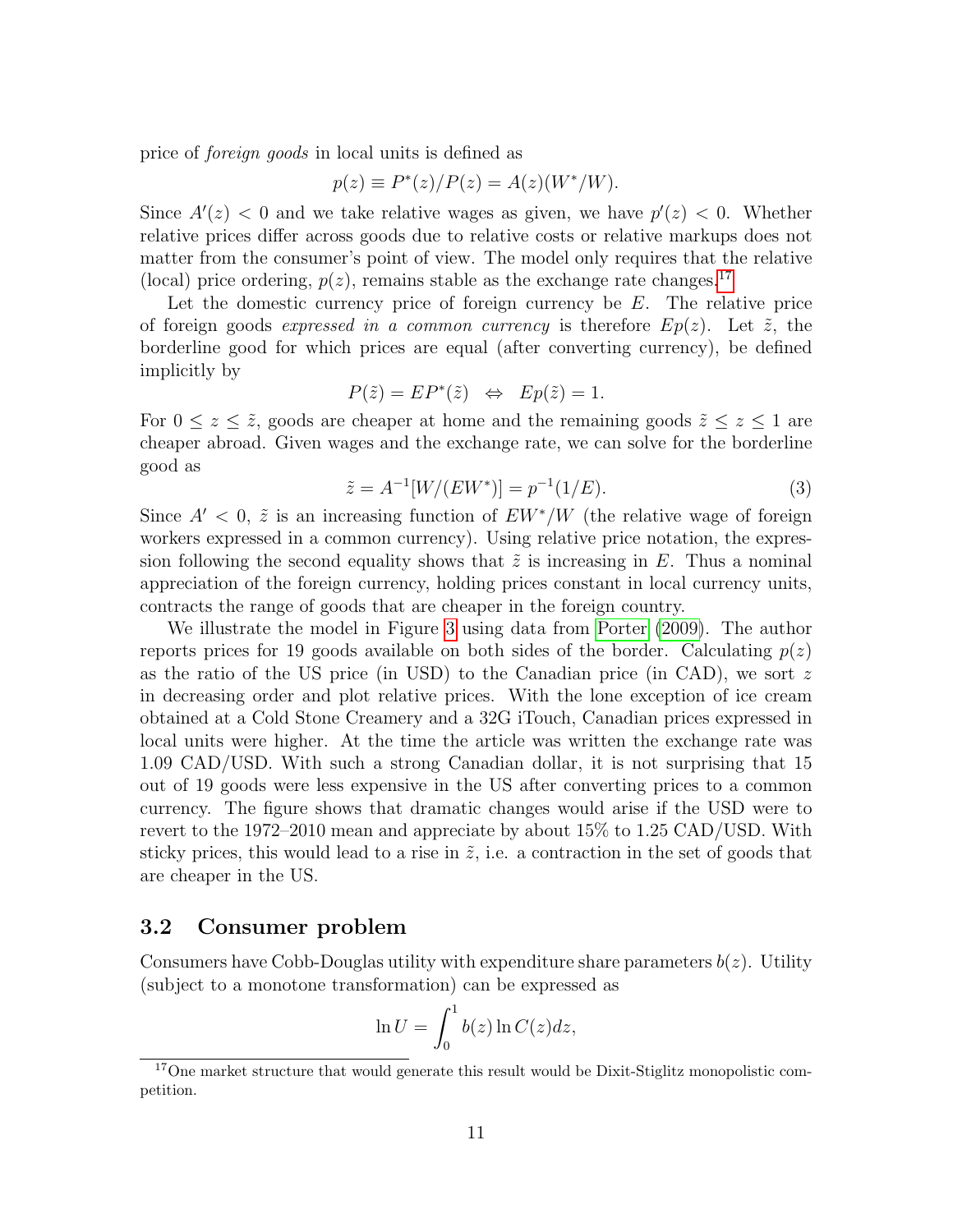

Figure 3: Exchange rates and relative prices: 19 products

where  $C(z)$  denotes consumption of good z.

We now depart from the DFS model by assuming that the purchase of foreign products requires the consumer to engage in cross-border shopping. This does not rule out trade by wholesalers but, due to pricing-to-market by home retailers, consumers can only pay the foreign price if they cross the border. Individuals decide whether to stay at home or cross by comparing the indirect utility associated with each option. Stayers spend their entire income,  $W$ , in the home country and have indirect utility,  $v<sub>S</sub>$ , given by

$$
v_S = \ln W - \int_0^1 b(z) \ln P(z) dz.
$$

Crossers buy goods  $\tilde{z} \leq z \leq 1$  in the foreign country.<sup>18</sup> We assume that the home government does not collect duties or taxes on the goods travelers bring back with them so the price paid for foreign goods is  $EP^*(z)$  in domestic currency.<sup>19</sup> The cost

<sup>&</sup>lt;sup>18</sup>The model should not be taken literally since cars cannot physically accommodate all the products that are cheaper in the foreign country. A more realistic approach would be to consider a model of random replacement of durable goods. The  $b(z)$  would measure the probability that a particular good needed to be replaced. The  $v_S$  and  $v_X$  would become expected utilities.

<sup>&</sup>lt;sup>19</sup>This assumption is grounded in anecdotal evidence on smuggling and *de facto* exemptions for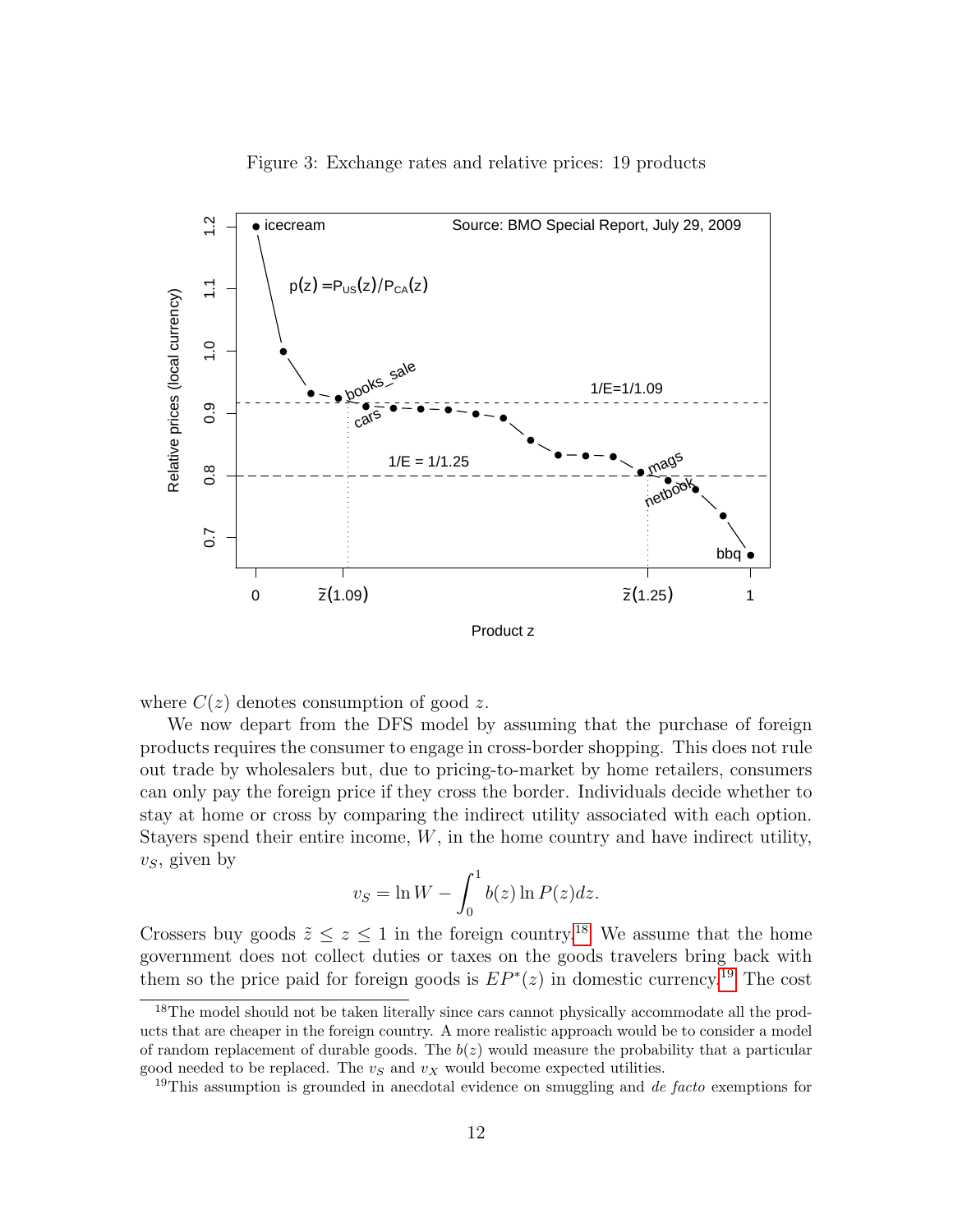of the cross-border trip consists of the sum of the opportunity cost of driving time and fuel costs. Letting parameters  $\psi$  equal speed (kilometer per hour),  $\phi$  equal fuel efficiency (kilometers per liter), and  $H$  equal the endowment of hours, the crossing cost is  $D[W/(\psi H) + P(g)/\phi]$ , where  $P(g)$  is the price of gasoline (per liter) and D is driving distance (in kilometers). Net income of crossers, i.e. W minus the crossing cost, can be expressed as  $W/\tau$ , with

$$
\tau \equiv \left[1 - D\left(\frac{1}{\psi H} + \frac{P(g)}{\phi W}\right)\right]^{-1}.\tag{4}
$$

The indirect utility of crossers is given by

$$
v_X = \ln W/\tau - \int_0^z b(z) \ln P(z) dz - \int_{\tilde{z}}^1 b(z) \ln E P^*(z) dz.
$$

Ignoring fuel costs,  $1/\tau$  is the constant fraction of income that "melts away" in the trip across the border, analogous to Samuelson's iceberg form of transport costs. In our empirical exercise we will estimate the model with and without fuel costs.

The gross benefits of crossing, denoted  $B$ , are given by the savings from buying goods in the foreign country instead of domestically:

$$
B \equiv \int_{\tilde{z}}^1 b(z) [\ln P(z) - \ln E P^*(z)] dz.
$$

The net benefit of crossing is therefore

$$
v_X - v_S = B - \ln \tau(D, P(g)/W).
$$

For any interior value of  $\tilde{z}$ , B is positive since  $P(z) > EP^*(z)$  for all  $z > \tilde{z}$ .

To specify benefits of crossing in terms of the real exchange rate, we now make use of the supply-side assumptions from subsection 3.1. Replacing  $\ln P(z)$  with  $\ln a(z) + \ln W$  and  $\ln P^*(z)$  with  $\ln a^*(z) + \ln W^*$ , recalling that  $A(z) \equiv a^*(z)/a(z)$ , and rearranging we obtain

$$
B = -\int_{\tilde{z}}^{1} b(z) \ln A(z) dz - \ln \frac{EW^*}{W} \int_{\tilde{z}}^{1} b(z) dz.
$$
 (5)

While  $EW^*/W$  would be one way to define the real exchange rate, it is more customary to do so in terms of price indexes. The model implies a simple relationship between relative price indexes and relative wages. With Cobb-Douglas preferences the natural definition of the price indexes are  $\mathbf{P} = \exp(\int_0^1 b(z) \ln P(z) dz)$  and  $\mathbf{P}^* = \exp(\int_0^1 b^*(z) \ln P^*(z) dz)$ . Substituting in the expressions for prices we obtain

$$
\ln \mathbf{P}^* / \mathbf{P} = \ln W^* / W + \ln \kappa,
$$

small amounts of declared spending. Adding a tax would not change the specification because it would just be a scalar multiplying the real exchange rate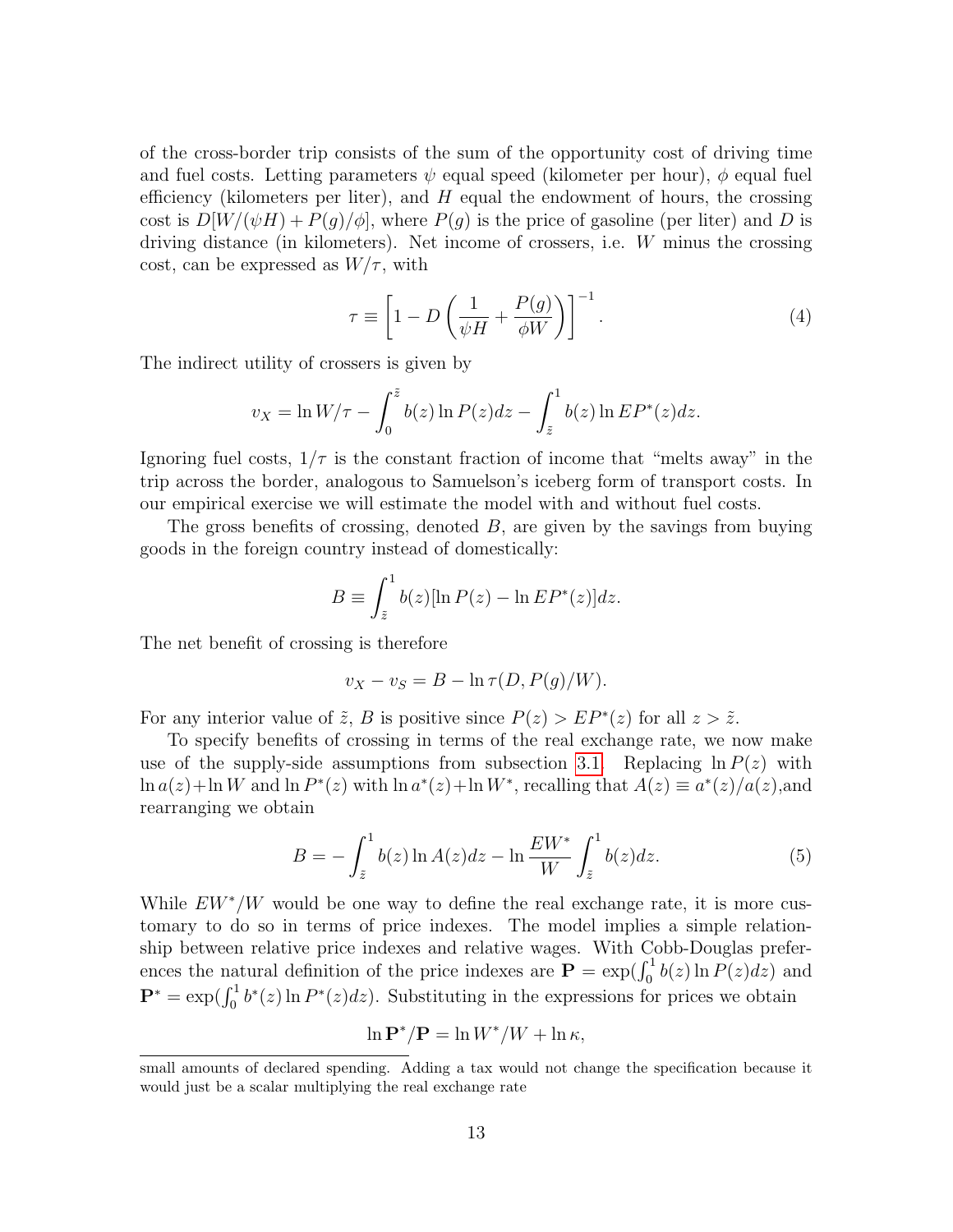where  $\kappa \equiv \exp \left( \int_0^1 [b^*(z) \ln a^*(z) - b(z) \ln a(z)] dz \right)$  is a constant if budget shares and relative productivities across goods do not change over time. We can now express the real exchange rate as a function of the relative wage:

$$
e \equiv \frac{E\mathbf{P}^*}{\mathbf{P}} = \kappa \frac{E W^*}{W}.
$$

It is also useful to follow DFS in defining  $\vartheta(\tilde{z}) = \int_0^{\tilde{z}} b(z) dz$  as the share of expenditures on goods for which the home country is the low-price supplier. Making these substitutions in equation 5, we can express the benefits of crossing as a function of the log real exchange rate:

$$
B(\ln e) = -\int_{\tilde{z}}^{1} b(z) \ln A(z) dz - (1 - \vartheta(\tilde{z})) (\ln e - \ln \kappa). \tag{6}
$$

Taking the derivative of (6) with respect to ln  $e$  we obtain<sup>20</sup>

$$
B' = b(\tilde{z}) \ln A(\tilde{z}) \frac{\partial \tilde{z}}{\partial \ln e} - (1 - \vartheta(\tilde{z})) + (\ln e - \ln \kappa) \frac{\partial \vartheta(\tilde{z})}{\partial \tilde{z}} \frac{\partial \tilde{z}}{\partial \ln e}
$$

Noting that  $\frac{\partial \vartheta(\tilde{z})}{\partial \tilde{z}} = b(\tilde{z})$ , we can express this as

$$
B' = \left[\ln A(\tilde{z}) + \ln e - \ln \kappa\right] b(\tilde{z}) \frac{\partial \tilde{z}}{\partial \ln e} - (1 - \vartheta(\tilde{z})) = -(1 - \vartheta(\tilde{z})) < 0 \tag{7}
$$

The second equality in (7) is obtained by noting that  $A(\tilde{z}) = A(A^{-1}(\frac{W}{EW^*})) =$  $\frac{W}{EW^*} = \frac{\kappa}{e}$  $\frac{\kappa}{e}$ , which implies  $\ln A(\tilde{z}) + \ln e - \ln \kappa = 0$ . Thus, the term involving the derivative of  $\tilde{z}$  with respect to the exchange rate drops out and the first derivative of benefits is just minus the share of consumer income spent on the goods that are cheaper in the foreign country. The benefits of crossing the border respond more to a given percentage change in the exchange rate when this budget share is high. Foreign appreciation contracts the basket of goods that are cheaper abroad (i.e. rising e decreases  $1-\vartheta(\tilde{z})$ ). This leads the benefit function to be convex in the real exchange rate:

$$
B'' \equiv \frac{\partial^2 B}{\partial \ln e^2} = b(\tilde{z}) \frac{\partial \tilde{z}}{\partial \ln e} = -b(\tilde{z}) \frac{A(\tilde{z})}{A'(\tilde{z})} > 0.
$$
 (8)

The convexity of the  $B(\ln e)$  function arises under general functional form assumptions for preferences,  $b(z)$ , and the relative price ordering  $A(z)$ . However, it is also useful to consider a special case where the integrals have closed form solutions. Suppose equal expenditure on all goods, i.e.  $b(z) = 1 \forall z$  and  $\ln A(z) = \alpha_0 - \alpha_1 z$  with  $\alpha_0, \alpha_1 > 0$ .

 $20$ Consistent with our model, we assume that changes in  $\ln e$  are generated by either the nominal exchange rate E or the ratio of relative wages (through its effect on relative prices  $\mathbf{P}^*/\mathbf{P}$ ). We do not consider the changes in ln e generated by adjustments in  $A(z)$  as it would require a reordering of goods in the [0, 1] interval.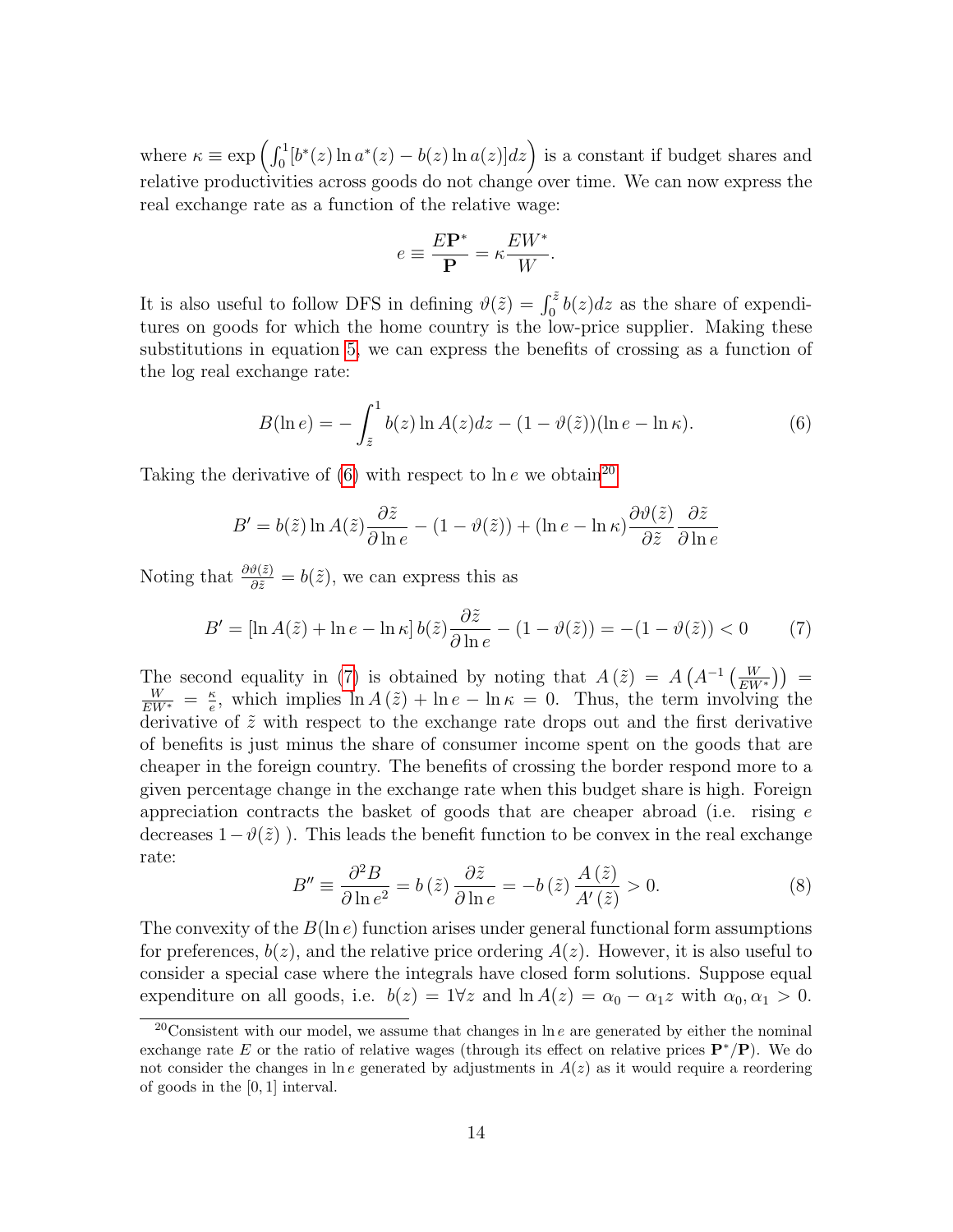Parameter  $\alpha_0$  shifts the relative prices of the foreign country in all goods whereas  $\alpha_1$ measures the extent of cross-good heterogeneity in relative prices. Imposing these functional forms simplifies  $\ln \kappa$  to  $\alpha_0 - \alpha_1/2$  and  $\vartheta(\tilde{z})$  to  $\tilde{z}$ . Solving for the critical good defined in equation 3 yields

$$
\tilde{z} = \frac{1}{2} + \frac{1}{\alpha_1} \ln e.
$$

To obtain an interior solution the real exchange rate must lie in the range  $\exp(-\alpha_1/2)$  $e < \exp(\alpha_1/2)$ .

Plugging in these equations and integrating the benefit function shown in equation 6 yields a quadratic function in which the coefficients are simple functions of  $\alpha_1$ , the key cost heterogeneity parameter,

$$
B(\ln e) = \beta_0 + \beta_1 \ln e + \beta_2 [\ln e]^2,
$$
\n(9)

where  $\beta_0 \equiv \alpha_1/8$ ,  $\beta_1 \equiv -1/2 < 0$ , and  $\beta_2 \equiv \frac{1}{20}$  $\frac{1}{2\alpha_1} > 0$ . Note that  $\alpha_0$  does not appear, because it only matters through changes in the real exchange rate. Increasing  $\alpha_0$  is equivalent to increasing  $\ln W^*/W$ . On the other hand,  $\alpha_1$ , the measure of dispersion in productivities, determines both the size of savings for a given basket of goods to be bought in the foreign country and the extent of that shopping basket.

We use the quadratic form shown in equation 9 in our empirical specification. It can be thought of either as a second-order approximation of a general B or as the exact solution under the strong assumptions of uniform budgeting and log-linear  $A(z)$ .

Foreign crossings into the home country depend on a similar benefit function:

$$
B^*(\ln e) \equiv \int_0^{\tilde{z}} b^*(z) [\ln E P^*(z) - \ln P(z)] dz
$$
  
= 
$$
\int_0^{\tilde{z}} b^*(z) \ln A(z) dz + \vartheta^*(\tilde{z}) (\ln e - \ln \kappa),
$$

where  $\vartheta^*(\tilde{z}) = \int_0^{\tilde{z}} b^*(z) dz$  is the share of expenditures that foreign consumers allocate to goods that are less expensive in the home country. The derivative of  $B^*$  with respect to the log real exchange rate is given by

$$
\frac{\partial B^*}{\partial \ln e} = \vartheta^*(\tilde{z}).
$$

The derivatives of the benefits of crossing can only be equal in absolute value if  $1 - \vartheta(\tilde{z}) = \vartheta^*(\tilde{z})^{21}$  There is only a single value of the real exchange rate that meets this condition. This potentially helps us understand why Canadian elasticities with respect to the RER are larger (in magnitude) than US elasticities. If the set of goods that is cheaper in Canada is generally smaller (i.e.  $\tilde{z}$  < 1/2) then Canadians will be more responsive to changes to the RER than Americans, since their benefits of crossing can be realized over a larger set of goods.

<sup>&</sup>lt;sup>21</sup>With identical preferences,  $b(z) = b^*(z)$ , this requires  $\vartheta^*(\tilde{z}) = 1/2$ .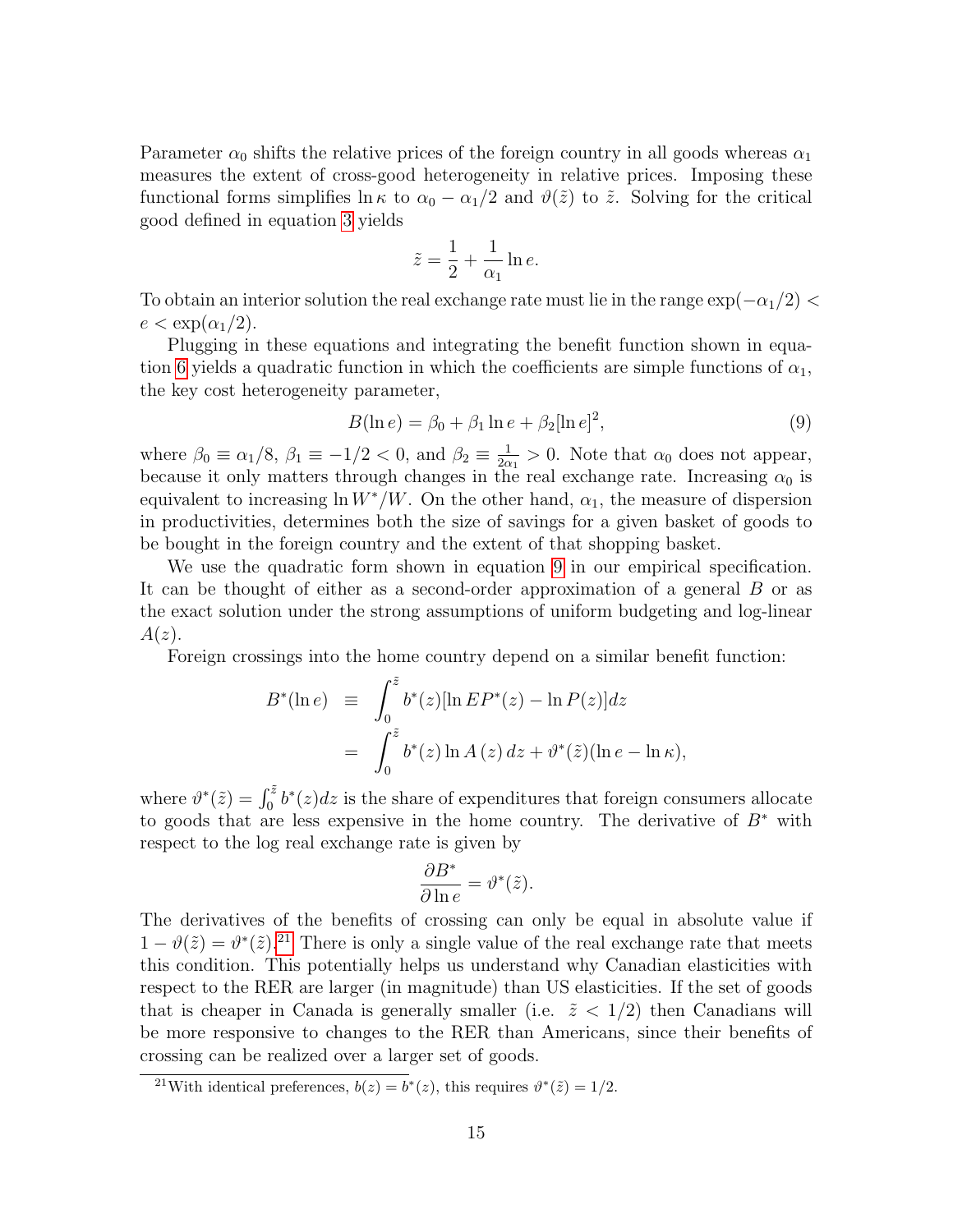#### 3.3 Individual Heteregeneity

To account for the fact that only a subset of individuals cross, we make two departures from the representative-consumer DFS. First, communities are located at different distances from the border and their gas price to income ratios differ. Therefore we expect major differences in crossing propensities based on location. To capture this idea we add community  $c$  subscripts to the determinants of transport costs shown in equation 4: distance, fuel price, and income.

A second departure from the representative consumer argument is needed to explain why some people in a given community cross but others do not. In particular we introduce  $\zeta(i)$  distributed with a CDF denoted  $F(\zeta)$  as the individual-specific heterogeneity in the unobserved net benefits of crossing. Combining this with the benefit and transport cost function, net benefits for individual  $i$  in community  $c$  are given by

$$
v_X - v_S = B(\ln e) - \ln \tau_c + \zeta(i).
$$

Within each community  $c$  there is a marginal individual who is indifferent between crossing and staying. This  $\zeta_c^*$  is defined by setting  $v_X - v_S = 0$ , yielding

$$
\zeta_c^* = -B(\ln e) + \ln \tau_c.
$$

Thus, residents of distant communities (high  $\tau_c$ ) require a higher idiosyncratic shock to benefit from crossing the border. For a community with mass  $N_c$  of potential crossers, the aggregate net gains of crossers are given by integrating across the set of individuals for whom  $\zeta(i) > \zeta_c^*$ :

$$
G_c = N_c \int_{\zeta_c^*}^{\infty} [B - \ln \tau_c + \zeta] dF(\zeta). \tag{10}
$$

In the results section, we show how  $G_c$  can be calculated up to a scalar using the econometric estimates of the B and  $\ln \tau$  functions. This permits computation of how changes in the real exchange rate or determinants of  $\tau_c$  affect the aggregate welfare gains of crossers from all communities.

The next step is to determine the model's predictions for travel elasticities with respect to the real exchange rate and distance. Let  $x_c$  denote the probability of crossing for residents of community c. With a continuum of individuals,  $x_c$  also measures the fraction who cross:

$$
x_c = \mathbb{P}(\zeta(i) < -\zeta_c^*) = F(B(\ln e) - \ln \tau_c). \tag{11}
$$

The elasticity of the crossing probability with respect to the real exchange rate is

$$
\frac{\partial \ln x_c}{\partial \ln e} = \frac{F'}{F} B' < 0. \tag{12}
$$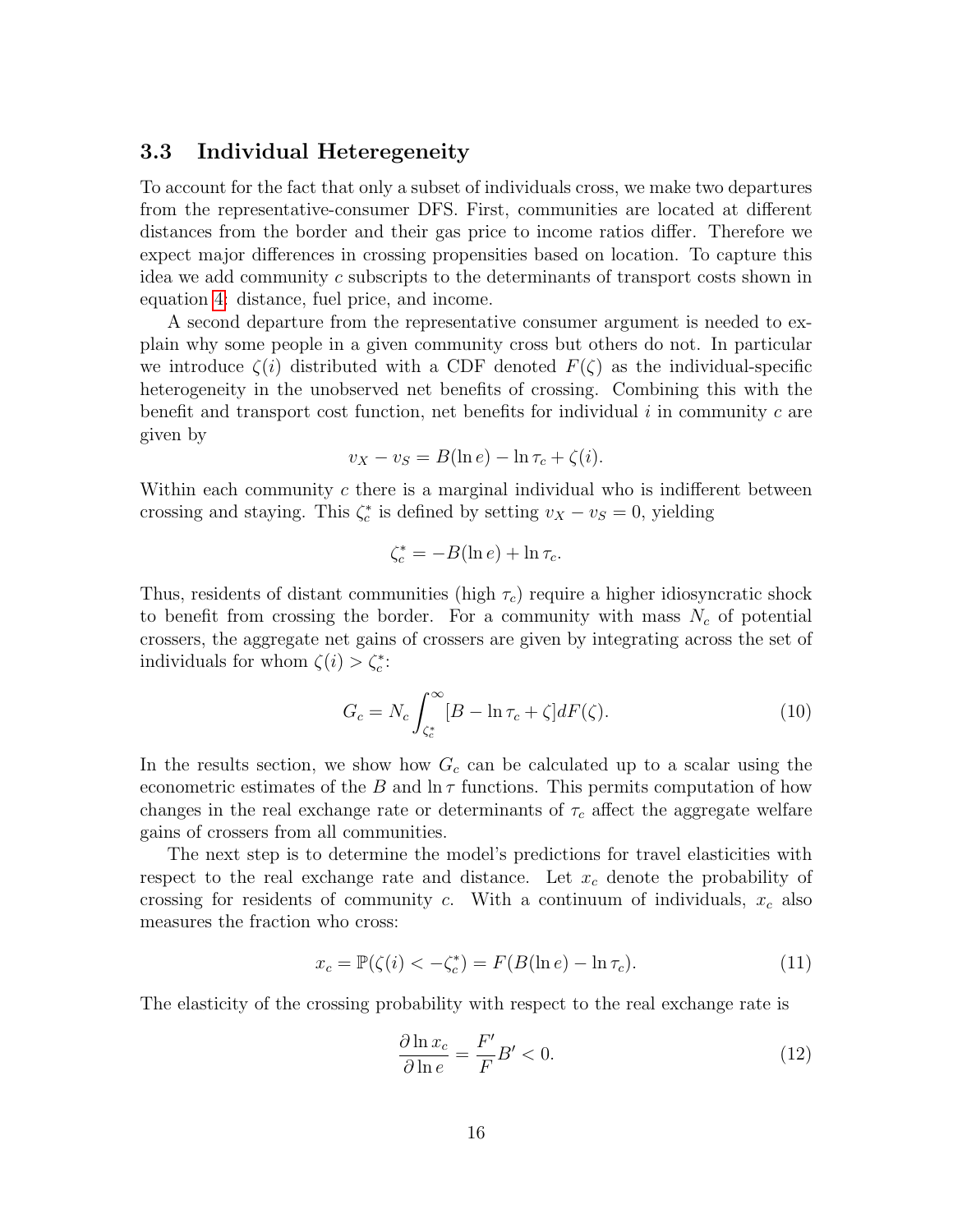Since crossing costs increase with distance to the border,  $\partial \ln \tau_c / \partial \ln D_c > 0$ , the elasticity of crossing with respect to distance is negative:

$$
\frac{\partial \ln x_c}{\partial \ln D_c} = -\frac{F'}{F} \frac{\partial \ln \tau_c}{\partial \ln D_c} < 0.
$$

While these elasticities can be signed for general distributions on individual heterogeneity, the second derivative with respect to  $\ln e$  and the cross-partial of how distance affects the exchange rate elasticity cannot be signed without determining the shape of  $F'/F$ . A change in the real exchange rate level determines (through  $B$ ) a shift in the location of the marginal crosser,  $\zeta_c^*$ , in the  $F()$  domain. The rate of such change depends on the initial location of the marginal crosser as well as the curvature of F.

Differentiating equation 12 we obtain

$$
\frac{\partial^2 \ln x_c}{\partial \ln e^2} = \frac{[FF'' - (F')^2]}{F^2} (B')^2 + \frac{F'}{F} B''.
$$

Examination of this expression leads to two important results. First, once heterogeneity is added into the model, the positive second derivative of the individual benefit function  $(B'')$  shown in (8) will not translate into a positive second derivative for aggregate log crossings if the term in brackets is sufficiently negative. Second, we see that in models with a constant elasticity at the individual level  $(B'' = 0)$ , convexity of log crossings requires the term in square brackets to be positive. For commonly used distributions of individual heterogeneity, the factor in brackets has a negative  $sign.<sup>22</sup>$ 

Consider the consequences of aggregating multiple communities  $c$ , of size  $N_c$  into a single region R of size  $N_R = \sum_{c \in R} N_c$  which could be a province, state or country.

$$
x_R = \sum_{c \in R} \frac{N_c}{N_R} x_c
$$

The elasticity of crossings of this region with respect to the RER is given by

$$
\frac{\partial \ln x_R}{\partial \ln e} = \sum_{c \in R} \frac{N_c}{N_R} \frac{x_c}{x_R} \frac{\partial \ln x_c}{\partial \ln e}.
$$
\n(13)

The cross-partial effect of distance and the log exchange rate on crossing is

$$
\frac{\partial^2 \ln x_c}{\partial \ln e \partial D_c} = -\frac{[FF'' - (F')^2]}{F^2} B' \frac{\partial \ln \tau_c}{\partial \ln D_c}.
$$
\n(14)

 $2^{2}F'/F$  is globally decreasing for uniform, normal, logit, gumbel. Even the highly convex power distributions,  $F(\zeta) = (\zeta/\overline{\zeta})^{\lambda}$  for  $0 < \zeta < \overline{\zeta}$  has  $F'/F$  decreasing. Although certain parameterizations of beta distributions can have upward sloping regions in the right tail, our numerical analysis suggests  $F'/F$  is decreasing over most of the support.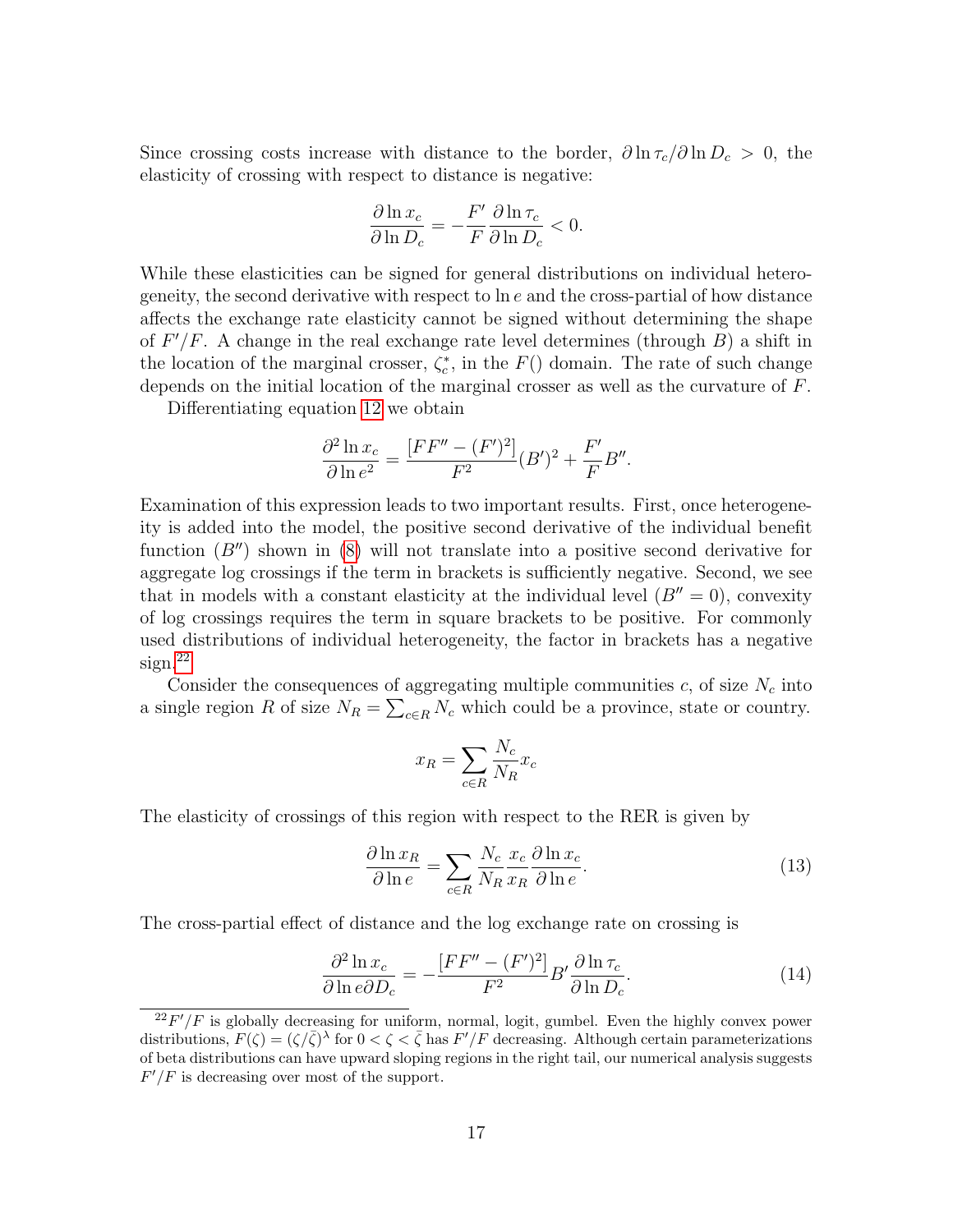

Figure 4: Population and Distance to the Border  $(a)$  (b)

Since commonly used  $F()$  distributions imply that the term in brackets is negative, equation 14 leads to a somewhat counterintuitive prediction: As distance to the border increases, exchange rate responsiveness—as measured by the absolute value of the elasticity—becomes stronger.23 Considering both equations 13 and 14 we can infer that a region with population clustered far from the border should have a high (in absolute value) estimated crossing elasticity, in large part because it has low crossing rates. This implies that differences in the geographic distribution of the population have the potential to explain differences in crossing elasticities.

To understand the mechanisms at work in the model, we analyze the case of no heterogeneity within a community: i.e.  $\zeta(i) = 0, \forall i$ . Thus, communities can be divided into two groups: those where all residents cross and those where no resident crosses. The marginal community is located at a critical distance  $D^*$  such that  $B(\ln e) = \ln \tau(D^*, \cdot)$ . However, the elasticities of travel cannot be signed since the result of a change in ln e depends on the population size of the new communities that now cross the border with respect to the total number of residents that were engaged in cross-border shopping. In other words, information regarding the distribution of population and distance to the border are required.

Consider now the spatial distribution of residents in Canada and the US. Figure 4 shows the differences in terms of population density and distance to the border. $^{24}$ Panel (a) shows that a higher proportion of Canadians live near the border relative to the United States. Panel (b) shows the accumulated population as we move farther from the border. The argument above suggests that, ignoring idiosyncratic shocks,

 $23$ The response in *levels* of crossings shrinks with distance from the border.

 $24$ The figures were constructed by calculating the driving distance from each census tract to the closest land border. Details are provided in Appendix A.2.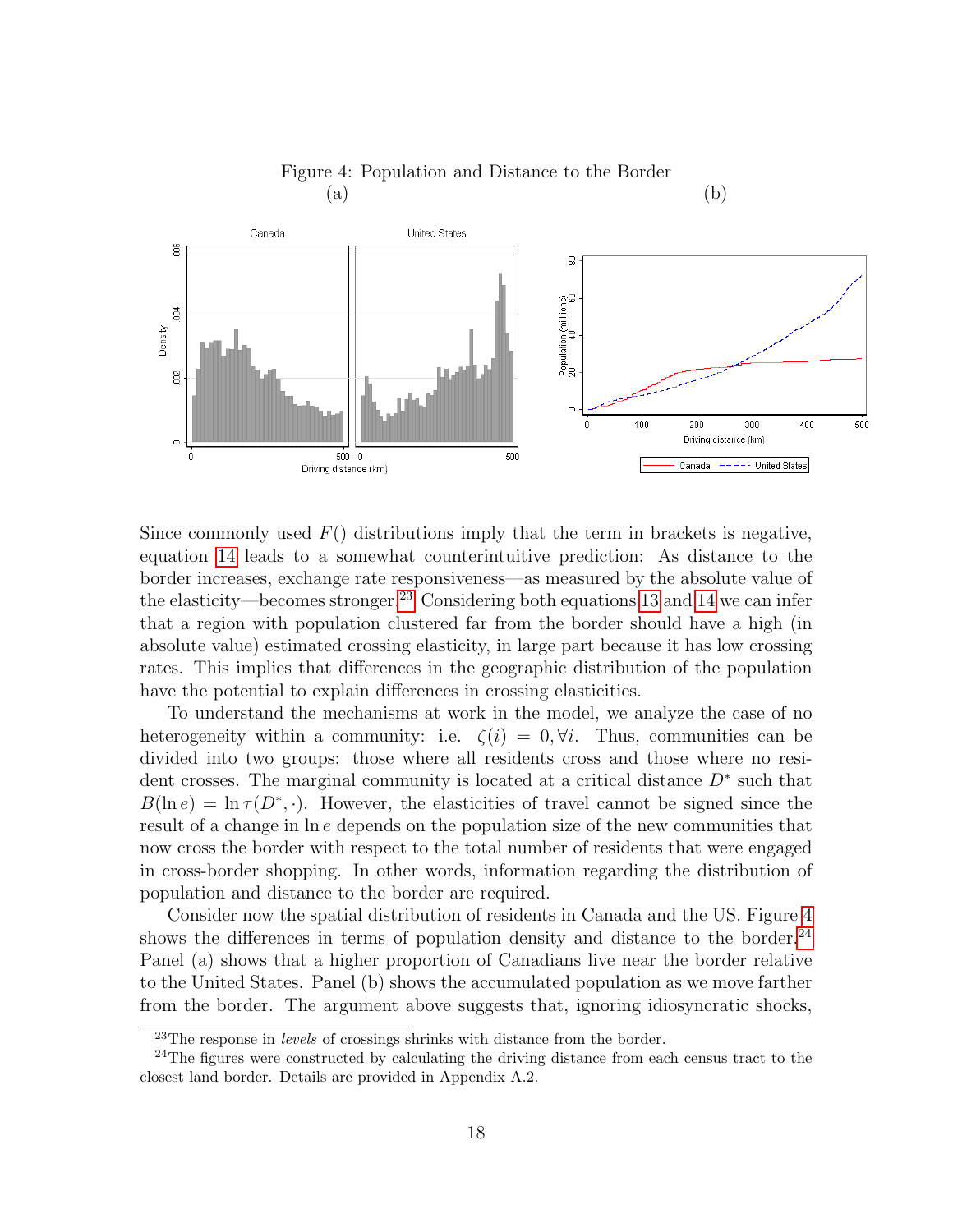the crossing elasticity would be similar for the two regions if the critical distance D<sup>∗</sup> falls within 100km from the border (both countries have roughly the same total population at any given point in the range). The elasticity for Canadians would be higher than for Americans in the 100–170km range since, as the critical distance increases, Canadian communities that start crossing are more populated than those in the US. The opposite is true for distances larger than 200km, as the number of American crossers expands significantly while it barely increases for Canada.

Considering these results along with those of Section 3.2, we conclude that the asymmetric elasticities of Canadian and US residents with respect to the RER, that we established in Section 2, may be attributable to two factors. These are the geographic distribution of the population in the two countries, as well as differences in the expenditure shares for goods that are cheaper in either country. Since we have established that distance of travelers to the border affects the exchange rate elasticity of travel, the model should be estimated using geographically disaggregated data. In particular, it is important to use data on the distance to the border from each community from which travelers originate.

## 4 Estimation of the model

In this section we take the model of the previous section to the data. We use our estimates to calculate implied travel costs and to conduct counterfactual welfare analysis.

#### 4.1 Regression Specification

In order to estimate the crossing fraction equation shown in (11), we need to parameterize the crossing benefit and cost functions (B and  $\ln \tau_c$ ) as well as specify the distribution of individual heterogeneity  $(F(\zeta))$ . We make use of the quadratic form for  $B(\ln e)$  shown in equation 9. It can be thought of either as the exact solution under uniform budgeting and log-linear  $A(z)$  or can be considered a second order approximation for  $B(\ln e)$ . This is the simplest form that allows us to test for the convexity which is a distinguishing feature of our model of cross-border shopping.

Next, we parameterize the border crossing costs that apply to all individuals using a linear-in-logs approximation of the  $\tau_c$  function shown in equation 4:

$$
\ln \tau_c = \gamma_0 + \gamma_1 \ln D_c + \gamma_2 \ln [P(g)_c/W_c]. \tag{15}
$$

The  $\gamma_0$  parameter shifts travel costs at all distances. One such shifter would be border formality compliance costs.<sup>25</sup> The  $\gamma_1$  parameter represents the elasticity of

 $^{25}$ Since these costs are thought to have risen following September 11th, 2001, we include a Post-9/11 dummy in most specifications.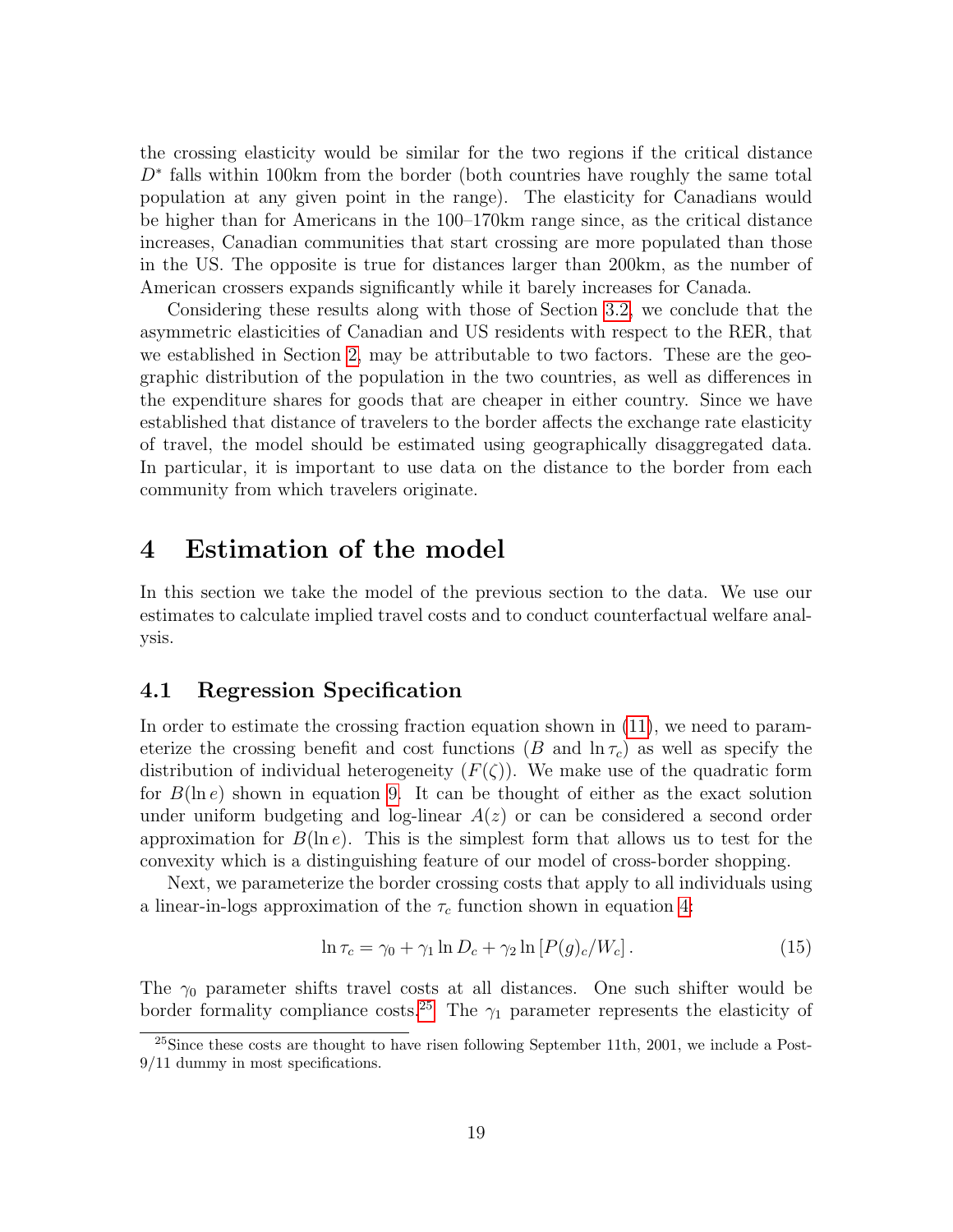travel costs with respect to distance.<sup>26</sup>

Substituting the B and  $\ln \tau$  functions into equation 11, we can express the crossing fraction as

$$
x_c = F[\beta_0 - \gamma_0 + \beta_1 \ln e + \beta_2 (\ln e)^2 - \gamma_1 \ln D_c - \gamma_2 \ln (P(g)_c/W_c)].
$$
 (16)

Next, we need to impose a particular functional form for  $F(\zeta)$ . Idiosyncratic crossing shocks  $\zeta(i)$  are likely to depend on the sum of a large number of at least partially independent factors. The central limit theorem would therefore lead  $\zeta$  to be distributed normally. Assuming  $\zeta$  has expectation  $\mu$  and variance  $\sigma^2$ ,  $F(\zeta) = \Phi([\zeta - \mu]/\sigma)$ , where  $\Phi()$  denotes the standard normal CDF. Substituting these parameterizations into equation 16 and adding time subscripts we obtain

$$
x_{ct} = \Phi[\theta_0 + \theta_1 \ln e_t + \theta_2 [\ln e_t]^2 + \theta_3 \ln D_c + \theta_4 \ln (P(g)_{ct}/W_{ct})],
$$
 (17)

where Table 4 shows the mapping between the  $\theta$  and the structural parameters as well as the expected signs for each coefficient.

| Parameter Covariate |                         | Structure                                                                              | Sign |
|---------------------|-------------------------|----------------------------------------------------------------------------------------|------|
| $\theta_0$          | constant,               | $(\beta_0 - \gamma_0 + \mu)/\sigma = (\alpha_1/8 - \gamma_0 + \mu)/\sigma + \text{or}$ |      |
| $\theta_1$          | $\ln e_t$ (RER)         | $\beta_1/\sigma = -1/(2\sigma)$                                                        |      |
| $\theta_2$          | $(\ln e_t)^2$           | $\beta_2/\sigma = 1/(2\alpha_1\sigma)$                                                 |      |
| $\theta_3$          | $\ln D_c$               | $-\gamma_1/\sigma$                                                                     |      |
| $\theta_4$          | $\ln[P(g)_{ct}/W_{ct}]$ | $-\gamma_2/\sigma$                                                                     |      |

Table 4: Interpretation of coefficients

Equation 17 is not yet suitable for estimation purposes because it does not allow for deviations between observed crossing fractions and those predicted by the model. Such deviations would arise from at least two sources. First, the continuum assumption is only an approximation, so the actual crossing share would only be equal to the crossing probability in expectation. Second, our data are based on a survey given out to a subset of the actual population of crossers. We elaborate on this point in section 4.2 and Appendix A. We restate equation 17 in the form of a conditional expectation:

$$
\mathbb{E}[x_{ct} | e_t, D_c, P(g)_{ct}, W_{ct}] = \Phi[\theta_0 + \theta_1 \ln e_t + \theta_2 [\ln e_t]^2 + \theta_3 \ln D_c + \theta_4 \ln (P(g)_{ct}/W_{ct})].
$$
\n(18)

<sup>&</sup>lt;sup>26</sup>The empirical trade literature routinely assumes a constant elasticity of distance. We report estimation results using quadratic distance functions in the supplementary file. We also estimated a semi-parametric step function. Neither generalization improves the fit enough to justify the loss in parsimony.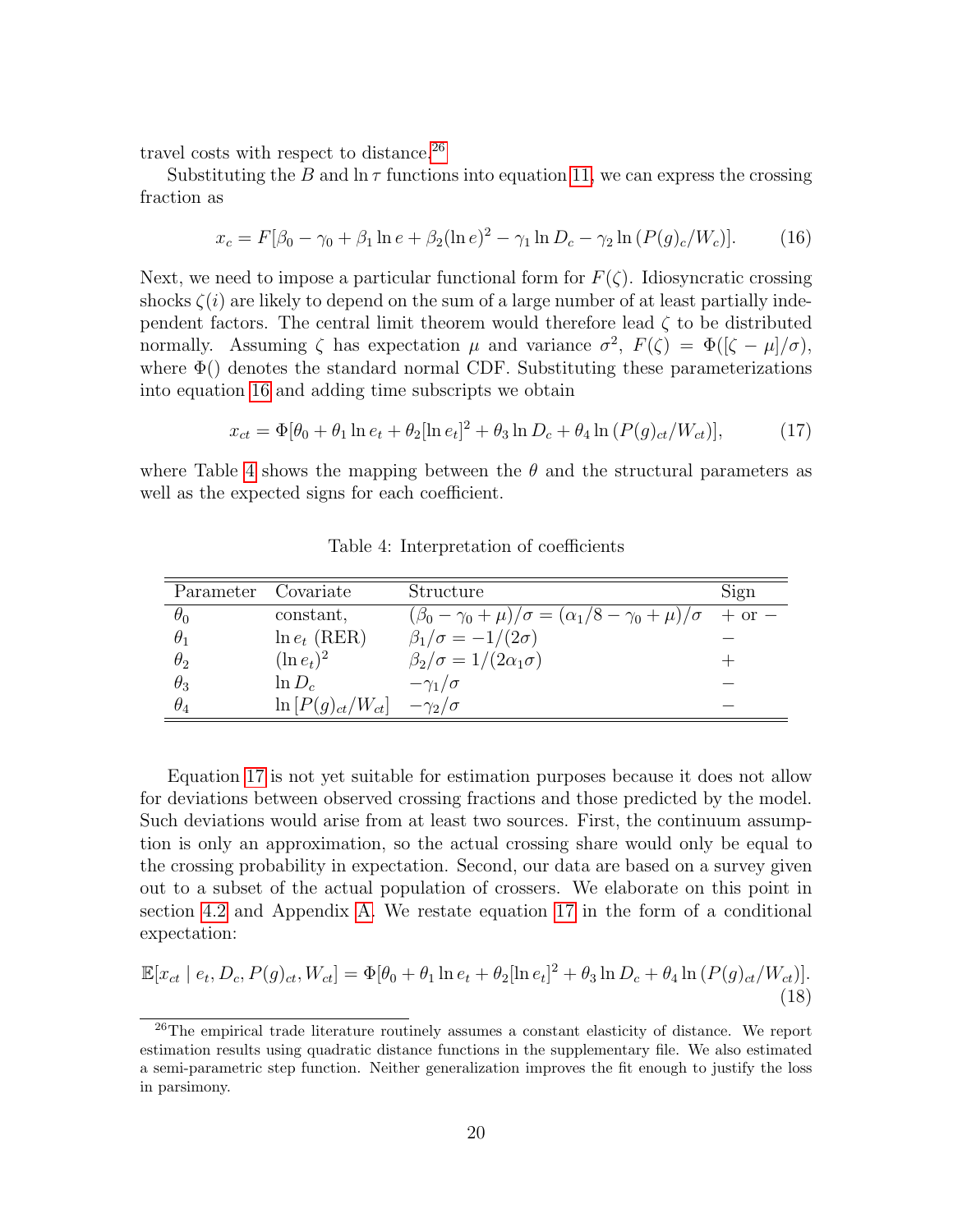Quasi-likelihood estimation of this fractional probit model yields consistent estimates of the model parameters so long as the conditional expectation shown in (18) is correctly specified (Papke and Wooldridge, 1996). Standard errors are clustered at the census division  $(c)$  level to allow for arbitrary serial correlation within divisions.

We view the fractional probit as superior to other commonly used methods for handling fractional dependent variables. The simplest alternative is to assume that F is uniform which makes the crossing share,  $x_{ct}$ , linear in the parameters and therefore estimable using OLS. The problem is that the linear model can predict negative crossing fractions, which renders it inappropriate for counterfactual analysis. A second method assumes  $F$  is logistic. Applying the log odds transformation yields an equation that is linear in the parameters:

$$
\ln\left(\frac{x_{ct}}{1-x_{ct}}\right) = \theta_0 + \theta_1 \ln e_t + \theta_2 [\ln e_t]^2 + \theta_3 \ln D_c + \theta_4 \ln [P(g)_{ct}/W_{ct}] + \varepsilon_{ct}, \quad (19)
$$

where  $\varepsilon$  is an error term added after the transformation. The log-odds method is often preferred because it ensures that predicted values of  $x_{ct}$  lie between zero and one. This method has the virtue of being estimable using linear methods. Among other benefits, this allows two-way clustering of the standard errors to account for the fact that each census division in month  $t$  sees the same real exchange rate. However, Papke and Wooldridge (1996) identify two critical defects. First, the dependent variable is undefined for  $x_{ct} = 0$  and  $x_{ct} = 1$ . As we discuss in section 4.2, over half the ct combinations in our data have  $x_{ct} = 0$  and these tend to occur in divisions that are far from the border, implying that the log-odds procedure is likely to induce selection bias. A second problem with the log odds specification is that it yields the conditional expectation of the log odds ratio, a variable that is not of direct interest. As Papke and Wooldridge (1996) show, one cannot simply plug the estimated  $\theta$  estimated using (19) into the logistic function to recover the conditional expectation of  $x_{ct}$ <sup>27</sup> Based on these arguments, we use the fractional probit estimation of equation 18 as our main specification and only report estimates from the log-odds method as a robustness check.

#### 4.2 Data

The dependent variable is the crossing fraction,  $x_{ct}$ , which is defined as the number of car crossings,  $n_{ct}$ , from Census Division (CD) c in month t, divided by the number of potential crossings,  $N_{ct}$ . Potential trips,  $N_{ct}$ , are approximated as the population of the census division (Pop), multiplied by the number of cars per capita (CPC) in the province multiplied by the number of days in the month. Thus, the crossing fraction is given by

$$
x_{ct} = \frac{n_{ct}}{N_{ct}} \approx \frac{\hat{n}_{ct}}{\text{Pop}_{ct} \times \text{CPC}_c \times 30}.
$$
\n(20)

 $27$ Intuitively, this is because the log of the expectation is not equal to the expectation of the log.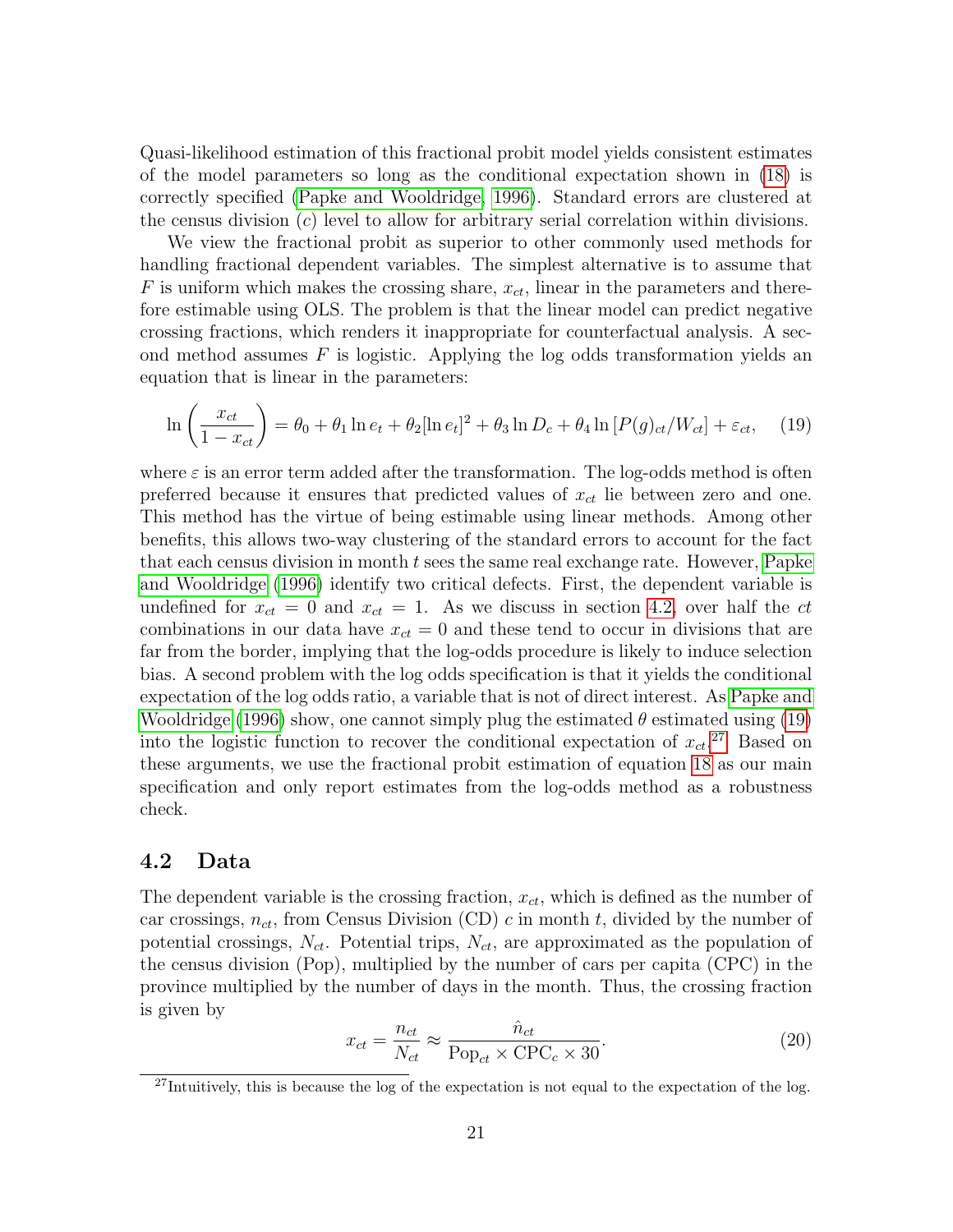We estimate  $\hat{n}_{ct}$  using data from the International Travel Survey (ITS), which is filled out by travelers returning to Canada from trips abroad. The data were derived from questionnaires distributed from 1990 to 2010 that collected information on the nature and purpose of the trip, the dates on which travelers exited and entered Canada, and information on the Census Division in which the travelers reside and ports used to cross to the US. We retain the data on Canadian residents returning from the United States by car.<sup>28</sup> Appendix A.1 shows the sources for the variables in equation 20 and details how we construct  $\hat{n}_{ct}$  by weighting the ITS responses using the port-level counts of all crossers, so as to make the sample representative at the monthly level as well as representative at each port of entry.

We measure  $D_c$ , the distance from census division c to the border, in two ways described in Appendix A.2. Our preferred form is the population-weighted median of the driving distances of all the subdivisions within a given CD.29 In robustness checks we also measure  $D<sub>c</sub>$  as the median driving time to these ports and as the average of driving distances to the five most-used ports. Gas prices,  $P(g)$ , are obtained for the largest city in each province. Median household income, our proxy for  $W_c$ , is available at the CD-level from the Canadian census in five year intervals.30

We present summary statistics of the data in Table 5. There are 63000 observations, each corresponding to a census division in a given month. The first column presents variable means across all observations, while the second column does so only for the subset of observations (39088) in which there was at least one car trip across the border in the given month. Conditioning on positive trips, Census Divisions tend to be closer to the border, and more populated. The large standard deviation for gas prices is mainly driven by temporal variation, whereas there is substantial cross-CD variation in household incomes, with the richest having incomes that are several times larger than the poorest.

#### 4.3 Baseline Estimation

In this section we estimate the structural model implied by equation 18. The results using the fractional probit method of estimation are presented in Table 6. The first three columns use daytrips to construct the dependent variable, while the next three use overnight trips (defined as stays of two or more days). All estimated specifications include (unreported) month dummies to allow shocks to the mean of the  $\zeta(i)$  distri-

<sup>&</sup>lt;sup>28</sup>The survey began in 1990. We do not use information on US residents since the only information on their place of residence within the US is the state in which they live. This level of aggregation is too coarse to provide meaningful information on their distance to the border.

<sup>29</sup>Figure B.1 contains a map of a few CDs in south-eastern Ontario and shows the subdivisions (with black borders) within each CD (with red borders). Note the importance of using driving distance, as opposed to, say, great circle distance, given that there are a number of large lakes near the US–Canada border, as well as given the actual network of highways. Using a Euclidean distance metric would greatly understate the distance of a city such as Toronto from the border.

<sup>30</sup>Data details and sources are provided in the Appendix.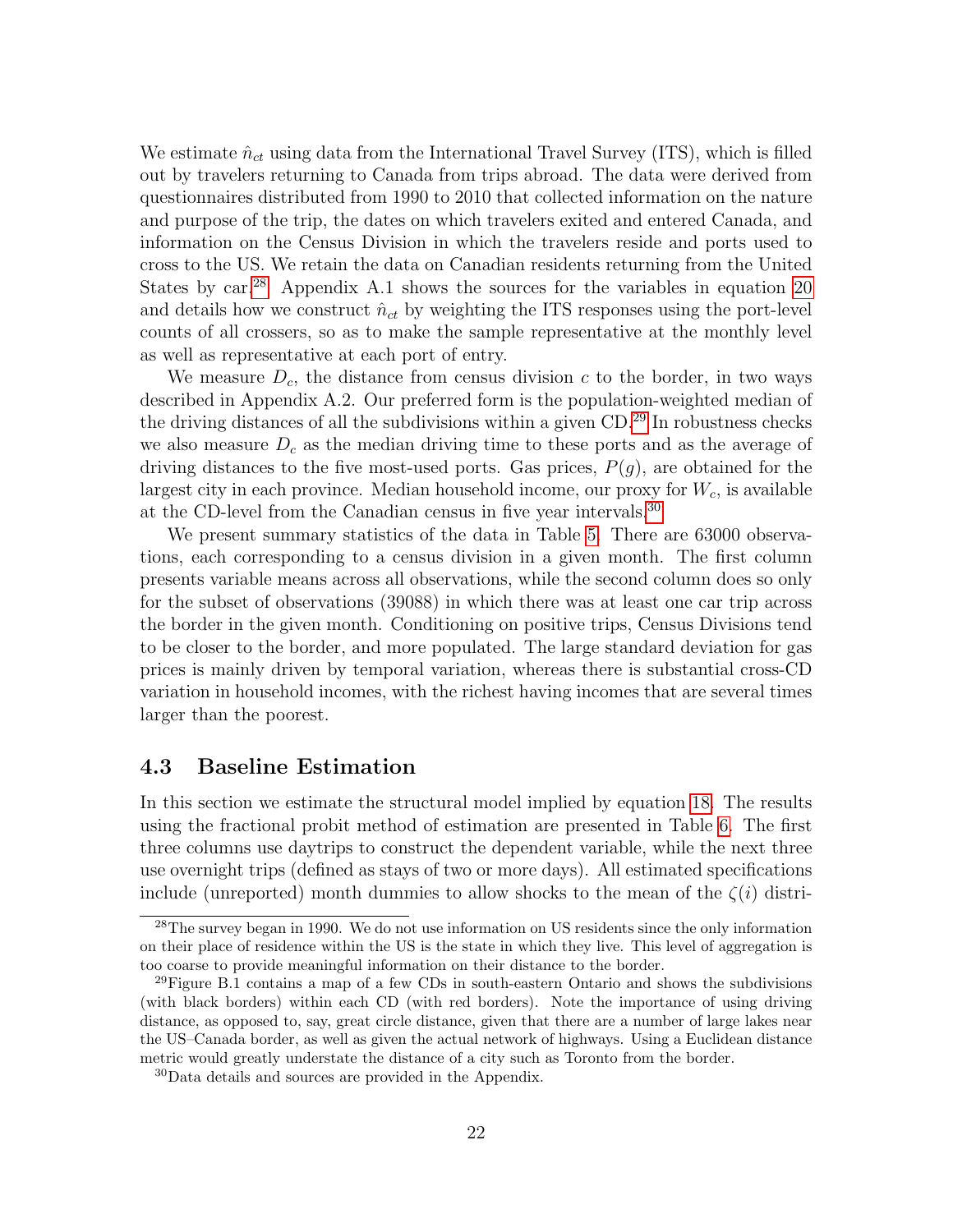| Variable                   | Mean  | Mean trips $>0^a$ | <b>SD</b> | Median | Min      | Max    |
|----------------------------|-------|-------------------|-----------|--------|----------|--------|
| Driving Distance (km)      | 263.0 | 187.0             | 281.2     | 161.9  | 6.8      | 1877.1 |
| Driving time (hrs)         | 3.7   | 2.6               | 3.9       | 2.2    | 0.2      | 26.7   |
| Population (1000)          | 116.2 | 165.8             | 273.8     | 40.8   | 1.2      | 2667.9 |
| Gasoline Price $(c/L)$     | 73.5  | 72.5              | 21.1      | 66.5   | 39.5     | 146.6  |
| Median HH Income (\$1000)  | 42.8  | 44.1              | 11.3      | 41.2   | 15.2     | 157.7  |
| Cross-border trips (cars): |       |                   |           |        |          |        |
| Same-day                   | 4093  | 6597              | 20229     | 0      | $\cup$   | 456542 |
| Overnight                  | 1319  | 2126              | 4146      | 80     | $\theta$ | 90662  |

Table 5: Summary Statistics: 63000 Census Divisions-months

<sup>a</sup> 39088 CD-months with at least one car trips across the border.

bution reflecting the seasonal pattern shown in Figure 1(b). The initial specification, shown in columns 1 and 4, assumes that travel costs are constant across time and depend only on the distance of the traveler's origin to the border. Columns 2 and 5 estimate the influence of gas prices and incomes. We do not report the specification imposing equal and opposite coefficients on  $\ln P(q)$  and  $\ln W$  because we found that the same day travel data strongly reject this constraint. Our preferred specification, shown in columns 3 and 6, adds fixed effects (FE) for each province and a dummy for travel after September 11, 2001. The province FEs capture differences in  $B(\ln e)$  that result from unmeasured cross-state differences in product prices.<sup>31</sup> The post  $9/11$ dummy is designed to capture real and perceived increases in the cost of crossing the border following heightened security measures.

The results show that driving distance creates a strong disincentive to cross the border. This is especially the case for daytrips; distance is a weaker disincentive for those planning trips of a longer duration. The coefficient on the exchange rate variables indicate that a higher value of the real exchange rate (implying a weaker CAD) reduces the probability of cross-border trips. The coefficient on the second order term is positive for daytrips, implying that travelers' responsiveness to the real exchange rate decreases as its level rises. This is in accordance with the predictions of our model and is also consistent with the reduced form results of Table 3. Residents making daytrips are more likely to expand the bundle of goods that they purchase in the US when the exchange rate becomes more favorable. We do not observe the same behavior by overnight travelers: the coefficients on  $[\ln e_t]^2$  are small and statistically insignificant in columns 4–6. This may be because overnight travelers purchase a standard bundle of goods in the US (hotel stays, vacations, restaurant meals etc.) without adjusting the scope of the bundle in accordance with relative prices. In other words, day trips are consistent with an explicit shopping motive, whereas overnight

<sup>&</sup>lt;sup>31</sup>They can also account for differences in the mean idiosyncratic shocks due to different population densities on the US side of the border which affect the likelihood of visiting friends and relatives.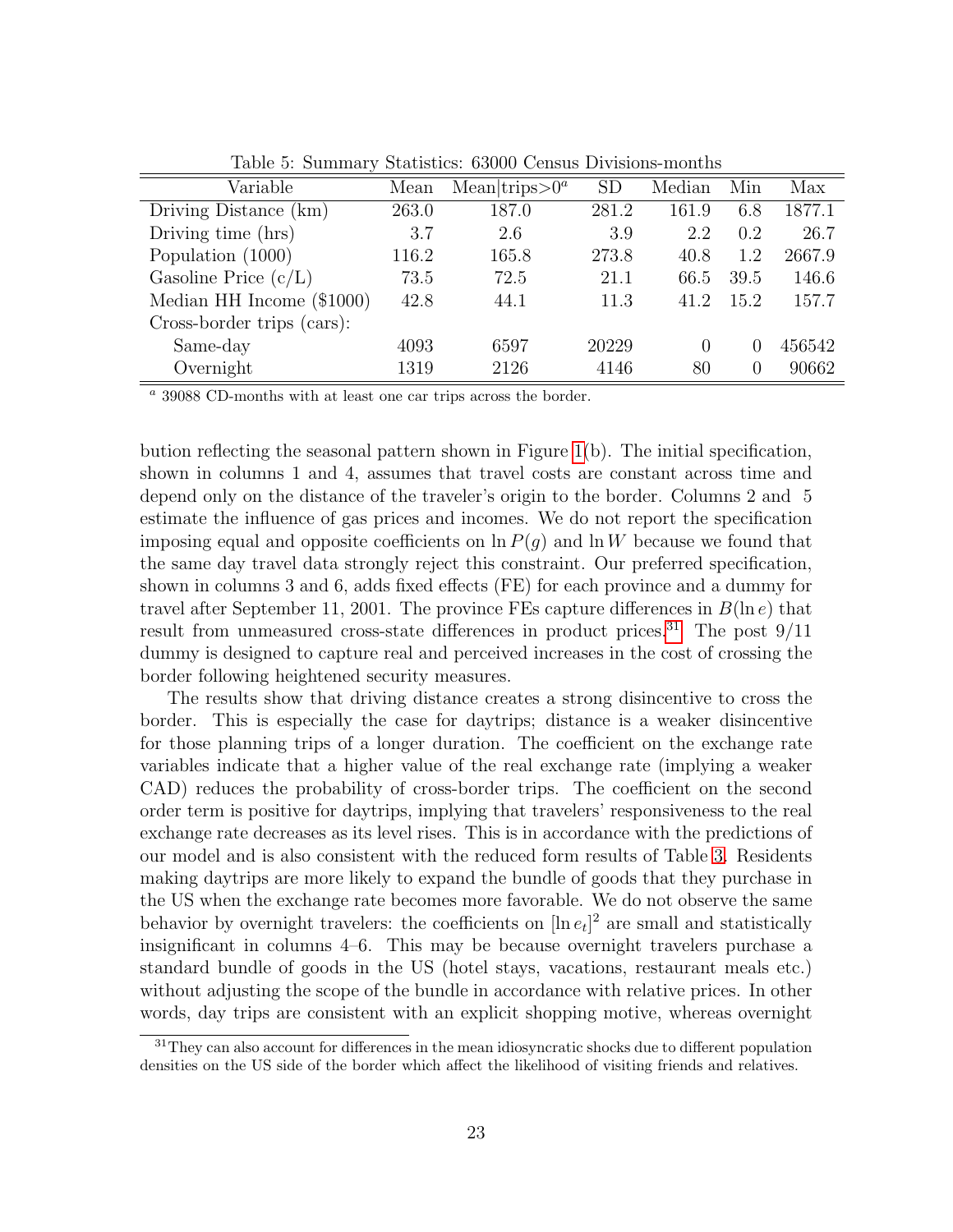| Length of stay:                  |           | Daytrip    |            |           | Overnight |                   |
|----------------------------------|-----------|------------|------------|-----------|-----------|-------------------|
| $\theta_0$ : constant            | $-0.23$   | $9.80^{a}$ | $4.42^a$   | $-2.68^a$ | $-4.59^a$ | $-5.20^a$         |
|                                  | (0.31)    | (2.94)     | (1.52)     | (0.07)    | (0.57)    | (0.99)            |
|                                  |           |            |            |           |           |                   |
| $\theta_1$ : $\ln e_t$ [RER]     | $-0.44^a$ | $-0.77^a$  | $-0.65^a$  | $-0.61^a$ | $-0.92^a$ | $-0.75^a$         |
|                                  | (0.10)    | (0.14)     | (0.13)     | (0.12)    | (0.13)    | (0.12)            |
| $\theta_2$ : $(\ln e_t)^2$       | 0.39      | $1.24^a$   | $0.82^b$   | $-0.09$   | $0.27\,$  | $-0.17$           |
|                                  | (0.34)    | (0.33)     | (0.33)     | (0.30)    | (0.28)    | (0.24)            |
|                                  |           |            |            |           |           |                   |
| $\theta_3$ : ln $D_c$ [distance] | $-0.58^a$ | $-0.58^a$  | $-0.52^a$  | $-0.14^a$ | $-0.14^a$ | $-0.12^a$         |
|                                  | (0.06)    | (0.06)     | (0.04)     | (0.01)    | (0.01)    | (0.01)            |
| $\ln P(g)_{ct}$ [gas price]      |           | $-0.35^a$  | $-0.07$    |           | $-0.56^a$ | $-0.13^a$         |
|                                  |           | (0.09)     | (0.05)     |           | (0.04)    | (0.02)            |
|                                  |           |            |            |           |           |                   |
| $\ln W_{ct}$ [income]            |           | $-0.80^a$  | $-0.42^a$  |           | $0.40^a$  | $0.29^a$          |
|                                  |           | (0.27)     | (0.14)     |           | (0.06)    | (0.09)            |
|                                  |           |            |            |           |           |                   |
| New Brunswick                    |           |            | $0.40^a$   |           |           | 0.00              |
|                                  |           |            | (0.14)     |           |           | (0.06)            |
| Quebec                           |           |            | $-0.46^a$  |           |           | $-0.15^b$         |
|                                  |           |            | (0.08)     |           |           | (0.07)            |
|                                  |           |            |            |           |           |                   |
| Ontario                          |           |            | $-0.23^b$  |           |           | 0.07 <sup>b</sup> |
|                                  |           |            | (0.11)     |           |           | (0.03)            |
| Manitoba                         |           |            | $-0.33^a$  |           |           | 0.03              |
|                                  |           |            | (0.13)     |           |           | (0.04)            |
|                                  |           |            |            |           |           |                   |
| Saskatchewan                     |           |            | $-0.45^a$  |           |           | $-0.15^a$         |
|                                  |           |            | (0.10)     |           |           | (0.04)            |
|                                  |           |            |            |           |           |                   |
| Alberta                          |           |            | -0.48 $^a$ |           |           | $-0.18^a$         |
|                                  |           |            | (0.11)     |           |           | (0.05)            |
| $Post-911$                       |           |            | $-0.14^a$  |           |           | $-0.14^a$         |
|                                  |           |            | (0.03)     |           |           | (0.03)            |
|                                  |           |            |            |           |           |                   |
| $\overline{R^2}$                 | 0.24      | 0.29       | 0.53       | 0.05      | 0.07      | 0.08              |
| <b>AIC</b>                       | 1935.18   | 1908.66    | 1778.11    | 629.59    | 626.92    | 636.59            |

Table 6: Fractional Probit estimation of crossing fractions  $(x_{ct})$ 

Standard errors clustered by census-division. British Columbia is the omitted province. Regressions include month fixed-effects. <sup>c</sup> p<0.1, <sup>b</sup> p<0.05, <sup>a</sup> p<0.01.  $N = 63000$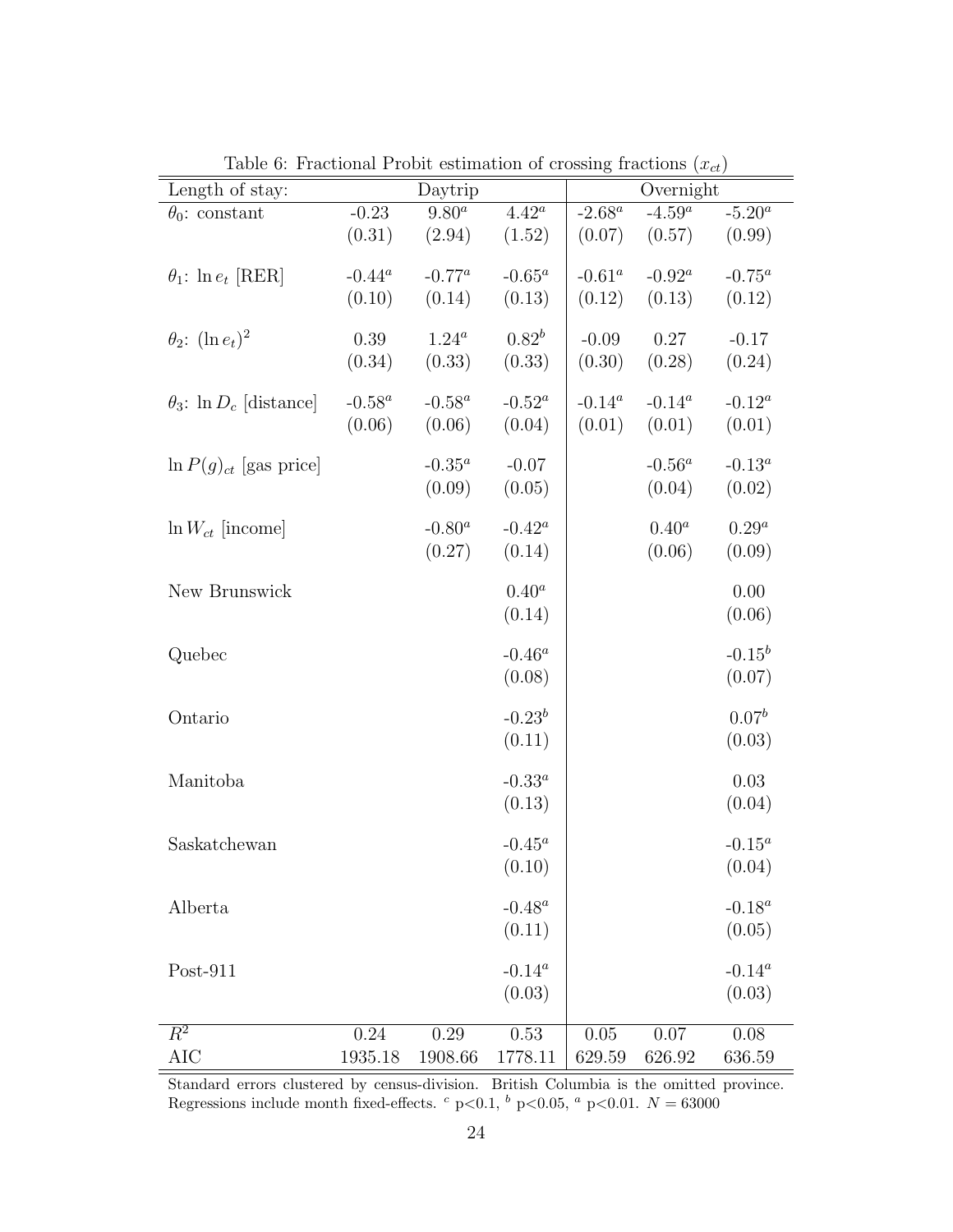trips are not.

Gas prices do not have a significant effect on day trips but have a negative effect on overnight trips. One explanation may be that, while higher fuel costs discourage long car trips, they may also encourage some travelers to make same day trips explicitly for the purpose of purchasing gasoline, since the absolute savings on gas purchases in the US increase as gas prices rise. This effect would tend to offset the higher cost of driving for same-day trips, but it is unlikely to do so for overnight trips.

The coefficient in column 6 is about the same as the distance coefficient.<sup>32</sup> Income effects are strongly negative for day-trippers. This runs counter to what would be expected if income mattered just because it affects the fuel cost to income ratio in  $\tau$ . Our model assumes a constant marginal utility of income across all individuals. One interpretation of the results is that richer households are less motivated by the savings to be had from cross-border shopping. For overnight trips income effects are positive. In column 6 the regression does not reject the restriction of equal and opposite effects for gas prices and incomes that is predicted by the transport cost function shown in equation 4.

The province fixed effects capture the underlying propensity of travelers from each province to cross the border, after accounting for exchange rate, distance, and income effects. They may reflect the presence of large cities, and the provision of goods and services that may be sought by Canadians, such as gasoline, outlet malls, casinos, airports etc. It is not surprising that British Columbia (the omitted category) and Ontario have higher fixed effects than Alberta and Saskatchewan. There are population centers near the border in Washington, Michigan, and New York but not in Montana and North Dakota.

The downward shift in travel to the US following September 2011 corroborates the finding of Ferris (2010) who estimates a linear reduced form regression using aggregate monthly same-day travel for Canada from 1972 to April 2009. The distance equivalent of  $9/11$  is given by  $\exp(0.14/0.52) - 1 = 0.31$ . Thus, the extra costs of crossing the border in the years since  $9/11$  corresponds to a  $31\%$  increase in distance. Alternatively, using a counterfactual calculation of the kind described in Section 4.6, we find a total reduction of  $32\%$  in travel attributable to  $9/11$ . Remarkably, given the many differences in method, Ferris (2010) reports a 29% annual reduction.

We illustrate the magnitudes of the effects we have estimated by showing how predicted crossing shares respond to changes in our key explanatory variables. This is important since the estimated coefficients are scaled by the unobserved  $\sigma$  parameter. Moreover, the effects of the RER and distance have to pass through the nonlinear Φ() function to determine the predicted crossing share.

We show the relationship between the crossing fraction and the real exchange rate for specific distances from the border in Figure 5. This figure is based on the specification in column 3 for Table 6 (adjusting using the coefficients on the Ontario, post 9/11, and April dummy variables). Each curve corresponds to a census division

 $32$ The larger negative effect in column 5 is mainly attributable to the absence of the  $9/11$  dummy.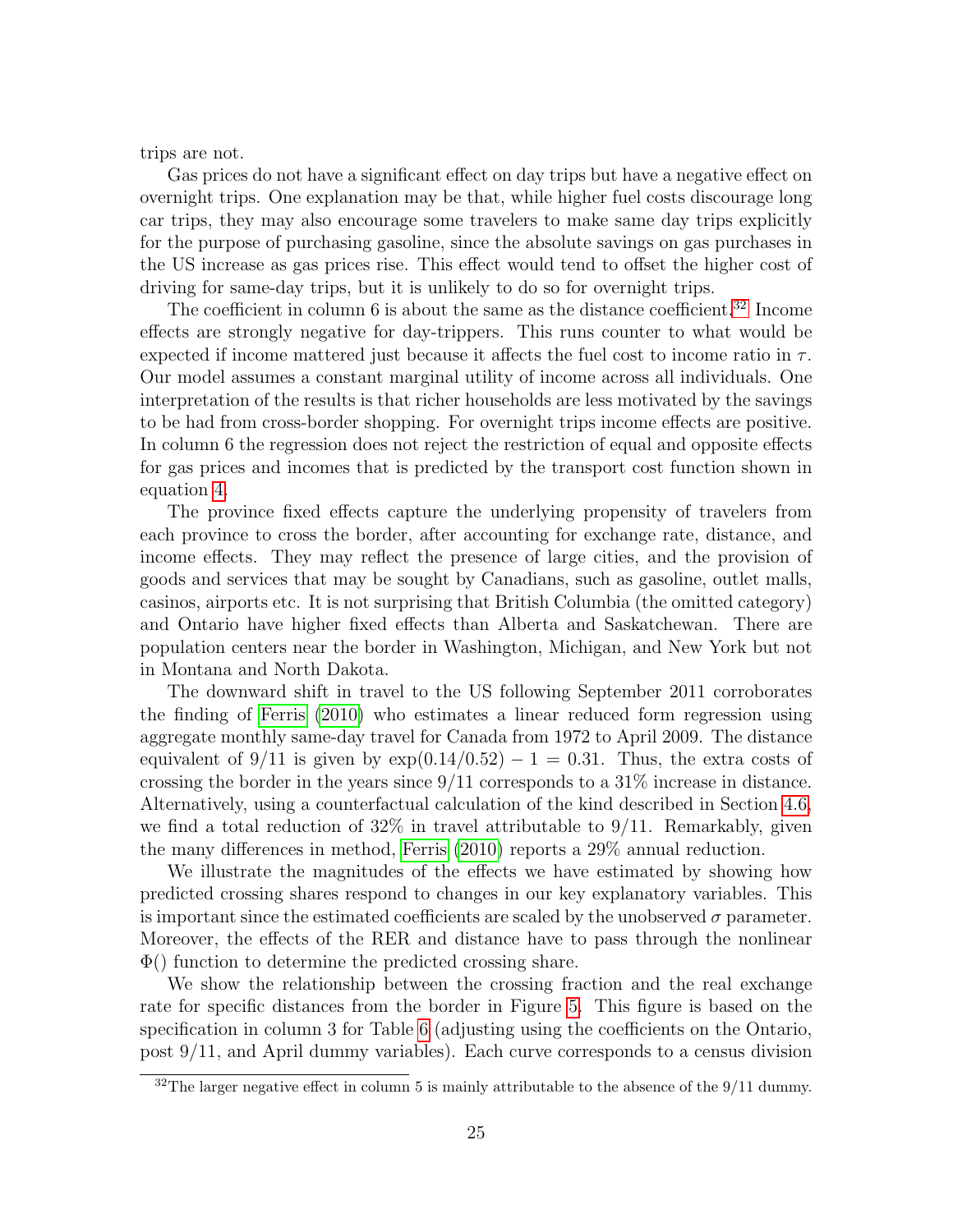in Southern Ontario.<sup>33</sup> The curves show that the convexity in the  $B$  function carries over to the log crossing function. Thus, the elasticity of crossing is larger in absolute value when the home currency is strong. Furthermore, the elasticity of crossing implied by the model is larger at greater distances from the border. We can see this in the figure as the curve for Toronto is steeper (which corresponds to greater elasticity since both axes are drawn on a log scale) than that for Niagara.

The main determinant of travel costs is distance to the border. Figure 6 shows the steep decline of crossing fractions associated with increased driving distances. The curve graphs the average of the predicted shares (in percent) that would cross from each Ontario census division during the sample period (1990–2010). The circles show actual crossing fractions averaged over the same period. The model fits the data well, further supporting the validity of the linear-in-logs approximation of the travel cost function.

Divisions further from the border than Toronto (about 90 miles) have predicted and actual crossing rates below 0.1%. This means that on any given day there is a less than 1 in 1000 chance for a car to be driven across the US border on a daytrip. In contrast, communities closer than Niagara (15 miles) have crossing rates that are more than an order of magnitude higher. The evidence of porous borders is consistent with market segmentation because of the combination of strong distance effects and the fact that the majority live more than 80 miles from the border.

#### 4.4 Robustness to specification changes

In this section we examine the robustness of our results to different specifications and variable definitions. The results are in Table 7. We use the set of controls corresponding to columns 3 and 6 of Table 6. We prefer this specification since adding province fixed-effects improves the fit of the model considerably, compared with columns 2 and 5.

The first two columns of Table 7 present results using the log-odds model depicted in equation 19. The remaining columns use the fractional probit model, but use different measures of the costs of travel. In columns 3 and 4 we use the driving time to the border from each Census Division, instead of the driving distance. This exploits the information Google keeps about differences in average driving speeds relevant for different subdivisions.<sup>34</sup> We add 26 minutes to the driving time to account (very roughly) for border wait times.<sup>35</sup> In columns 5 and 6 we use our secondary measure of distance (detailed in the Appendix). Relative to the primary measure used in

<sup>33</sup>These census divisions—Niagara, Hamilton and Toronto—are CDs 26, 25 and 20 respectively in Figure B.1. The nearest border crossings are on the Niagara river at the bottom right of the map.

<sup>&</sup>lt;sup>34</sup>The average speed is 70 km/hour with a  $5\%$ -95% range of 51-84 km/hour.

<sup>35</sup>Wait time data is not systematically available across Canada during our estimation period. The 26 minutes figure is the median wait for all travelers entering the United States during the hours of 7 AM and 12 PM at the two largest ports in British Columbia, using daily data from 2006 to 2010. Data on wait times were obtained from the Whatcom Council of Governments.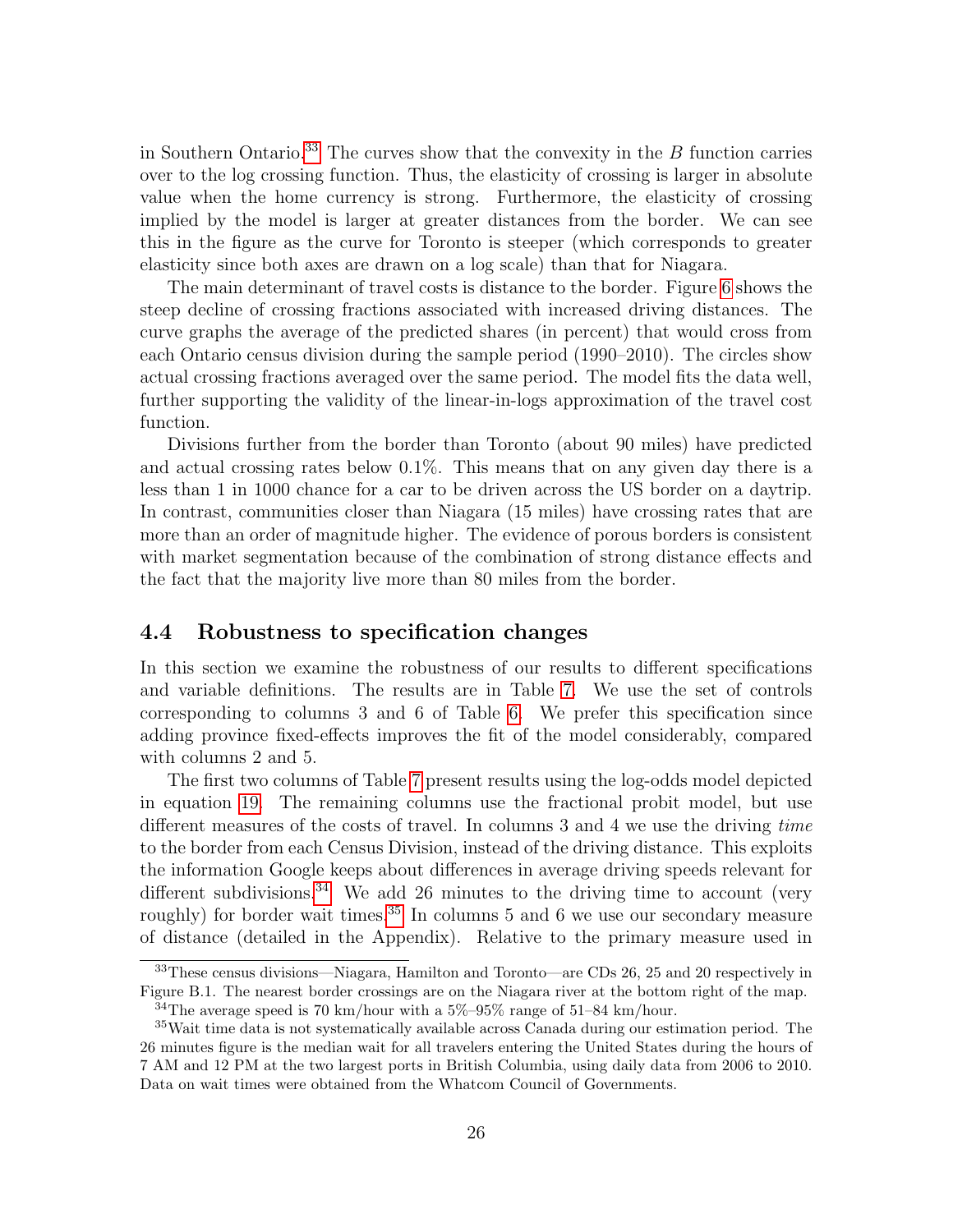

Figure 5: The crossing fraction declines with strength of foreign currency

Real Exchange Rate of USD (e, log scale)

Figure 6: The crossing fraction declines with distance to the border

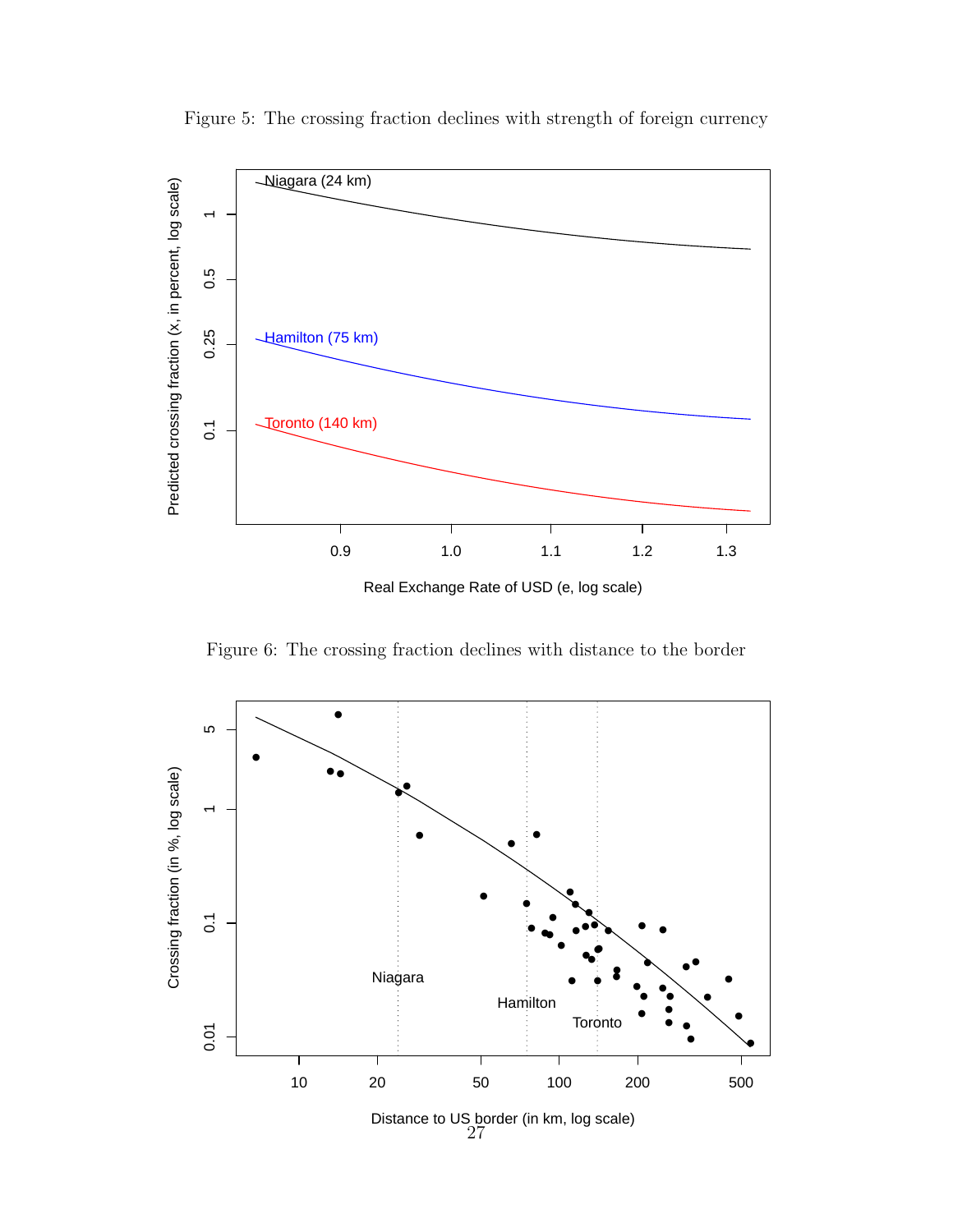Table 6, it has the advantage of taking into account not just the nearest port but the five ports that residents of the CD use most frequently. It has the disadvantage of using the geographic center of the CD as the origin point, which exaggerate distances severely for some large Divisions.

| Method:                       |           | Log Odds (OLS) |                  | Fractional Probit      |           |            |  |
|-------------------------------|-----------|----------------|------------------|------------------------|-----------|------------|--|
| Stay:                         | Daytrip   | Overnight      | Daytrip          | Overnight              | Daytrip   | Overnight  |  |
| $\theta_0$ : constant         | $25.40^a$ | $-2.28$        | $5.07^a$         | $-5.22^{\overline{a}}$ | $10.33^a$ | $-4.61^a$  |  |
|                               | (3.14)    | (1.87)         | (1.82)           | (1.01)                 | (2.47)    | (1.08)     |  |
| $\theta_1$ : $\ln e_t$        | $-1.55^a$ | $-2.00^a$      | -0.65 $^a$       | $-0.75^a$              | $-0.65^a$ | $-0.75^a$  |  |
|                               | (0.25)    | (0.15)         | (0.13)           | (0.12)                 | (0.13)    | (0.12)     |  |
| $\theta_2$ : $(\ln e_t)^2$    | $3.73^a$  | 0.20           | $0.93^a$         | $-0.15$                | $1.03^a$  | $-0.16$    |  |
|                               | (0.73)    | (0.63)         | (0.33)           | (0.24)                 | (0.32)    | (0.24)     |  |
| $\theta_3$ : ln dist. or time | $-1.14^a$ | $-0.28^a$      | $-0.89^a$        | $-0.19^a$              | $-0.56^a$ | $-0.14^a$  |  |
|                               | (0.07)    | (0.04)         | (0.06)           | (0.02)                 | (0.05)    | (0.02)     |  |
| $\ln P(g)_{ct}$               | $-0.15$   | $-0.42^a$      | $-0.05$          | $-0.13^a$              | $-0.03$   | $-0.13^a$  |  |
|                               | (0.13)    | (0.08)         | (0.05)           | (0.02)                 | (0.05)    | (0.02)     |  |
| $\ln W_{ct}$                  | $-2.41^a$ | $-0.19$        | $-0.64^a$        | $0.26^a$               | $-0.94^a$ | $0.25^{b}$ |  |
|                               | (0.30)    | (0.17)         | (0.18)           | (0.10)                 | (0.24)    | (0.10)     |  |
| $Post-911$                    | $-0.25^a$ | $-0.18^a$      | $\text{-}0.13^a$ | $-0.14^a$              | $-0.12^a$ | $-0.14^a$  |  |
|                               | (0.06)    | (0.04)         | (0.03)           | (0.03)                 | (0.03)    | (0.03)     |  |
| Observations                  | 24232     | 33771          | 63000            | 63000                  | 63000     | 63000      |  |
| $R^2$                         | 0.51      | 0.28           | 0.57             | 0.08                   | 0.51      | 0.08       |  |
| <b>AIC</b>                    | 83374.53  | 93686.21       | 1792.09          | 635.49                 | 1873.42   | 636.59     |  |

Table 7: Alternative specifications of regression and travel costs

Standard errors clustered by census-division except cols.  $(1)-(2)$  where SEs also clustered by month-year. Regressions include month, province FEs.  $\degree$  p<0.1,  $\degree$  p<0.05,  $\degree$  p<0.01. Driving time in cols.  $(3)$ – $(4)$ ; port-use weighted average distances in cols.  $(5)$ – $(6)$ .

Our chief results on exchange rate and distance effects hold in all specifications. The positive second-order effect for exchange rates continues to hold for daytrips and is insignificant for overnight trips. The cost of traveling to the border, whether measured in terms of distance or time, has a negative and strongly significant effect on the probability of crossing the border; much more so for daytrips than overnight ones.

There are a number of other robustnesss checks that we conducted, the results of which are contained in the supplementary file (see Table 5 in that document). We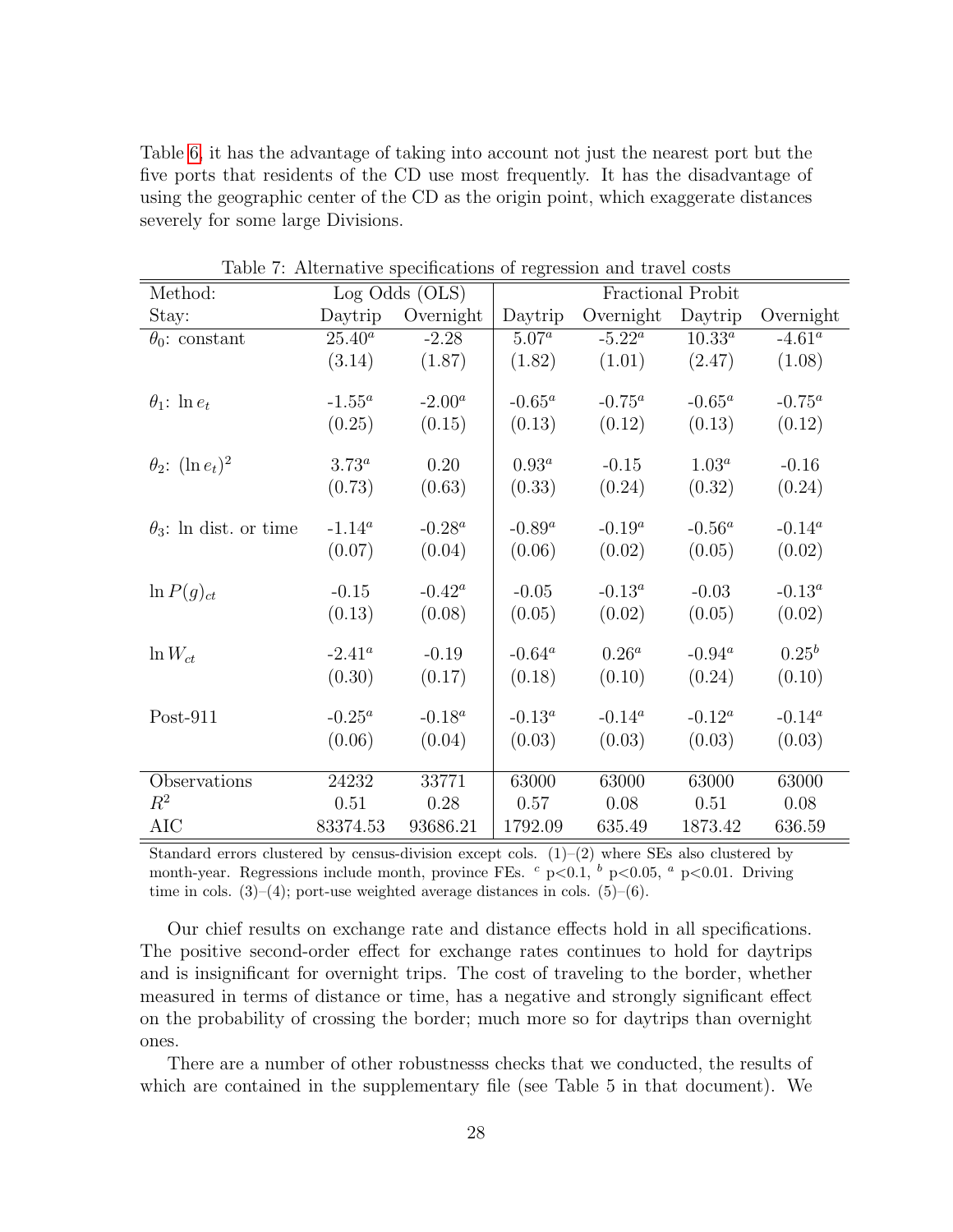included a quadratic term for distance but it was not statistically significant nor did it contribute significantly to the fit of the model. We also dropped observations where the drive times were extraordinarily long (more than 12 hours in one specification and more than 3 in another). The coefficients of the variables of interest in these specifications hardly change.

We examined whether commuters—residents of Canada who work in the United States—impact our results, since these travelers cross the border daily regardless of the exchange rate, and therefore are not the type of travelers that the model considers. Although commuters constitute less than 6% of travelers (as can be seen in Table 1), they make up a disproportionate share of travelers in certain census divisions.<sup>36</sup> We re-estimated the regressions dropping the census divisions where commuters made up 10% or more of travelers and found very similar results.

The real exchange rate and distance terms enter the crossing equation 16 additively. This suggests a simple falsification test. If the model is correctly specified, there should be no significant interaction between exchange rates and distance. When we add such an interaction term to the estimating equation, it is not statistically significant and it does not improve the  $R^2$  relative to the equation implied by our model.

#### 4.5 Implied travel cost estimates

One very useful way to evaluate our coefficients is to determine what they imply about travelers' willingness to trade off savings from cross-border shopping versus travel costs. Re-expressing the net benefits of crossing,  $v_X - v_S$ , using the parametric forms for  $B(\ln e)$  and  $\ln \tau(D)$  we obtain

$$
v_X - v_S = B - \ln \tau = \beta_0 + \beta_1 \ln e + \beta_2 [\ln e]^2 - \gamma_0 - \gamma_1 \ln(D) - \gamma_2 \ln(P(g_c)/W_c).
$$

Totally differentiating by e and D yields

$$
d(v_X - v_S) = \frac{\partial (v_X - v_S)}{\partial e} de + \frac{\partial (v_X - v_S)}{\partial D} dD = 0.
$$

Rearranging,

$$
\frac{de/e}{dD/D} = \frac{\gamma_1}{\beta_1 + 2\beta_2 \ln e}
$$

We do not observe  $\beta_1$ ,  $\beta_2$ , or  $\gamma_1$  but we do estimate  $\theta_1 = \beta_1/\sigma$ ,  $\theta_2 = \beta_2/\sigma$ , and  $\theta_3 =$  $-\gamma_1/\sigma$ . Plugging in these estimates, canceling out the  $\sigma$ , we obtain  $(de/e)/(dD/D)$ as a function of the estimated parameters and the level of the real exchange rate. This calculation tells us the percent change in the real exchange rate required to compensate someone for a percentage increase in the distance or duration of the cross-border trip.

<sup>36</sup>The CD with the highest fraction commuters is Essex (35%), just across the border from Detroit. The next highest CD has just 13% commuters.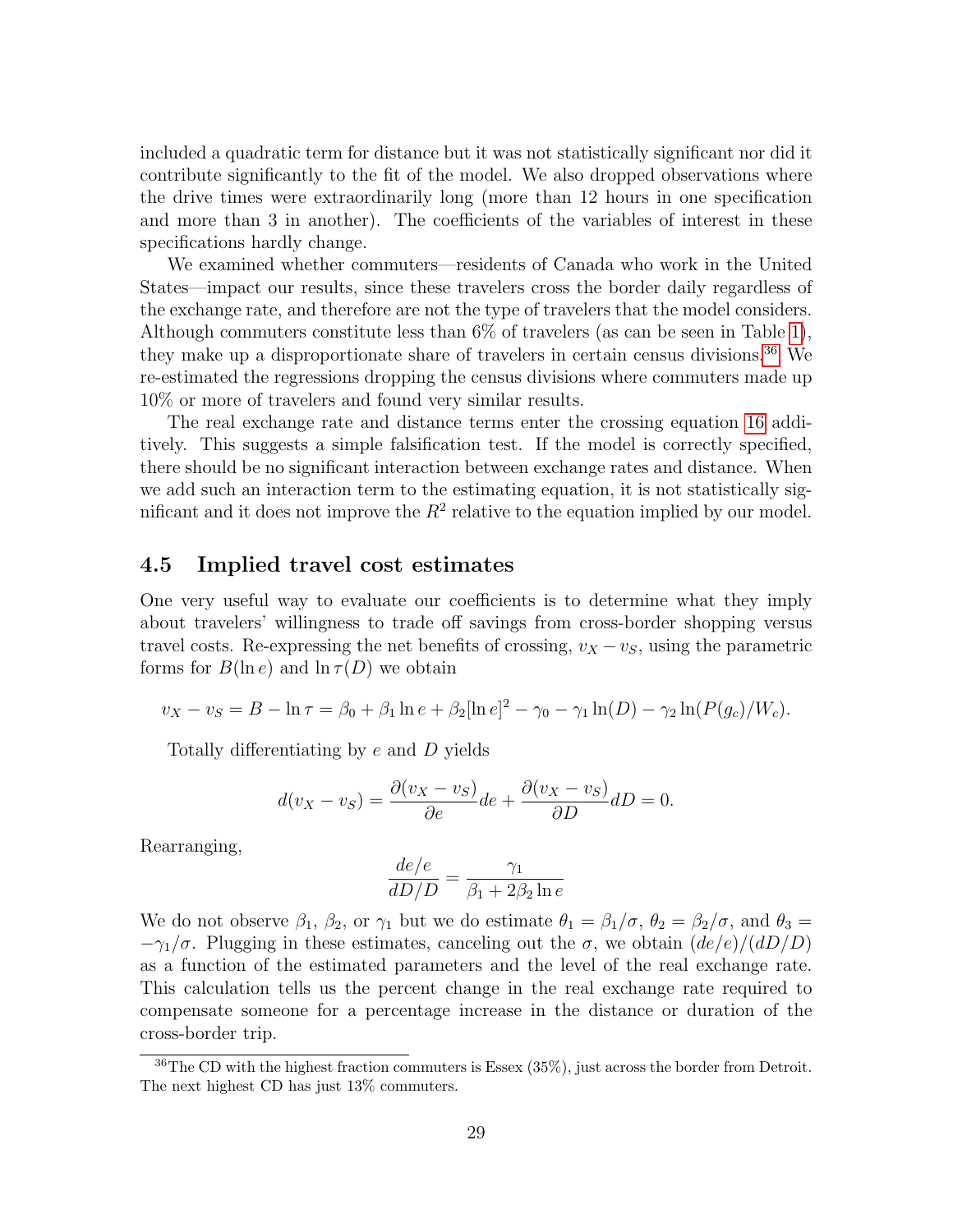To obtain the change in expenditure,  $X$ , that would be required as compensation for the trip we note that expenditure in CAD is given by e times expenditure in USD. Holding USD-denominated expenditure constant, we have  $dX/X = de/e$ . We thereby arrive at the following formula for the travel cost:

$$
\frac{dX}{dD} = \frac{-\hat{\theta}_3}{\hat{\theta}_1 + 2\hat{\theta}_2 \ln e} \left[ \frac{X}{D} \right].
$$

At the 2010 average real exchange rate of  $e = 0.8846$ , the first factor is given by  $-0.611$  for distance (using  $\theta$  from column (3) of Table 6) and  $-1.02$  for time (based on column (3) of Table 7). The second factor shown in brackets,  $X/D$ , is less straightforward to determine. We use the car-weighted median distance (or duration) of a round trip for daytrippers for  $D$ . This works out to 36 miles or 1.8 hours (including a 26 minute border wait in each direction). For X we use \$51, the 2010 median expenditure (in USD) of daytrippers who spent a positive amount, as calculated from the ITS.

Plugging in these values we obtain a travel cost of US \$0.87 per mile or \$29.69 per hour. These figures are in line with the \$0.89 per mile reimbursement rate for government travel within Ontario, $37$  and 2010 Canadian median hourly wages of US \$23.34 per hour.<sup>38</sup> Using means instead of medians for D (56 miles) and X (\$152) leads to travel cost estimates of \$1.66/mile and \$68.34/hour. These travel cost estimates are on the high end of the range reported in the literature on shopping within national markets.39

| Distribution                  | $d\ln e/d\ln D$ | $US \frac{\$}{\text{mile}}$ |         | $d\ln e/d\ln T$ | $US \frac{\$}{\prime}$ hour |         |
|-------------------------------|-----------------|-----------------------------|---------|-----------------|-----------------------------|---------|
|                               |                 | median                      | average |                 | median                      | average |
| $\zeta(i) \sim \text{Normal}$ | $-0.611$        | 0.87                        | 1.66    | $-1.023$        | 29.69                       | 68.34   |
| $\zeta(i) \sim$ Logistic      | $-0.618$        | 0.88                        | 1.68    | $-1.124$        | 32.63                       | 75.10   |
| $\zeta(i) \sim \text{Gumbel}$ | $-0.597$        | 0.85                        | 1.63    | $-0.946$        | 27.47                       | 63.23   |

Table 8: Travel cost estimates

The normality assumption for individual heterogeneity can be replaced with assumptions of logistic or Gumbel distributions. While each distributional assumption leads to different estimated coefficients, their relative values change very little. Thus,

<sup>37</sup>See <http://www.njc-cnm.gc.ca/directive/travel-voyage/s-td-dv-a2-eng.php>. All Canadian dollar figures in this section were converted to USD using the 2010 average exchange rate of 1.03 CAD/USD.

<sup>38</sup>See CANSIM Table 2820070.

<sup>39</sup>Chiou and Muehlegger (2008) estimate that consumers would be willing to travel to a location 2.7 miles further away to save \$1 on cigarettes. This equates to a travel cost of 18.5 cents per mile. Manuszak and Moul (2009) estimate a marginal cost of around 50 cents per mile for consumers of gasoline in the Chicago area. Thomadsen (2005) estimates a travel cost of around \$1.50 per mile for consumers choosing fast food restaurants in Palo Alto.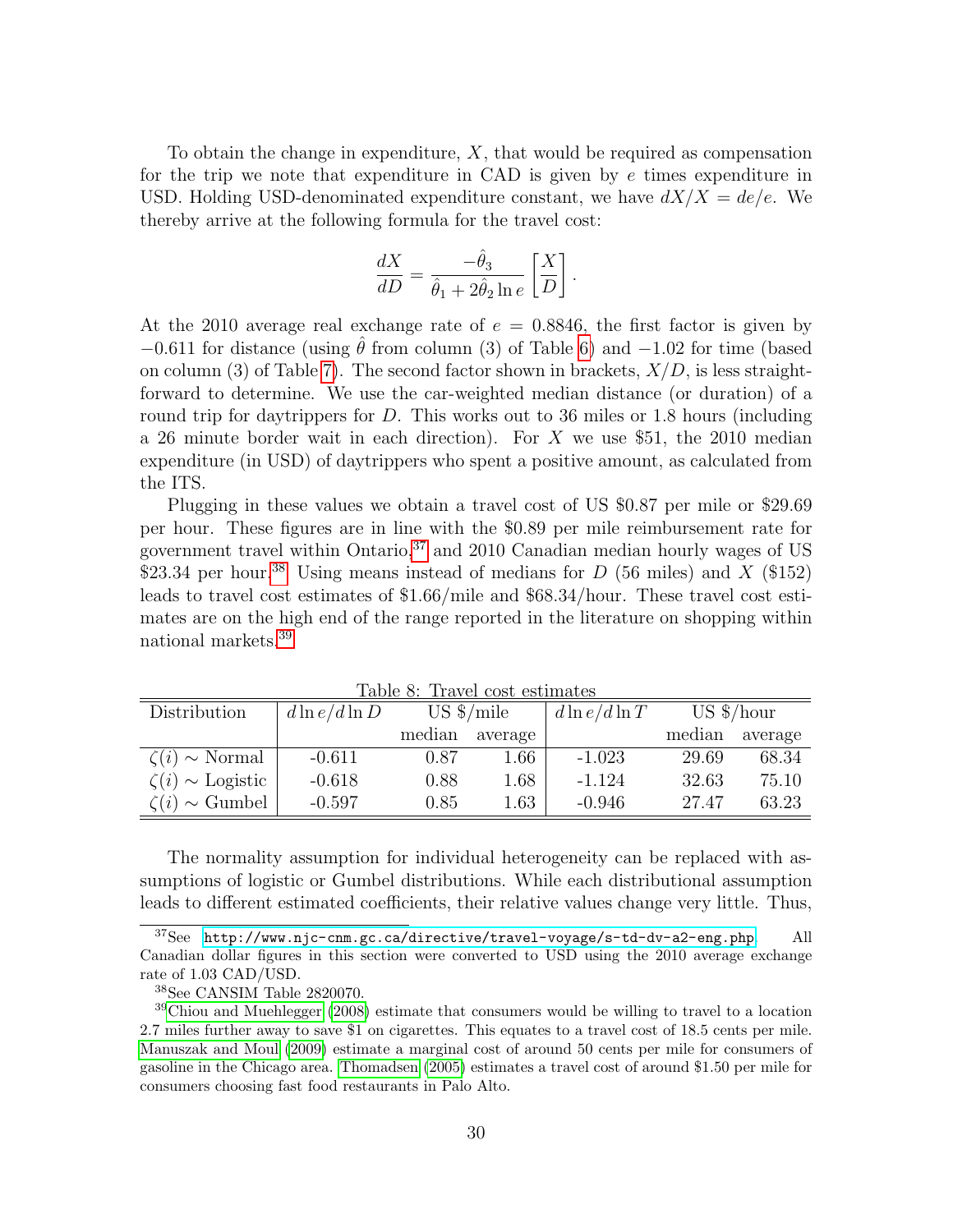we see in Table 8 that  $-\hat{\theta}_3/(\hat{\theta}_1+2\hat{\theta}_2\ln e)$  evaluated in 2010 ranges from  $-0.597$  (Gumbel) to −0.618 (logistic), with the normal distribution in the middle. The monetary travel costs differ by only a few cents per mile. We are reassured that the results are not fragile to specific distributional assumptions. This is not to say that all distributions would yield the same results. However, it seems reasonable to infer that the travel cost results are unlikely to vary much so long as a bell-shaped distribution for heterogeneity is assumed.

#### 4.6 Consumer welfare effects of policy changes

The net benefits accruing to crossers, shown in equation 10, can be expressed as the product of two factors:

$$
G_c = \underbrace{(B - \ln \tau_c + \mathbb{E}[\zeta \mid \zeta > -B + \ln \tau_c])}_{\text{Average crossover's gain}} \underbrace{F[B - \ln \tau_c] N_c}_{\text{Number of crosses}}. \tag{21}
$$

To a first approximation, the percentage change in crosser welfare brought about by a change in the determinants of  $B - \ln \tau_c$  will be given by the sum of the percentage changes in the number of crossers,  $n_c$ , and the average gain each crosser expects to obtain,  $G_c/n_c$ . We therefore quantify these components separately.<sup>40</sup>

With  $\zeta$  distributed  $\mathcal{N}(\mu, \sigma^2)$ , we can compute the average crosser's gain as

$$
G_c/n_c = (B - \ln \tau_c) + \mu + \sigma \frac{\phi[(\mu + B - \ln \tau_c)/\sigma]}{\Phi[(\mu + B - \ln \tau_c)/\sigma]} = \sigma \left( \mathbf{\Sigma} \hat{\boldsymbol{\theta}}_c + \frac{\phi[\mathbf{\Sigma} \hat{\boldsymbol{\theta}}_c]}{\Phi[\mathbf{\Sigma} \hat{\boldsymbol{\theta}}_c]} \right),
$$

where  $\mathbf{Z}_c$  is the vector of explanatory variables and  $\boldsymbol{\theta}$  is the coefficient vector. The second equality comes from  $(B - \ln \tau_c + \mu)/\sigma = \mathbf{Z}\hat{\theta}_c$  (the prediction index obtained from the fractional probit regressions). Without being able to identify  $\sigma$ , levels of  $G_c/n_c$  cannot be determined but we can determine the percentage change resulting from any contemplated change in the  $\mathbb{Z}_c$  vector. To quantify the aggregate effect of policy changes, it is necessary to aggregate over the effects at each census division, multiplying by  $N_c$  to give greater weight to larger divisions.

In Tables 9 and 10 we show the effect of two possible changes. Table 9 shows the effect, in two different years, on the number of cross-border trips from a decrease in the real exchange rate of 10%. This is equivalent to a strengthening of the Canadian Dollar. These estimates were derived by calculating, for each month in the corresponding year, the number of car trips from each Census Division had the RER in that month been 10% lower than its actual value. These counterfactual values were then aggregated across all census-divisions in the province and compared to the predicted values using the specification of Column 2 in Table 6. The years that we

 $40$ The difference between their sum and the total welfare effect is negligible in the experiments we conduct.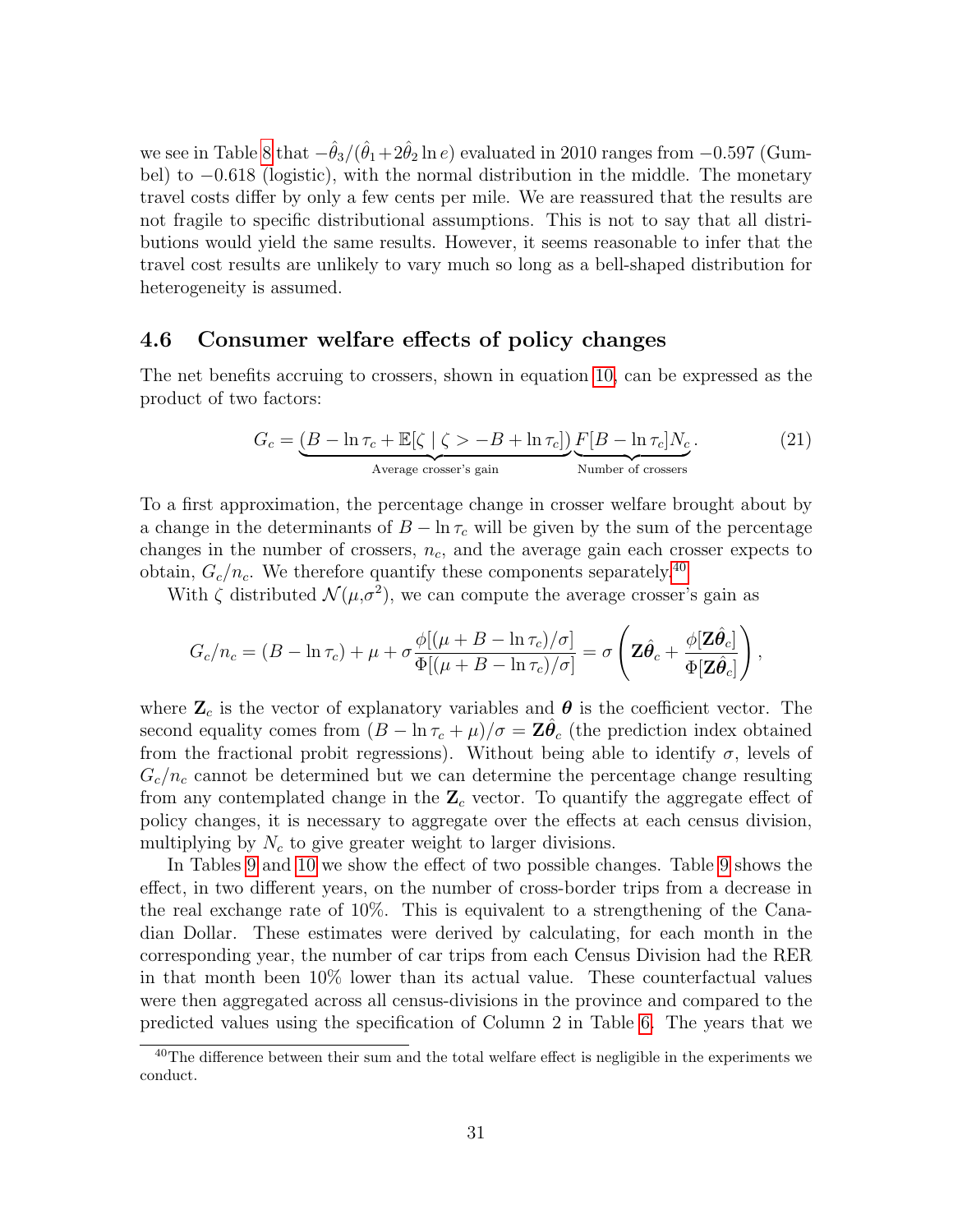analyze are 2000—when the Canadian Dollar was near its all-time low—and 2007, when it reached its highest value in decades.

Table 9 reveals differences in exchange rate elasticities across locations and time. As implied by equation 14 and the normal distribution for shocks, the elasticities are larger for census divisions further from the border. At a given point in time, an appreciation of the RER shifts up the benefits of crossing for all census-divisions and therefore for all provinces, leading to proportional rises in the elasticities from 2000 (when the CAD was weak) to 2007 (when it reached a high). The elasticities rise due to the convex relationship between the crossing benefits and the log RER.

The implied crossing elasticities can be compared to those obtained in the trade literature to gain perspective on the extent of consumer arbitrage. When the Canadian dollar is weak, the Canada-wide elasticity of 0.99 is similar to the estimated elasticities of Blonigen and Wilson (1999) for Canada-US trade in goods.<sup>41</sup> In years with strong CAD, our results suggest elasticities for travel that are twice as large as those typically observed for goods. Stronger travel effects make some sense in light of the fact that travelers can respond immediately to price differences whereas traders need to make various up-front investments in marketing, distribution, and logistics.

The model indicates that the home appreciation gives rise to aggregate gains of 26.84% in 2007. Most of this, 24.4%, comes from increased propensity to cross. Welfare changes for the average crosser contribute 2.09%.42 The gains to the average crosser are approximately twice as high when the appreciation starts from an already strong Canadian dollar. The biggest percentage gains to the average crosser are obtained in census divisions close to the border.

|                            |                             | - -                             |                     |                     |
|----------------------------|-----------------------------|---------------------------------|---------------------|---------------------|
| Year:                      |                             | 2000                            | 2007                |                     |
|                            | $\%$ $\Delta$ Trips $(n_c)$ | $\%$ $\Delta$ Gains $(G_c/n_c)$ | $\%$ $\Delta$ Trips | $\%$ $\Delta$ Gains |
| Canada                     | 9.90                        | 0.91                            | 24.44               | 2.09                |
| New Brunswick              | 7.75                        | 1.06                            | 18.87               | 2.44                |
| Quebec                     | 12.31                       | 0.89                            | 30.77               | 2.05                |
| Ontario                    | 9.79                        | 0.92                            | 24.21               | 2.11                |
| Toronto $(140 \text{ km})$ | 13.28                       | 0.89                            | 33.12               | 2.06                |
| Hamilton $(75 \text{ km})$ | 12.01                       | 0.95                            | 29.93               | 2.18                |
| Niagara $(24 \text{ km})$  | 9.84                        | 1.07                            | 24.03               | 2.47                |
| Manitoba                   | 12.02                       | 0.90                            | 30.07               | 2.07                |
| Saskatchewan               | 12.96                       | 0.81                            | 32.67               | 1.87                |
| Alberta                    | 14.13                       | 0.77                            | 36.26               | 1.76                |
| British Columbia           | 10.16                       | 1.00                            | 24.76               | 2.33                |

Table 9: Impact of a 10% Canadian dollar appreciation on same-day travel

 $^{41}$ Blonigen and Wilson's average elasticity is 0.81. Two thirds of 146 estimates less than one.

 $42$ The remainder, 0.31%, is attributable to the weighted product of the changes.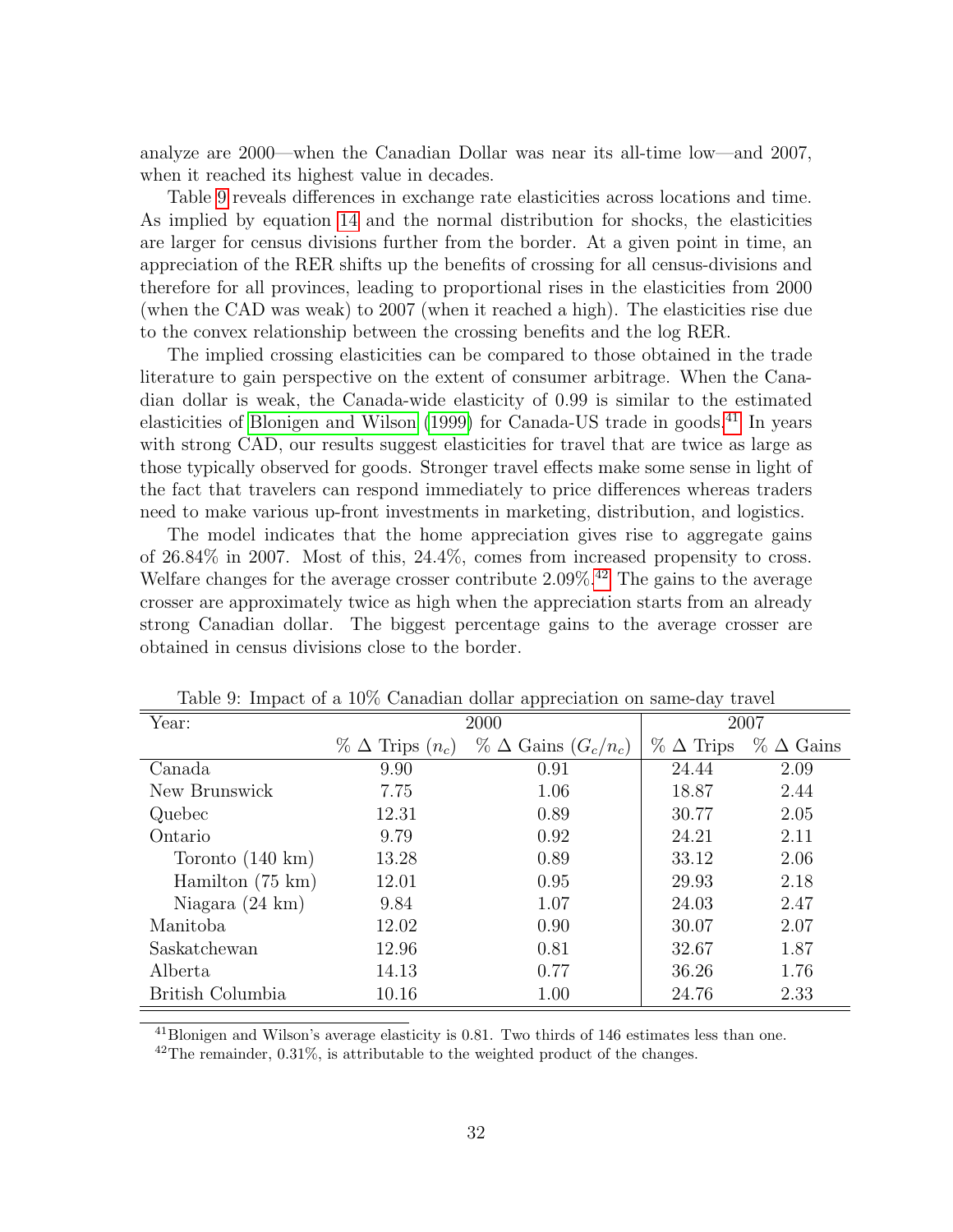In Table 10 we show the effect of increasing wait times at the border. We use the specification from Column 3 of Table 7. This specification had assumed a wait time of 26 minutes at the border. In our counterfactual experiment we double this to 52 minutes.43 This naturally decreases the likelihood of cross-border trips by Canadians. However, now there are significant differences across provinces, and almost no variation over time. The smallest effects of the increased wait times are in the provinces of Alberta and New Brunswick. These provinces do not have large cities close to the border. Since the wait time is incurred by all travelers, those driving longer distances pay a proportionately lower cost. By contrast, a province such as Ontario has a large population located very close to the border and therefore our model predicts a very large decrease in trips for a given increase in wait times.<sup>44</sup> The welfare losses to the average crosser from increased wait times range from under 2% for Alberta to almost 10% for Niagara county. The predicted changes in crossings and welfare do not change much over time since the effect of travel costs is independent of the value of the RER.

| $\frac{1}{200}$ . $\frac{1}{200}$<br>$\frac{1}{2}$ $\frac{1}{2}$ $\frac{1}{2}$ $\frac{1}{2}$ $\frac{1}{2}$ $\frac{1}{2}$ $\frac{1}{2}$ $\frac{1}{2}$ $\frac{1}{2}$ $\frac{1}{2}$ $\frac{1}{2}$ $\frac{1}{2}$ $\frac{1}{2}$ $\frac{1}{2}$ $\frac{1}{2}$ $\frac{1}{2}$ $\frac{1}{2}$ $\frac{1}{2}$ $\frac{1}{2}$ $\frac{1}{2}$ $\frac{1}{2}$ $\frac{1}{2}$ |                     |                     |                     |                     |  |  |  |  |  |
|----------------------------------------------------------------------------------------------------------------------------------------------------------------------------------------------------------------------------------------------------------------------------------------------------------------------------------------------------------|---------------------|---------------------|---------------------|---------------------|--|--|--|--|--|
| Year:                                                                                                                                                                                                                                                                                                                                                    |                     | 2000                | 2007                |                     |  |  |  |  |  |
|                                                                                                                                                                                                                                                                                                                                                          | $\%$ $\Delta$ Trips | $\%$ $\Delta$ Gains | $\%$ $\Delta$ Trips | $\%$ $\Delta$ Gains |  |  |  |  |  |
| Canada                                                                                                                                                                                                                                                                                                                                                   | $-55.20$            | $-4.64$             | $-54.68$            | $-4.63$             |  |  |  |  |  |
| New Brunswick                                                                                                                                                                                                                                                                                                                                            | $-49.83$            | $-5.22$             | $-49.23$            | $-5.18$             |  |  |  |  |  |
| Quebec                                                                                                                                                                                                                                                                                                                                                   | $-54.20$            | $-4.55$             | $-53.95$            | $-4.58$             |  |  |  |  |  |
| Ontario                                                                                                                                                                                                                                                                                                                                                  | $-58.39$            | $-5.08$             | $-57.52$            | $-5.03$             |  |  |  |  |  |
| Toronto $(140 \text{ km})$                                                                                                                                                                                                                                                                                                                               | $-43.51$            | $-4.11$             | $-42.95$            | $-4.15$             |  |  |  |  |  |
| Hamilton $(75 \text{ km})$                                                                                                                                                                                                                                                                                                                               | $-52.23$            | $-6.18$             | $-52.15$            | $-6.18$             |  |  |  |  |  |
| Niagara $(24 \text{ km})$                                                                                                                                                                                                                                                                                                                                | $-62.47$            | $-9.75$             | $-62.36$            | $-9.75$             |  |  |  |  |  |
| Manitoba                                                                                                                                                                                                                                                                                                                                                 | $-51.56$            | $-4.00$             | $-51.59$            | $-4.02$             |  |  |  |  |  |
| Saskatchewan                                                                                                                                                                                                                                                                                                                                             | $-51.49$            | $-2.27$             | $-51.32$            | $-2.24$             |  |  |  |  |  |
| Alberta                                                                                                                                                                                                                                                                                                                                                  | $-48.97$            | $-1.68$             | $-49.06$            | $-1.66$             |  |  |  |  |  |
| British Columbia                                                                                                                                                                                                                                                                                                                                         | $-53.67$            | $-6.10$             | $-53.42$            | $-6.21$             |  |  |  |  |  |

Table 10: Impact of a doubling of border wait times on same day trips

One final counterfactual we consider is to "turn off" the estimated 9/11 effect. As we reported earlier, the post-9/11 period had a 32% reduction in same-day crossings relative to what the model would have predicted based on the evolution of the real exchange rate, gas prices and incomes. The average crosser incurs a 3.4% reduction in welfare.

<sup>43</sup>Note that this increase in wait times needs to occur for exogenous reasons such as reduced staffing at the border or an increase in the time taken to process vehicles. Increases in wait times due to an increased number of cars arriving at the border will confound our predictions.

<sup>&</sup>lt;sup>44</sup>See Figure B.2 in the Appendix to understand the differences in the geographical distribution of population across Canadian provinces.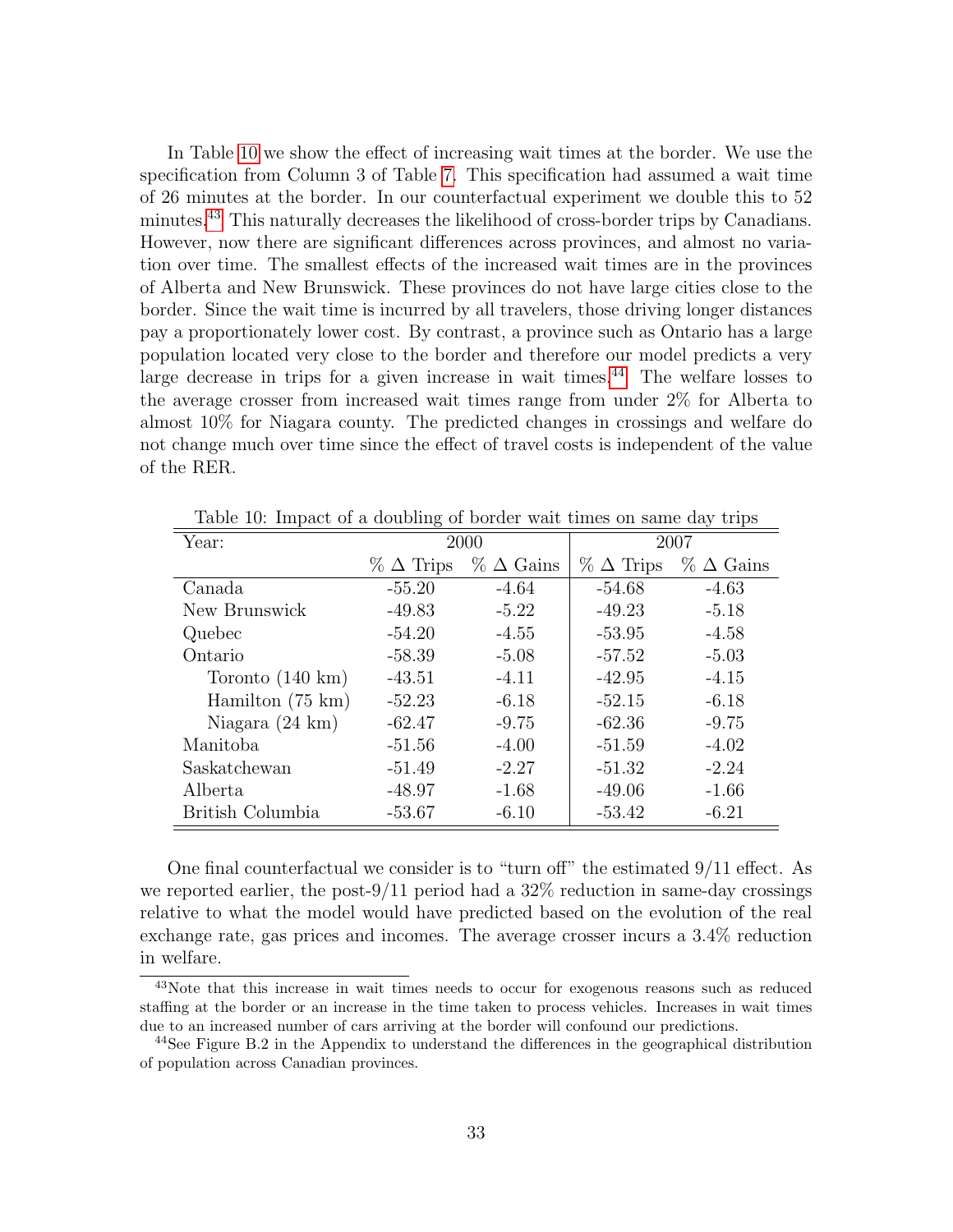## 5 Conclusion

In this paper we have addressed the extent of market segmentation by studying the behavior of US-Canada border crossings and their relationship to arbitrage gains. Our findings support the hypothesis of a porous border with partial market segmentation and reject the idea of isolated markets. Crossings are heavily influenced by arbitrage opportunities and the exchange rate elasticity of crossings increases with the appreciation of the domestic currency. These results are not in conflict with previous evidence of pricing-to-market across borders so long as consumer response to arbitrage opportunities is finite. Two forces in our model prevent travelers from fully arbitraging the price differences between the two countries. First, consumers face large marginal travel costs. Our estimates range between \$30 and \$68 per hour (or \$0.87 and \$1.66 per mile). Second, individuals are heterogeneous. While the majority of border crossers live less than 18 miles from the border, the majority of Canadians reside more than 81 miles away.

## References

- Asplund, M., R. Friberg, and F. Wilander (2007, February). Demand and distance: Evidence on cross-border shopping. Journal of Public Economics 91 (1-2), 141–157.
- Baggs, J., E. Beaulieu, L. Fung, and B. Lapham (2010). Exchange rate movements and firm dynamics in canadian retail industries. Working Paper.
- Blonigen, B. and W. Wilson (1999). Explaining armington: what determines substitutability between home and foreign goods? Canadian Journal of Economics, 1–21.
- Boivin, J., R. Clark, and N. Vincent (2011). Virtual borders: Online nominal rigidities and international market segmentation. Forthcoming, Journal of International Economics.
- Brockmann, D., L. Hufnagel, and T. Geisel (2006). The scaling laws of human travel. Nature 439 (7075), 462–465.
- Burstein, A. and N. Jaimovich (2009). Understanding movements in aggregate and product-level real-exchange rates. Working Paper.
- Campbell, J. R. and B. Lapham (2004, September). Real exchange rate fluctuations and the dynamics of retail trade industries on the u.s.-canada border. American Economic Review 94 (4), 1194–1206.
- Chiou, L. and E. Muehlegger (2008). Crossing the Line: Direct Estimation of Cross-Border Cigarette Sales and the Effect on Tax Revenues. The B.E. Journal of Economic Analysis & Policy (Contributions)  $8(48)$ .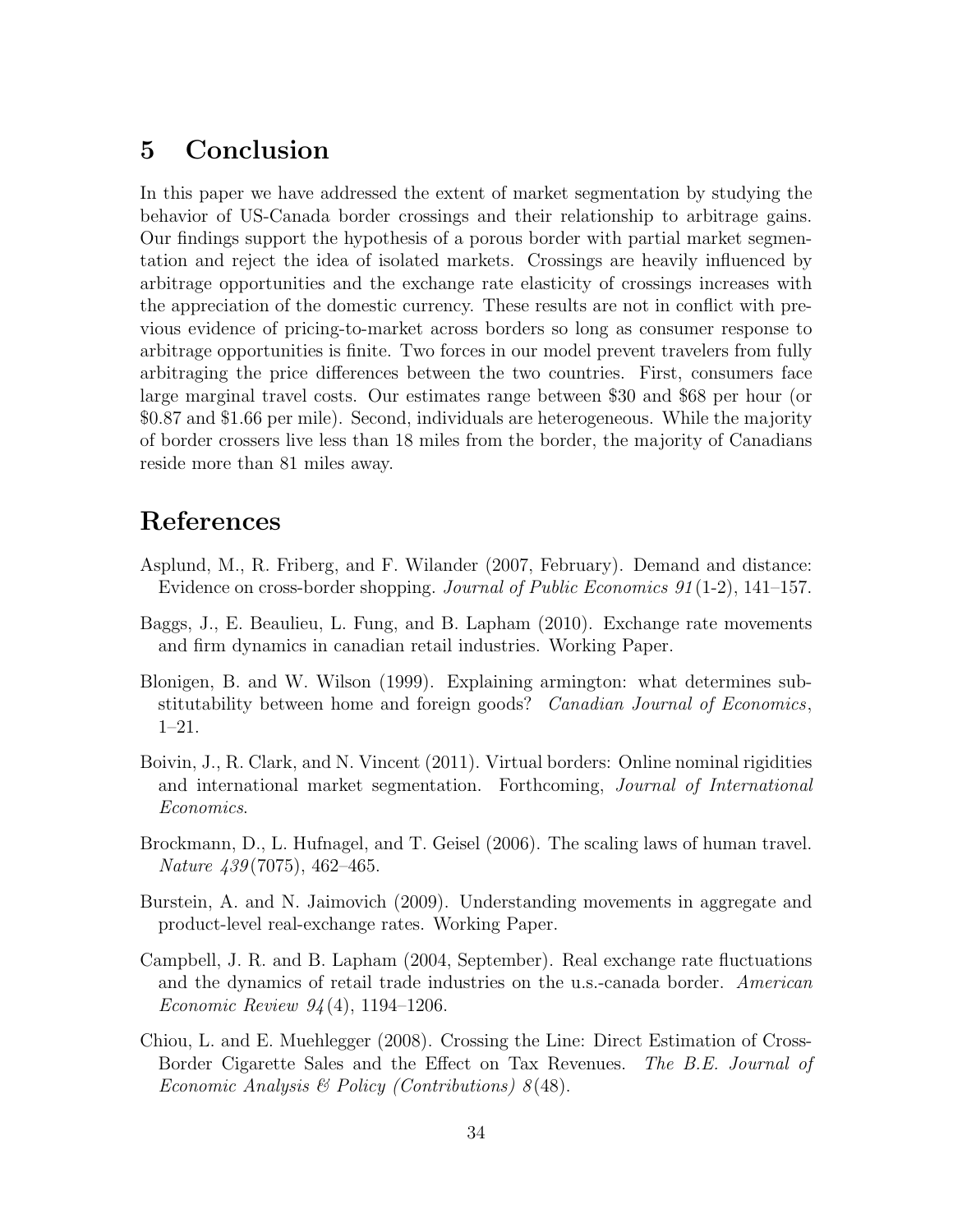- Di Matteo, L. and R. Di Matteo (1993). The determinants of expenditures by canadian visitors to the united states. *Journal of Travel Research*  $31(4)$ ,  $34-42$ .
- Di Matteo, L. and R. Di Matteo (1996). An analysis of canadian cross-border travel. Annals of Tourism Research 23 (1), 103–122.
- Dornbusch, R., S. Fischer, and P. A. Samuelson (1977, December). Comparative advantage, trade, and payments in a ricardian model with a continuum of goods. American Economic Review 67(5), 823–39.
- Engel, C. and J. H. Rogers (1996, December). How wide is the border? American *Economic Review 8*(5), 1112–25.
- Ferris, J. (2010). Quantifying non-tariff trade barriers: What difference did 9/11 make to canadian cross-border shopping? *Canadian Public Policy 36* (4), 487–501.
- Ferris, J. S. (2000). The Determinants of Cross Border Shopping: Implications for Tax Revenues and Institutional Change. National Tax Journal 53 (4), 801–824.
- Ford, T. (1992). International outshopping along the canadaunited states border: The case of western new york. Working Paper.
- Goldberg, P. K. and M. M. Knetter (1997, September). Goods prices and exchange rates: What have we learned? Journal of Economic Literature 35 (3), 1243–1272.
- González, M., C. Hidalgo, and A. Barabási (2008). Understanding individual human mobility patterns. Nature 453 (7196), 779–782.
- Gopinath, G., P.-O. Gourinchas, C.-T. Hsieh, and N. Li (2011). International prices, costs and mark-up differences. American Economic Review 101 (6), 2450–86.
- Gorodnichenko, Y. and L. L. Tesar (2009, January). Border effect or country effect? seattle may not be so far from vancouver after all. American Economic Journal: Macroeconomics  $1(1), 219-41.$
- Knight, B. G. and N. Schiff (2010, January). Spatial competition and cross-border shopping: Evidence from state lotteries. NBER Working Papers 15713, National Bureau of Economic Research, Inc.
- Manuszak, M. D. and C. C. Moul (2009). How far for a buck? tax differences and the location of retail gasoline activity in southeast chicagoland. The Review of Economics and Statistics 91 (4), 744–765.
- Papke, L. and J. Wooldridge (1996). Econometric methods for fractional response variables with an application to 401 (k) plan participation rates. Journal of Applied Econometrics 11 (6), 619–632.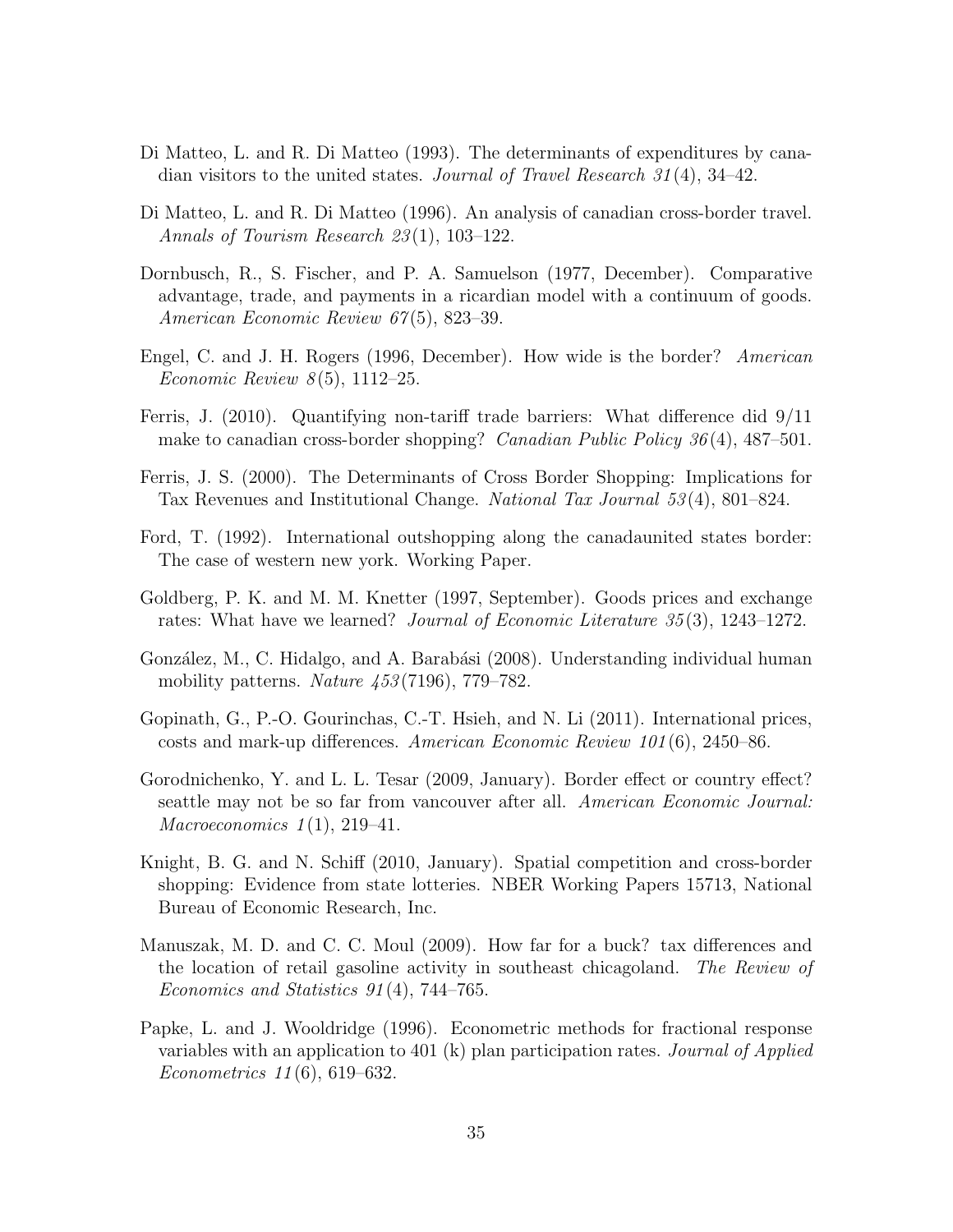- Porter, D. (2009, July). Looney's leap: Mind the (price) gap. Special report, BMO Capital Markets Economics.
- Thomadsen, R. (2005). The effect of ownership structure on prices in geographically differentiated industries. RAND Journal of Economics 36 (4), 908–929.

# Appendices

## A Data construction

#### A.1 Crossing fractions

Each observation in the ITS data is a questionnaire filled out by a Canadian resident returning to Canada from a trip to the US. This includes people who enter by car, bus, train, air, foot, boat etc. A maximum of one questionnaire is given to each traveling party. We keep only those observations where the traveling party exited and reentered Canada by car. We also restrict the sample to people who reside in one of the 7 provinces that share a land border with the United States: New Brunswick, Quebec, Ontario, Manitoba, Saskatchewan, Alberta and British Columbia. This leaves us with 646,223 questionnaires over 20 years (1990–2009).

These questionnaires are handed out at the various border crossing ports, but not in a representative manner (either across ports, or across months of the year for a given port). Therefore, Statistics Canada has assigned weights to each questionnaire in order to address non-representative sampling and non-response. Applying these weights makes the data representative at the annual level for each port-factor-group (PFG).45 However, we also want to exploit within-year variation in the exchange rate, and therefore require representative data on monthly travel. More importantly, we also require representative data at the level of each Census Division (CD) in order to examine the effect of the geographic distribution of residents on their propensity to travel. In order to construct data that are representative for each CD in each month, we construct our own weights.

Each questionnaire is associated with a particular CD and a port of entry into Canada. It also provides the month of travel and the length of the trip.<sup>46</sup> Therefore, each observation is CD-port-month-trip length combination. For notational clarity, we suppress subscripts for month and trip length. Define  $r_{cp}$  as the number of respondents from census division c passing through port of entry  $p$ . Define  $r_c$  as total

<sup>45</sup>A PFG is a combination of a port of entry, length of stay, and mode of travel. For example, the PFG defined as Blaine–1 night–automobile is the set of traveling parties that entered Canada at the Blaine, BC port, having claimed to have spent one night in the US.

<sup>&</sup>lt;sup>46</sup>We construct the length of trip from the reported dates of exit and entry. We assign the month of travel as the calendar month in which the vehicle entered Canada.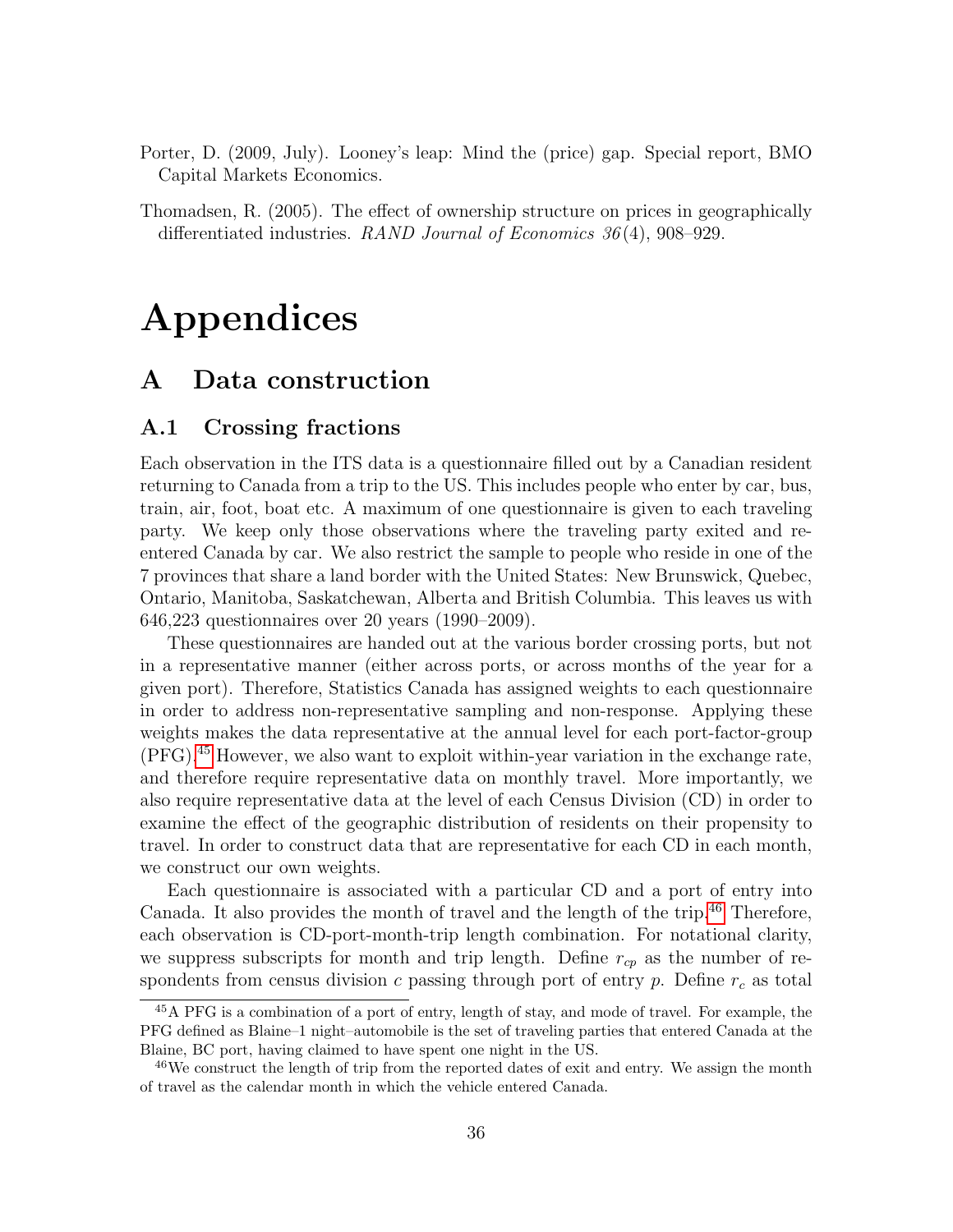respondents (across all CDs) at port  $p: r_p = \sum_c r_{cp}$ . Let  $n_p$  be the true number of crossers at port p which we obtain on a monthly basis from Cansim Table 427- 0002. To estimate crossings by census division,  $\hat{n}_c$ , we first allocate  $n_p$  across census divisions using shares of response counts:  $\hat{n}_{cp} = (r_{cp}/r_p)n_p$ . Alternatively, one can think of this as the weighted sum of questionnaire respondents,  $r_{cp}$ , where weights are given by  $n_p/r_p$ , the number of actual crossers per respondent at a given port-month. Summing over all p for a given c we obtain  $\hat{n}_c = \sum_p r_{cp} n_p / r_p$ .

The estimated crossing fraction is given by dividing  $\hat{n}_c$  by our estimate of cars at risk,  $N_c = \text{Pop}_{ct} \times \text{CPC}_c \times 30$ . Census division populations,  $\text{Pop}_{ct}$ , are available annually from Cansim Table 051-0034, provided by Statistics Canada. Car registration data used for generating  $\text{CPC}_c$  come from Statistics Canada publication 53-219-XIB ("Road Motor Vehicle Registrations 1998").

#### A.2 Driving distances and times to the border

We calculate the distance from each Canadian Census Division (similar to a US county) to the nearest ports  $D_c$  using two methods. The primary method takes advantage of geographically detailed information at the level of Census Subdivisions (similar to US Census Tracts). The 250 CDs have an average of 20 subdivisions. We obtained Subdivision centroid information from the Standard Geographical Classification of 2001 and used Google's driving distance application to measure the road distance and time from each centroid to the nearest crossing port. We obtained two measures: the median and the average distances for each CD. These two metrics are very similar for the majority of CDs except for two CDs in Ontario where the average distance is heavily influenced by outlier (low population and high distance to the border) subdivisions. We therefore used medians in our estimations. The results using averages do not differ much in terms of exchange rate or distance elasticities but the province and income effects are influenced by the two outliers.

The secondary method of calculating distances (employed in columns (5) and (6) of Table 7) takes into account the fact that crossers from a given census division do not always use the same port. At the CD level, we know shares of crossers from each CD that cross at 102 different ports. We use the average shares of the top 5 ports over the 1990 to 2010 period to construct weighted average distance and time from the CD's geographic centroid. This measure generates several outliers in large CDs that have centroids that are far from the border but populations that are concentrated close to the border.

#### A.3 Prices, exchange rates, and incomes

Exchange rates obtained from Pacific Exchange Rate Service (<fx.sauder.ubc.ca>). The US Consumer Price Index is the US city average for all items and all urban consumers, not seasonally adjusted (Series ID CUUR0000SA0 from [bls.gov/cpi#](bls.gov/cpi#data)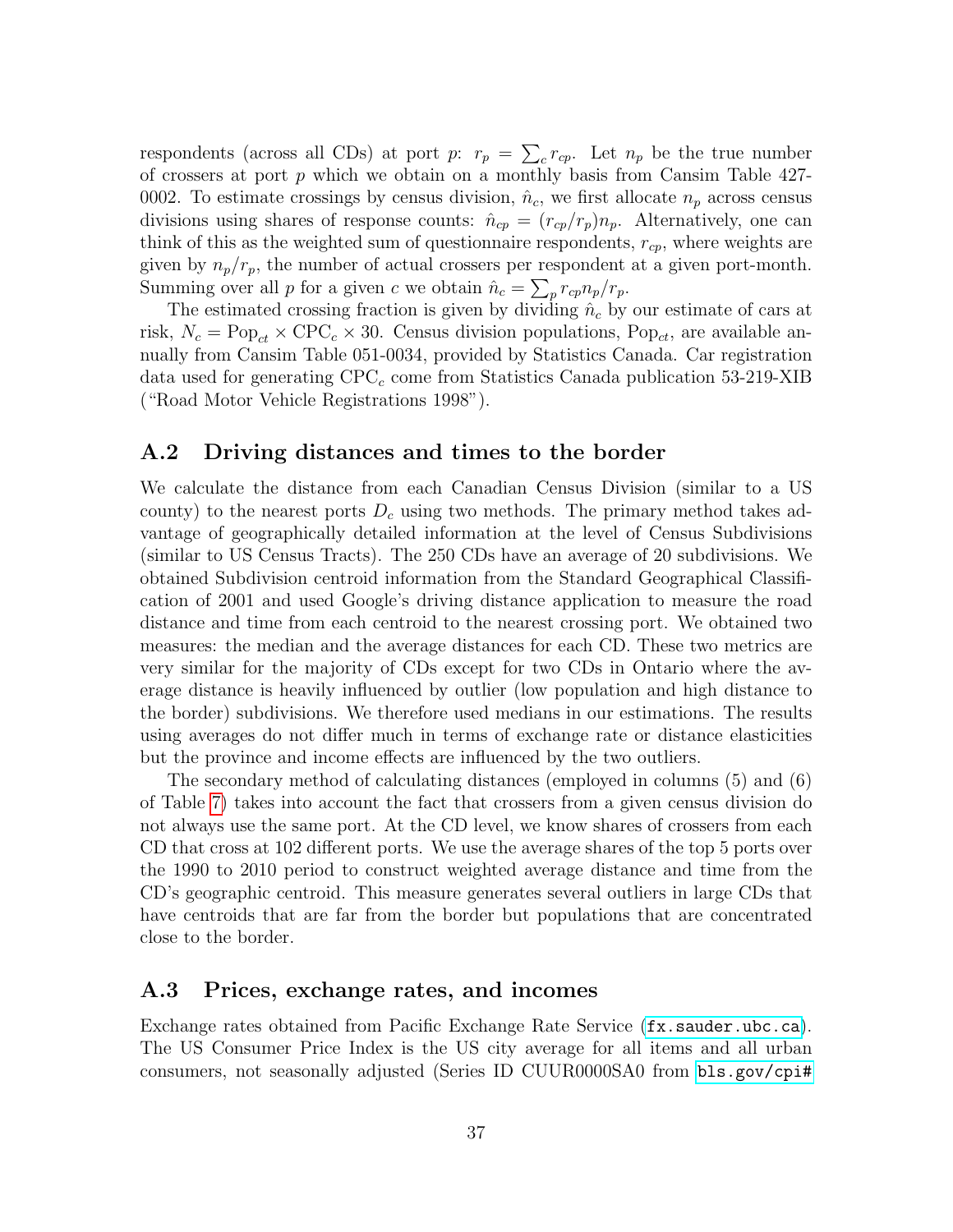[data](bls.gov/cpi#data)). Canadian prices are from CANSIM Table 3260020, 2009 basket, all items. We choose July 1993 as the base period because in that month the nominal exchange rate was equal to the annual purchasing power parity rate provided by the OECD and thus the RER was approximately 1. Prices for regular unleaded gasoline at self service filling stations are obtained from CANSIM Table 3260009 for a major urban centre for each of the border provinces. We obtained median household income from the CHASS Canadian Census Analyser for the years 1991, 1996, 2001, and 2006. We linearly interpolated and extrapolated around July of each census year to obtain the monthly data from 1990 to 2010.

## B Additional Figures



Figure B.1: Census Divisions in Southeastern Ontario